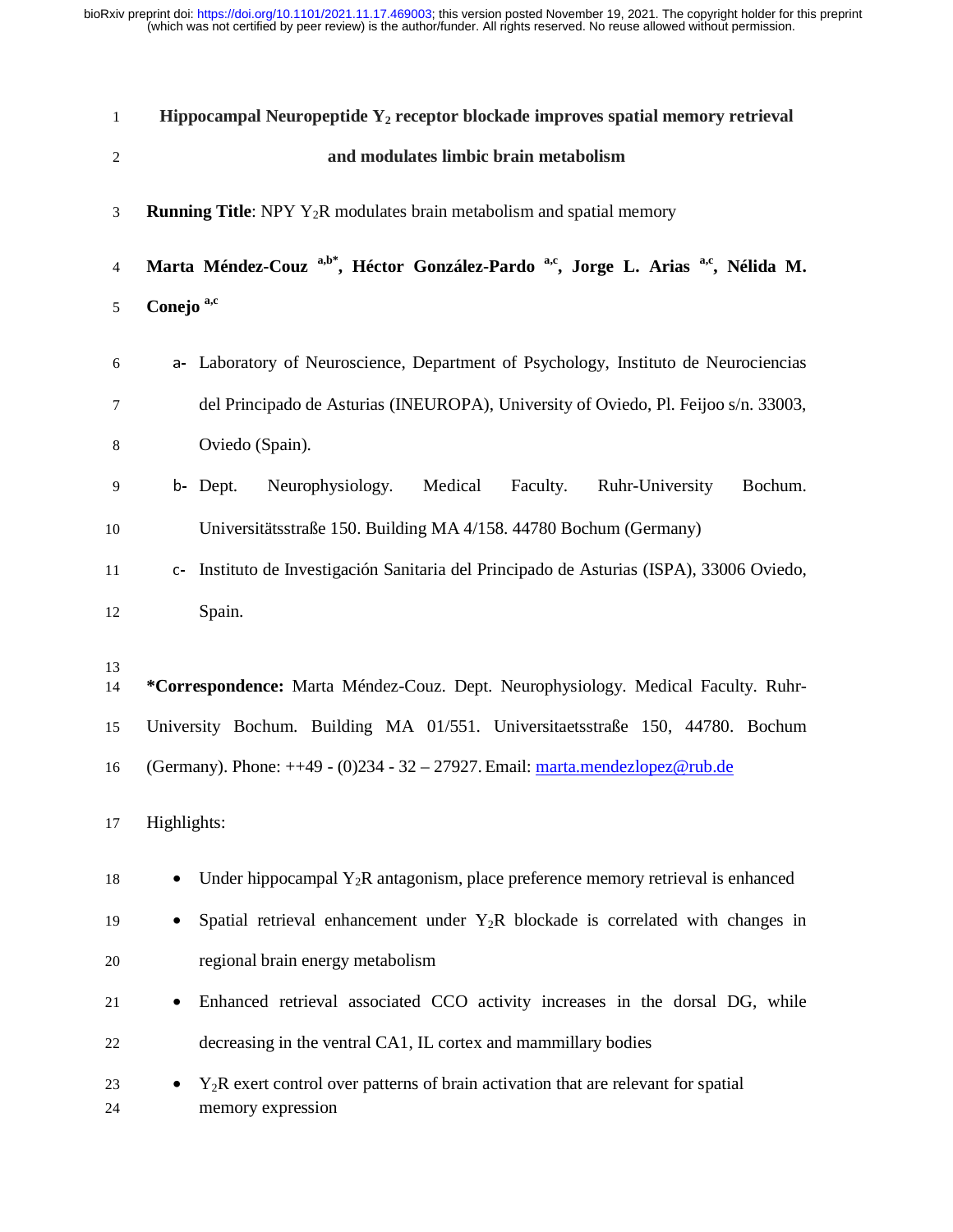### 25 **ABSTRACT**

26 **Introduction:** The neuropeptide Y (NPY) is broadly distributed in the central nervous system 27 (CNS), and it has been related to neuroprotective functions. NPY seems to be an important 28 component to counteract brain damage and cognitive impairment mediated by drugs of abuse 29 and neurodegenerative diseases, and both NPY and its  $Y_2$  receptor  $(Y_2R)$  are highly 30 expressed in the hippocampus, critical for learning and memory. We have recently 31 demonstrated its influence on cognitive functions; however, the specific mechanism and 32 involved brain regions where NPY modulates spatial memory by acting on  $Y_2R$  remain 33 unclear. **Methods:** Here, we examined the involvement of the hippocampal NPY Y2R in 34 spatial memory and associated changes in brain metabolism by bilateral administration of the 35 selective antagonist BIIE0246 into the rat dorsal hippocampus. To further evaluate the 36 relationship between memory functions and neuronal activity, we analysed the regional 37 expression of the mitochondrial enzyme cytochrome c oxidase (CCO) as an index of 38 oxidative metabolic capacity in limbic and non-limbic brain regions. **Results:** The acute 39 blockade of NPY  $Y_2R$  significantly improved spatial memory recall in rats trained in the 40 Morris water maze that matched metabolic activity changes in spatial memory processing 41 regions. Specifically, CCO activity changes were found in the dentate gyrus of the dorsal 42 hippocampus and CA1 subfield of the ventral hippocampus, the infralimbic region of the PFC 43 and the mammillary bodies. **Conclusions:** These findings suggest that the NPY hippocampal 44 system, through its  $Y_2R$  receptor, influences spatial memory recall (retrieval) and exerts 45 control over patterns of brain activation that are relevant for associative learning, probably 46 mediated by  $Y_2R$  modulation of long-term potentiation and long-term depression.

47 **Keywords:** Dentate Gyrus, infralimbic cortex, cytochrome C oxidase, mammillary bodies, 48 ventral hippocampus, synaptic plasticity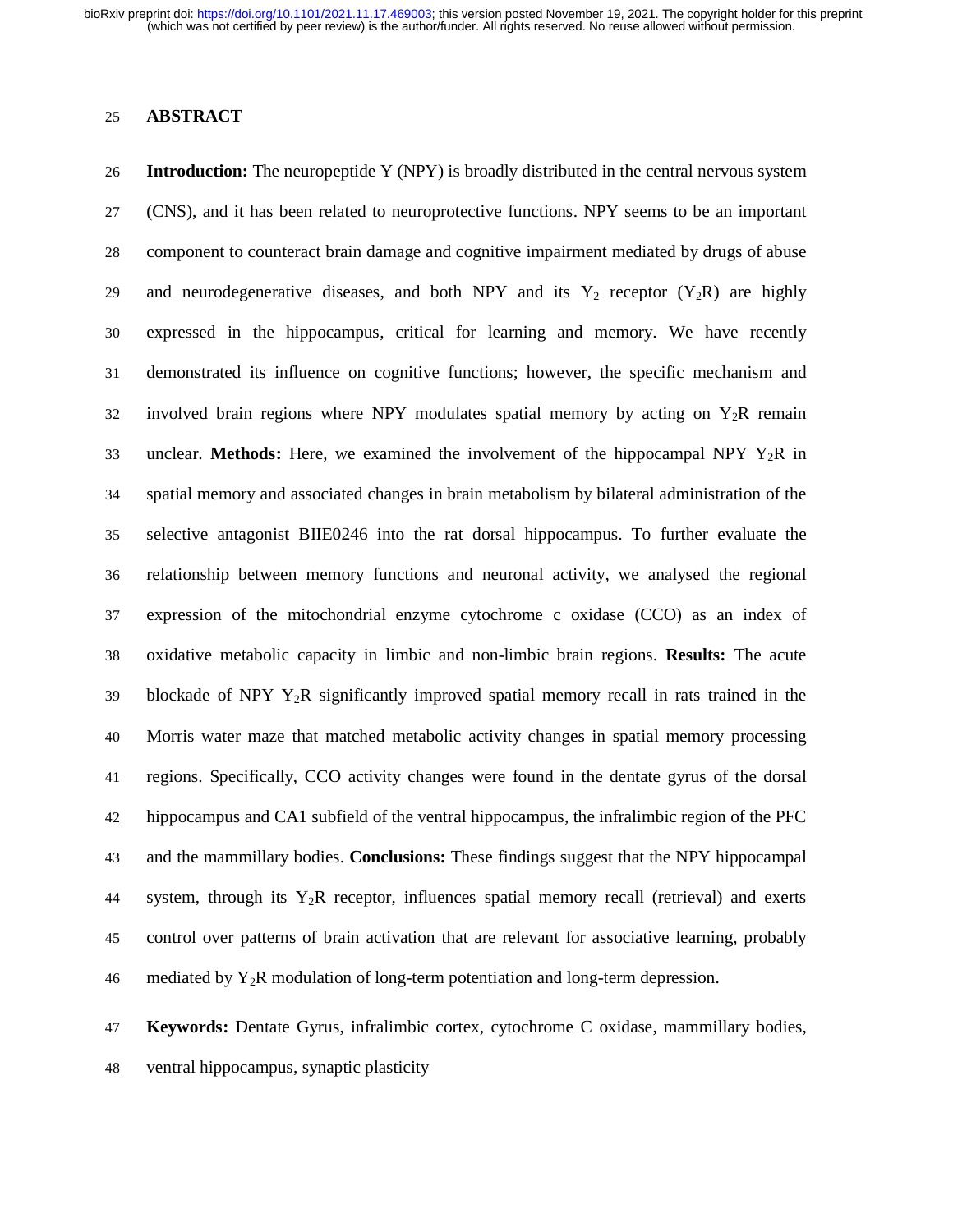### 49 **1. INTRODUCTION**

50 Neuropeptide Y (NPY) was isolated and characterized three decades ago (Tatemoto, 1982). 51 This neuropeptide is widely distributed in the central nervous system (CNS), and it has been 52 associated with functions as food intake (Balasubramanian et al., 2021; Comeras et al., 2019; 53 Stanley & Leibowitz, 1984), cognitive processes (Bertocchi et al., 2021; Thorsell et al., 54 2000), neuroprotection (Malva et al., 2012; Silva et al., 2005), drug addiction (Gonçalves et 55 al., 2016) and regulation of stress, anxiety, and resilience [For a review, see Reichmann and 56 Holzer (2016)]. However, the role of NPY as a memory modulator is still controversial 57 (Gøtzsche & Woldbye, 2016). Previous research showed that the NPYergic system 58 participates in cognitive processes either improving or impairing short- and long-term 59 memory, and these effects are claimed to be both dose- and brain region-specific (Bertocchi 60 et al., 2021; Flood et al., 1987; Gøtzsche & Woldbye, 2016; Kornhuber & Zoicas, 2017, 61 2020; Thomas & Ahlers, 1991).

62 The CNS NPYergic system exerts its effects through  $Y_1$ -Y<sub>6</sub> receptors (Parker & Herzog, 63 1999; Xapelli et al., 2006). All of them are postsynaptic receptors, except  $Y_2R$ , a presynaptic 64 autoreceptor that inhibits NPY release (Decressac & Barker, 2012; Stanić et al., 2006; Stani<sup>ć</sup> 65 et al., 2011). The hippocampal  $Y_2R$ , which presynaptically inhibits glutamate release, also 66 undergoes *de novo* expression in mossy fibres and granule cells (Furtinger et al., 2001; Gobbi 67 et al., 1998).

68 NPY and its receptors are highly expressed in brain regions that contribute to cognitive 69 processing (Parker & Herzog, 1998, 1999). Specifically,  $Y_2R$  is highly expressed in the 70 amygdala, hippocampus and hypothalamus, the brain areas considered essential for 71 contextual memory processes, and their integration with emotional components (Stanić et al.,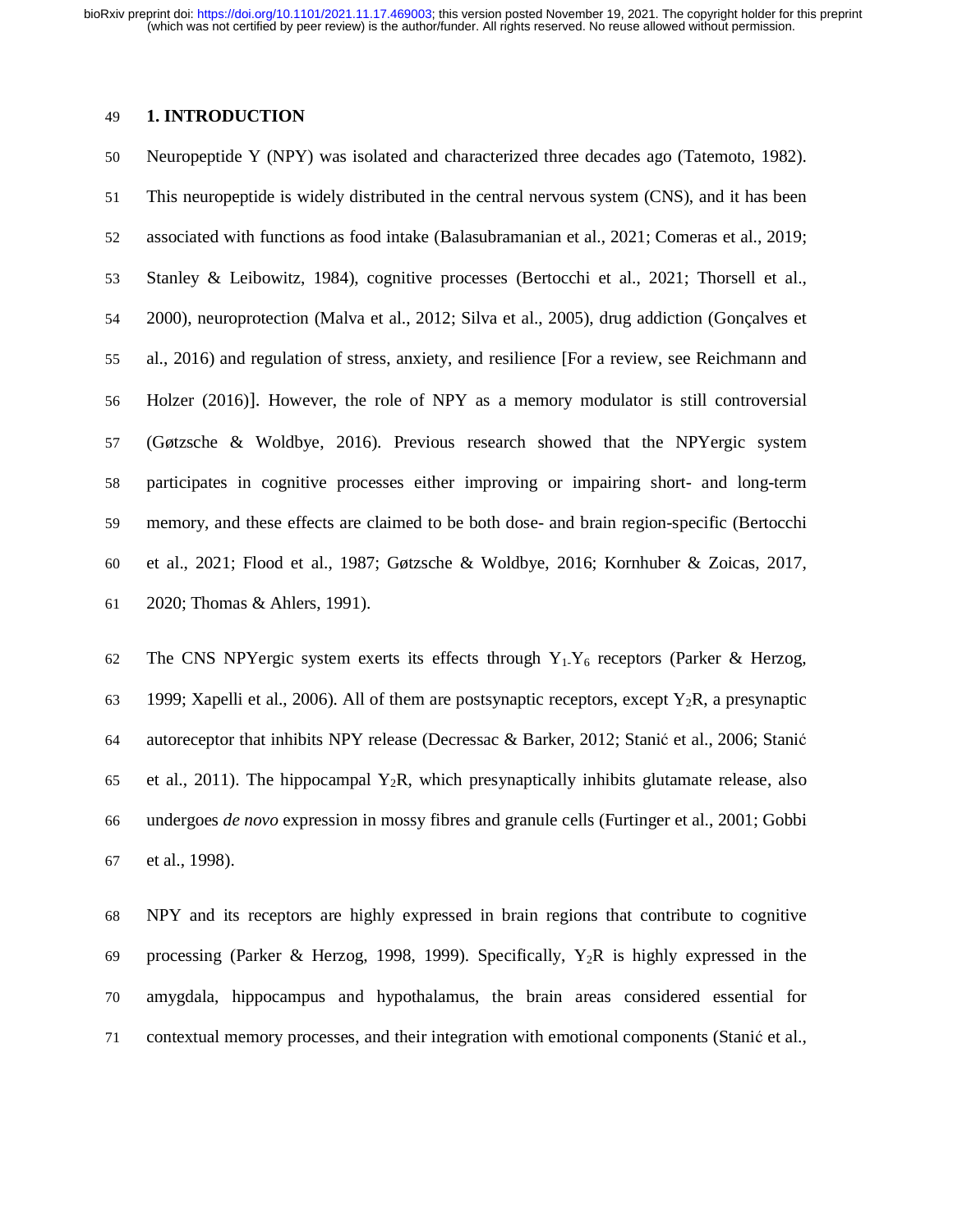$72 \quad 2011$ ). In the hippocampus, Y<sub>2</sub>R is found at higher levels in the pyramidal cell layers of CA1

73 and CA3, although is also present in the DG-hilus region(Parker & Herzog, 1999).

74 Regarding the specific effects of the NPYergic system on learning and memory, a growing 75 body of literature suggests its involvement in the encoding and recall learning phases 76 (Bertocchi et al., 2021; dos Santos et al., 2013; Hörmer et al., 2018; Méndez-Couz et al., 77 2021). Interestingly, NPY showed a neuroprotective role against methamphetamine-induced 78 excitotoxicity in the hippocampus (Gonçalves et al., 2012) or against oxidative stress, via  $\gamma$ <sup>9</sup> Y<sub>2</sub>R, preventing depressive behaviour and spatial memory deficits in mice (dos Santos et al., 80 2013).

81 For cognitive processing to occur, neurons carry on multiple energy-consuming activities 82 (Wong-Riley, 1989, 2012). Their supply of energy, in form of ATP, comes almost entirely 83 from oxidative phosphorylation, in contrast to astrocytes that rely on glycolysis (Almeida et 84 al., 2004), which make them heavily dependent on mitochondrial function. The brain 85 metabolic state was analysed in this study using a cytochrome c oxidase (CCO) activity 86 analysis. CCO is the last member of the electron transport chain located in the inner 87 mitochondrial membrane [see review by Chicherin et al. (2019)]. The tight coupling between 88 neuronal activity and oxidative energy metabolism converts the CCO activity into a good and 89 useful endogenous metabolic biomarker for neuronal activity (Gonzalez-Lima & Cada, 1994; 90 Gonzalez-Lima & Jones, 1994; Wong-Riley, 1989, 2012). CCO activity can, therefore, be 91 interpreted as a history of cumulative energy demands of brain cells underlying prolonged 92 stimulation or training on behavioural tasks – days or weeks – (Agin et al., 2001; Bertoni-93 Freddari et al., 2001; Conejo et al., 2010; Hescham et al., 2014); this represents a 94 complementary technique to the more short-lived immediate early genes (IEG) studies 95 (minutes or several hours after evoked neuronal stimulation). CCO quantitative 96 histochemistry has also proved to be a reliable method to measure changes in brain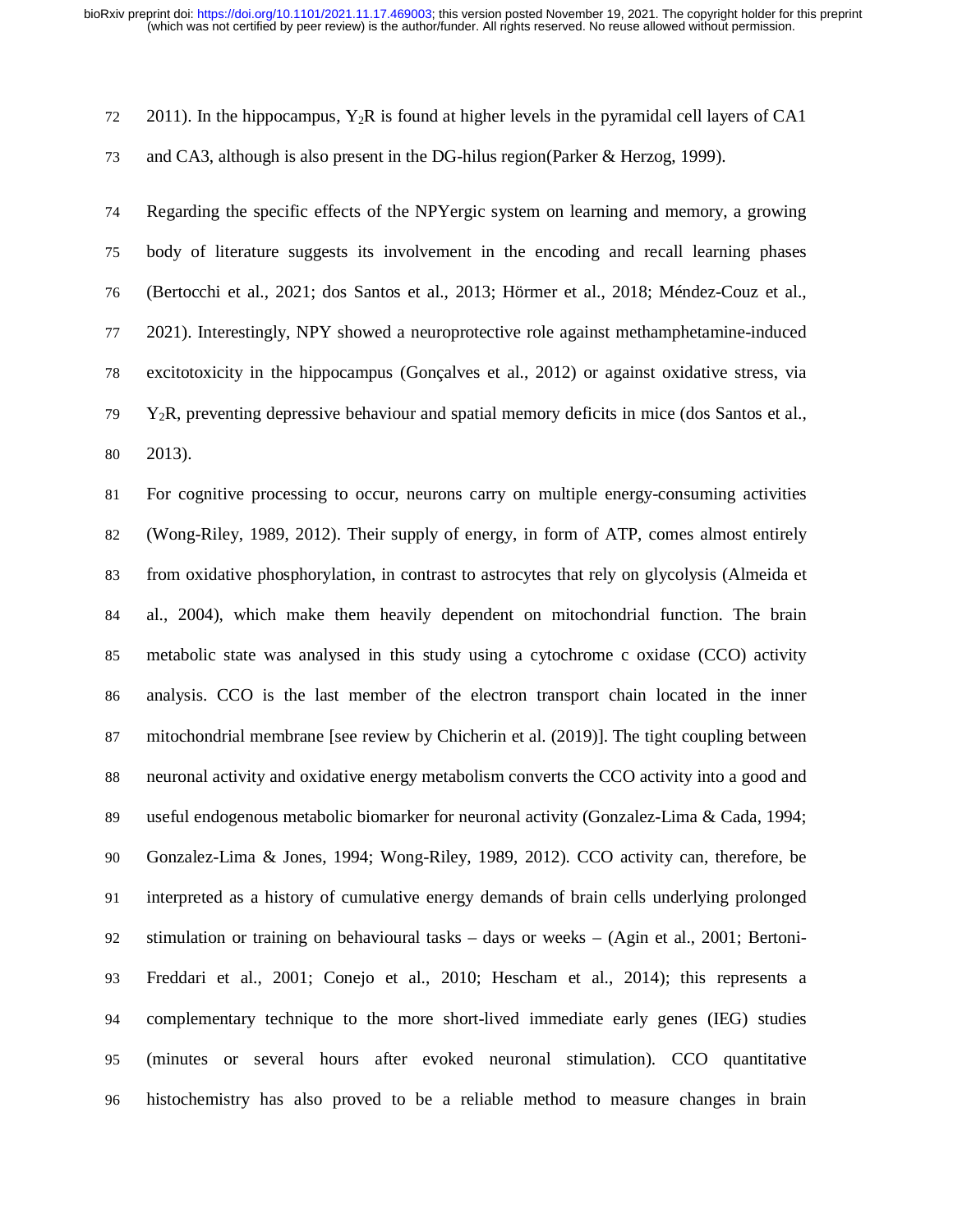97 metabolism associated with endocrine alterations and neurodegeneration (Morán et al., 2013) 98 as well as learning and memory processing (Conejo et al., 2010; Gasalla et al., 2016; 99 Méndez-Couz et al., 2016) and, specifically, to measure brain regional changes associated 100 with the retrieval of spatial learning (Conejo et al., 2013; Méndez-Couz et al., 2015a; Zorzo 101 et al., 2021a; 2021b).

102 Following the stimulation of N-Methyl-D-aspartate 103 (NMDA) receptors, neurons transiently synthesize nitric oxide (NO) in a calcium/calmodulin 104 -dependent manner. NPY modulates the production of NO in the microglia induced by 105 interleukin-1β (IL-1β). As shown by other authors (Ferreira et al., 2010; Malva et al., 2012), 106 NPY treatment inhibits NO production as well as the expression of inducible nitric oxide 107 synthase. Nitric oxide acts as a cellular

108 messenger, activating soluble guanylyl cyclase and participating in the transduction signallin 109 g pathways involving cyclic GMP [See (Moncada & Bolaños, 2006)]. NO production can 110 also act as a pathophysiological mediator, related to heart failure among other diseases 111 (Almeida et al., 2004; Moncada & Bolaños, 2006). In the CNS, high amounts of NO inhibit 112 the mitochondrial CCO in neurons, resulting in neuronal depolarization and calcium-113 dependent vesicular glutamate release, followed by excitotoxicity. Ultimately, neurons die by 114 excitotoxicity via NMDA (Brown, 2007). NO also binds to CCO, inhibiting 115 cell respiration in a reversible process, competing with oxygen (Moncada & Bolanos, 2006) 116 and leading to the release of superoxide anion from the respiratory chain. Besides, NPY is a 117 known regulator of feeding and energy metabolism by affecting mitochondria that, in turn, 118 act as energy sensors in AgRP/NPY hypothalamic neurons. This stimulates appetite and 119 increases energy oxidative metabolism (Billington & Levine, 1992; Haigh et al., 2020; Su et 120 al., 2016). Therefore, NPY can ultimately modulate the activity of key mitochondrial 121 enzymes involved in cellular respiration and oxidative metabolism like CCO, measured here.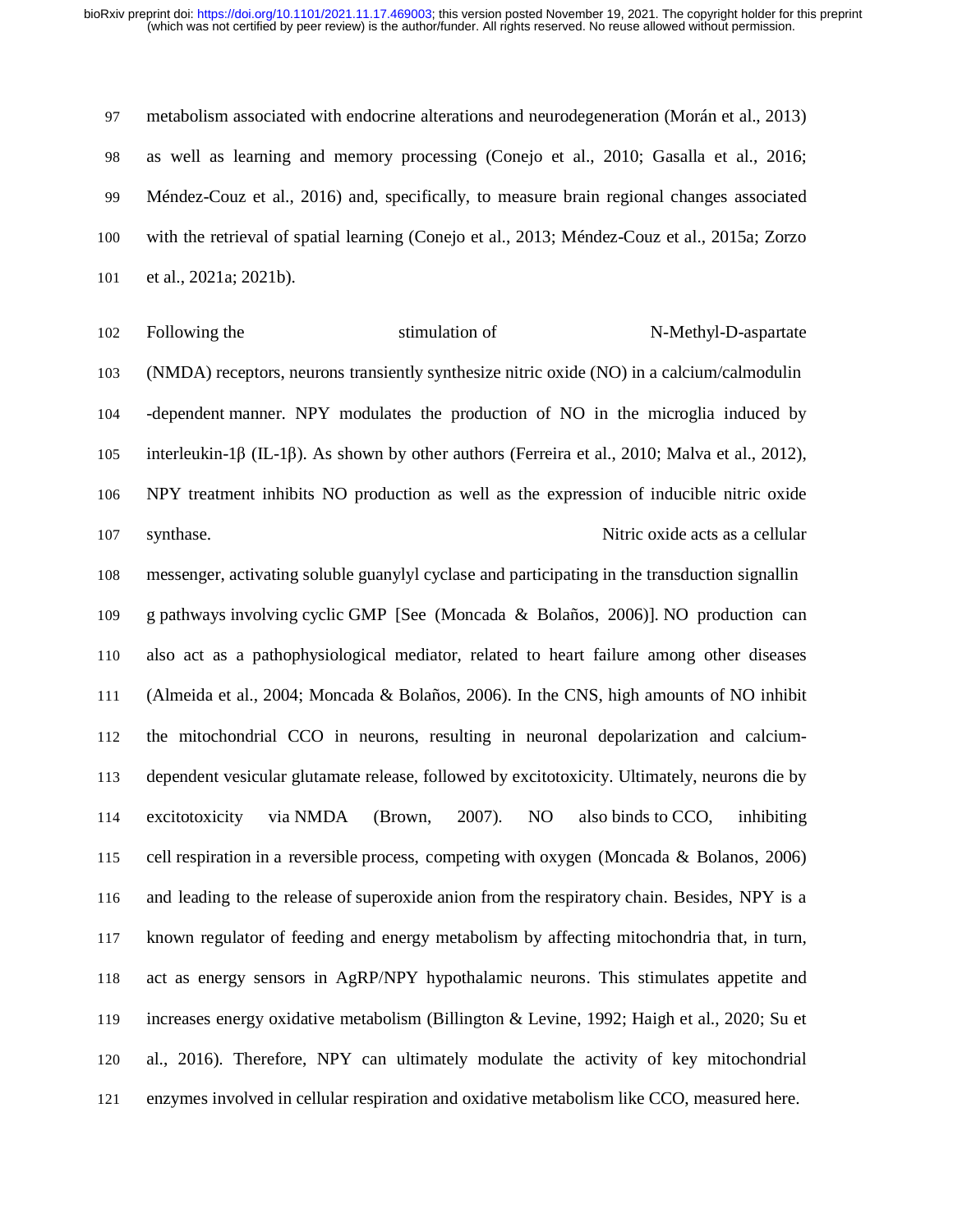122 In a previous NPY receptor expression study, we showed changes in spatial memory task 123 performed under serial Y<sub>2</sub>R blockade (Méndez-Couz et al., 2021), associated with NPY Y<sub>1</sub>R 124 and Y2R brain expression changes in the dorsal hippocampus and the prefrontal cortex, 125 suggesting a rapid metaplastic regulation of NPY receptors contributing to spatial memory. 126 The specific role of NPY via  $Y_2R$  on spatial orientation memory, including the region-127 specific involvement and its mechanism of action in this process, remains – nevertheless – 128 unknown.

129 In the current study, we evaluated the brain regional metabolic activity changes following a 130 spatial memory recall task under acute infusion of a  $Y_2R$  intrahippocampal antagonist, which 131 improved spatial memory associated with the increased metabolic activity of the DG, and 132 decreased metabolic activity in the CA1 subfield of the ventral hippocampus, the infralimbic 133 cortex and mammillary bodies.

134 **2. MATERIAL AND METHODS**

### 135 **2.1. Animals**

136 Male adult Wistar rats (*Rattus norvegicus)*, weighing between 250–330g, were used (N=30). 137 They were obtained from the University of Seville central animal facilities (Seville, Spain) 138 and housed in a temperature-controlled room  $(23\pm 2^{\circ}\text{C})$ . Lighting was kept on a 12-h 139 light/dark cycle with lights on from 08:00–20:00 h. Rats were kept in standard laboratory 140 cages  $(20 \times 35 \times 55$  cm), with four rats in each cage with *ad libitum* access to food and tap 141 water.

### 142 **2.2 Behavioural procedure**

143 The rats were first tested in a neurological assessment battery to discard possible motor and 144 sensory deficits before and after the surgery. The neurological tests used allowed us to 145 evaluate the following reflexes: abduction response of hind limbs, grasping reflex, extension 146 and flexion reflexes, hearing and vestibular responses, head shaking reflex, pupillary reflex,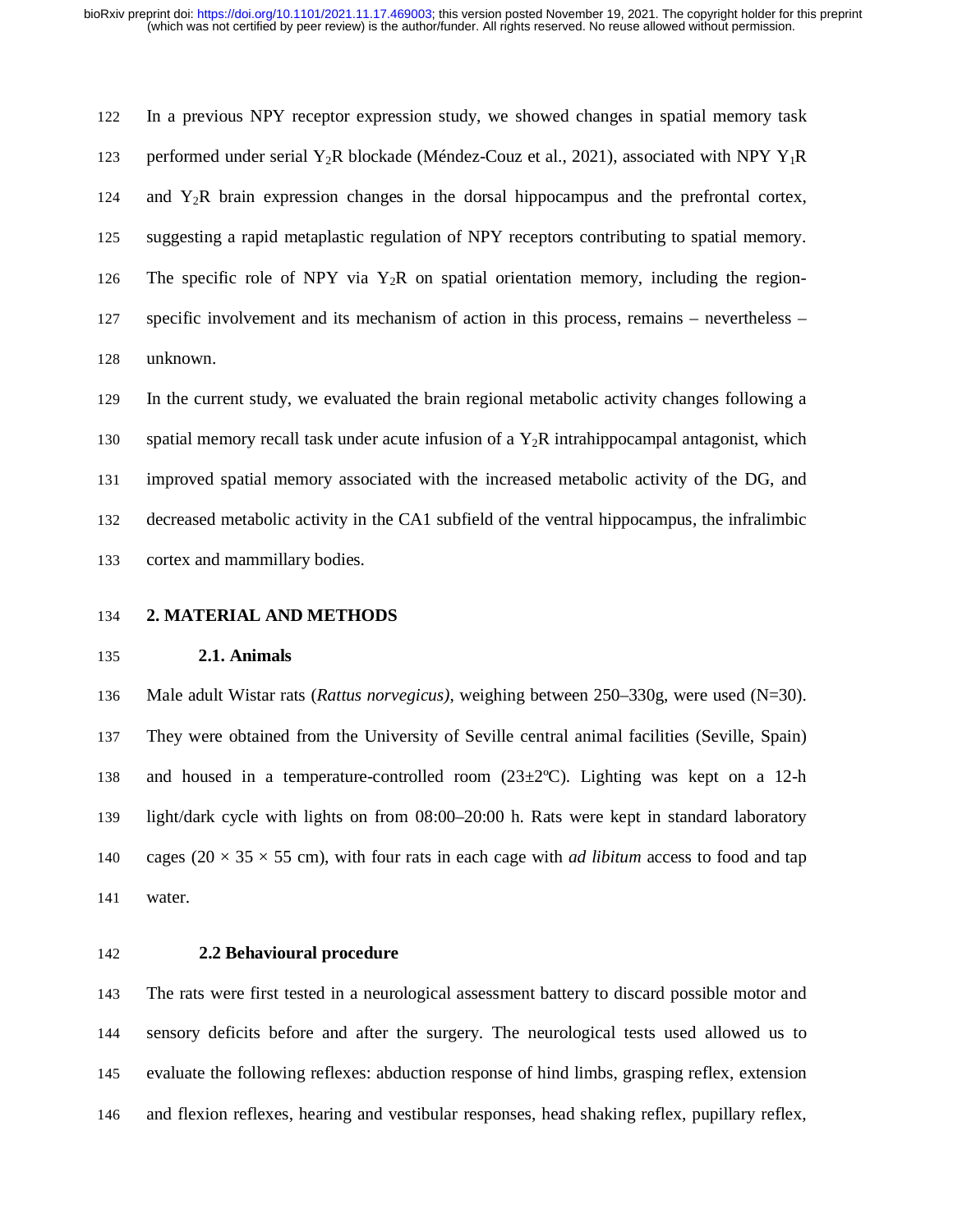(which was not certified by peer review) is the author/funder. All rights reserved. No reuse allowed without permission. bioRxiv preprint doi: [https://doi.org/10.1101/2021.11.17.469003;](https://doi.org/10.1101/2021.11.17.469003) this version posted November 19, 2021. The copyright holder for this preprint

147 negative geotactic responses and righting reflex (Bures et al., 1976). Rats were handled daily, 148 5 days before the surgery, to reduce anxiety-like behaviour related to contact with the 149 experimenters. See the timeline of the experiment in Figure 1.

150 **2.3. Surgery** 

151 Rodents were deeply anaesthetized with xylazine (5 mg/kg, i.m.) and ketamine (80-100 152 mg/kg, i.p.), and set in a David Kopf (Tujunga, CA) or Narishige (Japan) stereotaxic frame. 153 Stainless steel cannulae of 22G inner diameter (Becton Dickinson S.A., Spain) were 154 stereotactically implanted bilaterally in the CA1 region of the dorsal hippocampus 155 (coordinates from bregma: AP -3.6, L  $\pm 2.6$ , DV -2.1 mm). Cannulae were fixed to the skull 156 using dental acrylic cement (Glaslonomer Cement, Shofu Inc., UK) and anchor screws. Rats 157 were allowed to recover after surgery for 5 days.

158 After this resting period, the rats underwent the same neurological assessment battery 159 explained above to discard any possible abnormality caused by the stereotaxic procedure.

160 **2.4. Groups**

161 Rats were randomly assigned to one of the three experimental groups as follows:

162 1-Control cage (CC): rats maintained in their home cage without further pharmacological,

163 surgical or behavioural interventions. This group was added to ensure that brain metabolic

164 activity changes were due to behavioural and pharmacological modifications.

165 2- Experimental group (Exp): received 1 nmoL/µL BIIE0246 in 0.9% physiological saline

166 containing 1% DMSO (1 µL/hemisphere).

167 3-Control saline vehicle group (Veh): rats were administered 0.9% physiological saline

168 containing 1% DMSO (1 µL/hemisphere).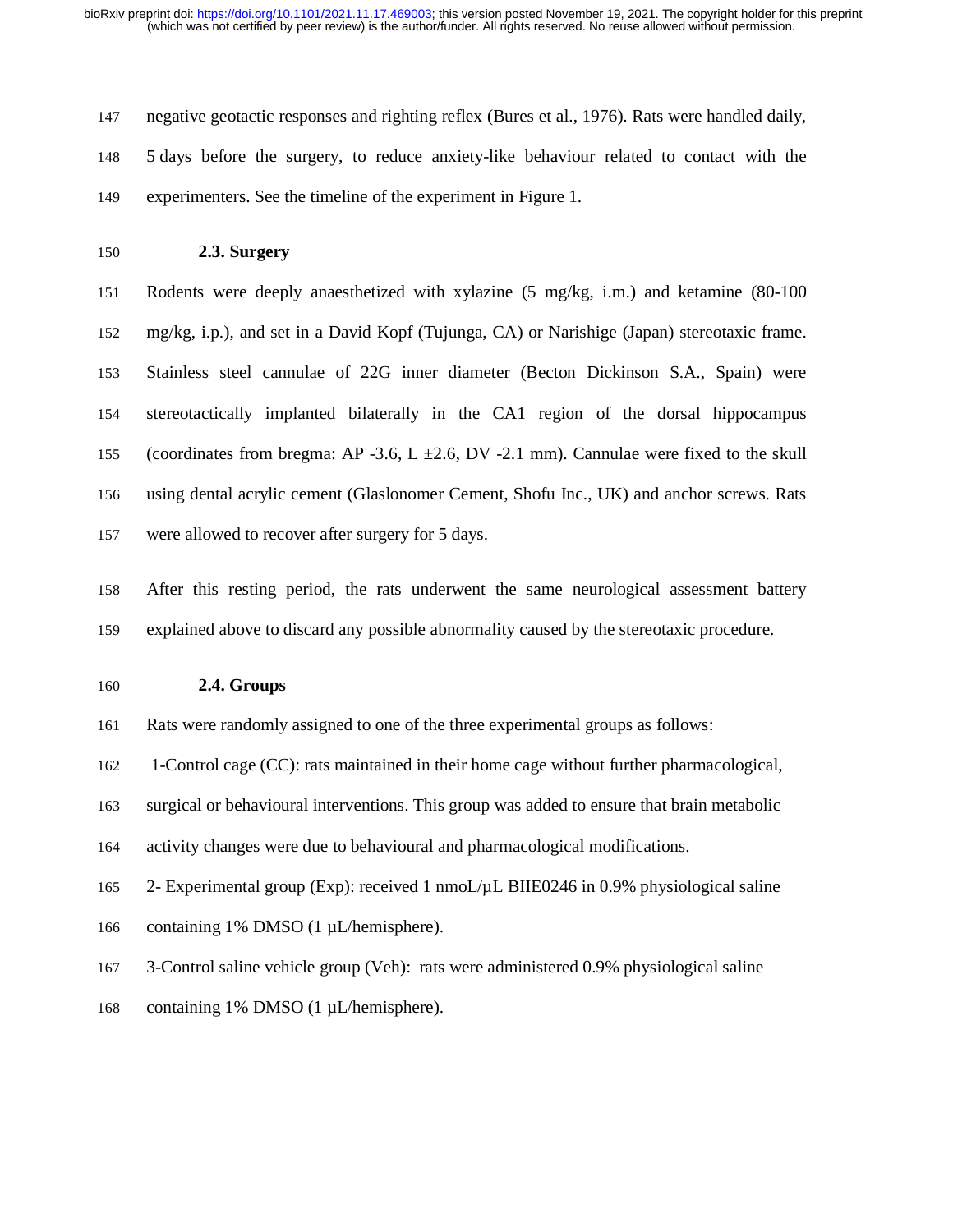### 169 **2.5. Injection**

170 Following the protocol described by Méndez-Couz et al. (2021), rodents received the 171 treatment through the permanent cannula 30 min before the retrieval test was performed on 172 the third day of the Morris water maze (MWM). Rats were randomly assigned to the 173 experimental or vehicle saline group. Solutions were infused at 0.5 µl/min and the 174 microcannula was held inside for an additional 60 s to prevent fluid from backing up into it.

### 175 **2.6. Spatial memory training**

### 176 **2.6.1. Apparatus**

177 The MWM was composed of a circular water tank made of black fibreglass, measuring 1.5 m 178 in diameter by 75 cm in height (Morris, 1984). Following the experimental setting conditions 179 described by Méndez-Couz et al. (2014,2015a), the pool was filled with tap water, and a 180 black escape platform was placed hidden beneath the water surface. The water temperature 181 was kept at  $20 \pm 1^{\circ}$ C during the entire training period. The pool was surrounded by black 182 panels located 40 cm from the maze, on which highly contrasted printed geometric visual 183 cues were placed, acting as allocentric cues. The room was softly illuminated by two halogen 184 spotlights facing the ceiling (500 W). Each trial was recorded and later analysed offline, using 185 a computerized video-tracking system (Ethovision Pro, Noldus Information Technologies, 186 Wageningen, The Netherlands). Measured variables included the time spent to reach the 187 platform (latencies) when the platform was present in the maze and the time spent in each of 188 the four virtual quadrants in which the pool was divided (A, B, C or target, and D) during the 189 transfer tests.

190 The behavioural protocol in the water maze was applied as described in Méndez-Couz et al. 191 (2021); it is also briefly detailed below (Figure 1).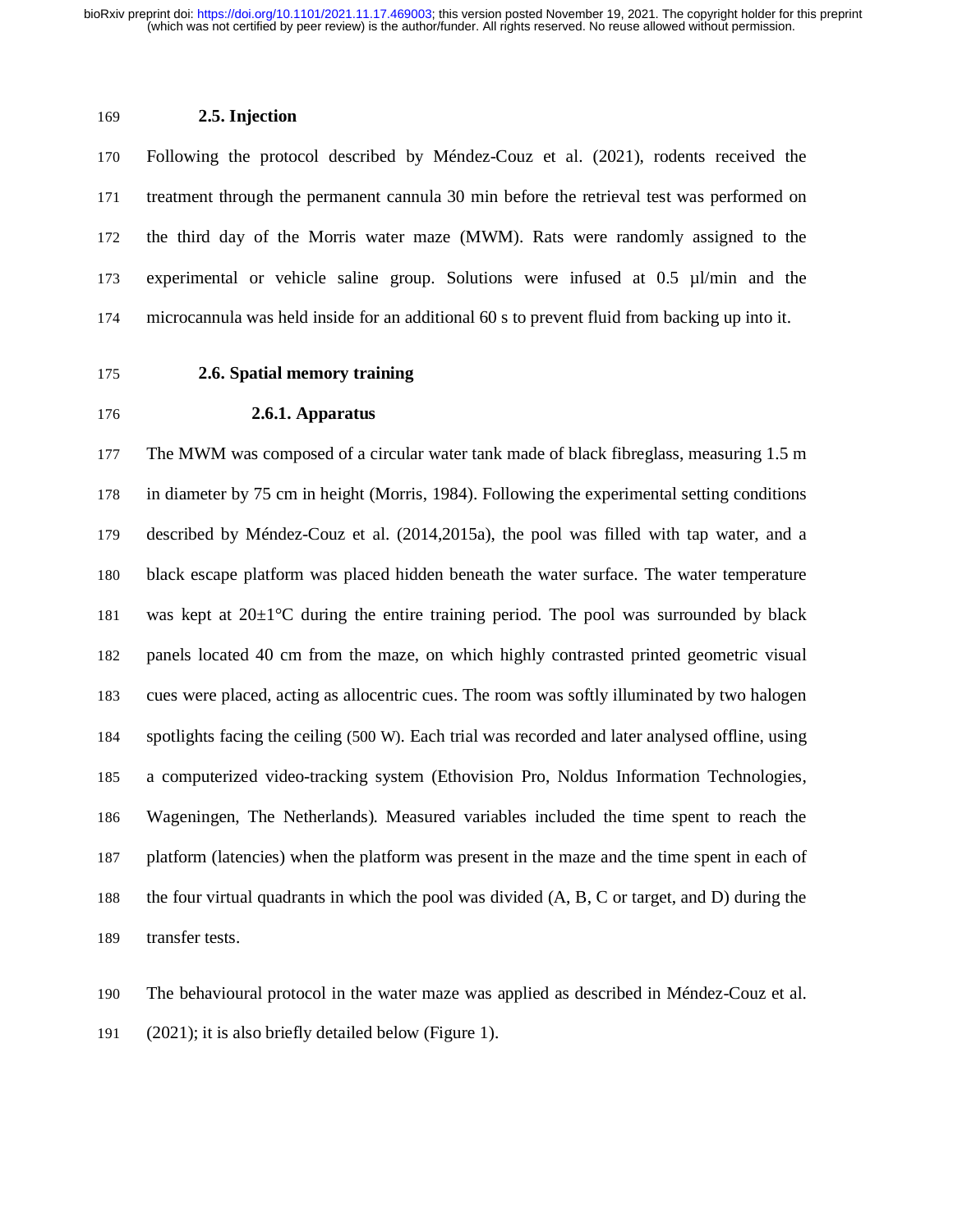### 192 **2.6.2. Pretraining**

193 In order to habituate the rats to the task in the MWM, they received a pretraining session with 194 a visible platform present at the centre of the maze. During this first stage, rats received four 195 trials, in which they were released facing the pool walls following a pseudo-random 196 sequence. The escape platform was set 2 cm above the water surface so that it was visible 197 from afar. Rats could swim up to 60 s to locate the platform in each trial or were gently 198 manually guided to it after that time. Once on the platform, rats were left 15 s on it, and they 199 rested 5 s outside the maze in a plastic container until commencing the next trial.

### 200 **2.6.3. Spatial reference memory task: training session**

201 During training, the rats were required to locate a hidden platform placed in the centre of a 202 determined quadrant for each rat. Therefore, they had to use external visual cues situated 203 around the pool to perform the task (see Figure 1).

204 After pretraining, on the first day, rats received four training sessions of four trials each, 205 resting 30 min in their home cage between sessions. In each trial, rats were released from the 206 border of each of the quadrants in a pseudorandom order to search for the hidden escape 207 platform located 1.5 cm beneath the water surface (Figure 1, Bottom). Rats were allowed to 208 swim for 60 s to reach the platform or manually guided to it after this time; once they 209 achieved the platform, they remained there for 15 s. The intertrial time was 5 s, in which they 210 were allowed to rest outside the maze in a plastic container, different from their home cage. 211 On the following day, they received three identical sessions of four trials, until accomplishing 212 on average a learning criterion of 20 s latency to reach the platform; training was stopped at 213 this point to avoid overtraining.

214 After the last trial on day two, rats were submitted to a retention probe test trial to find out 215 whether they remembered the location of the hidden platform. During this probe, the platform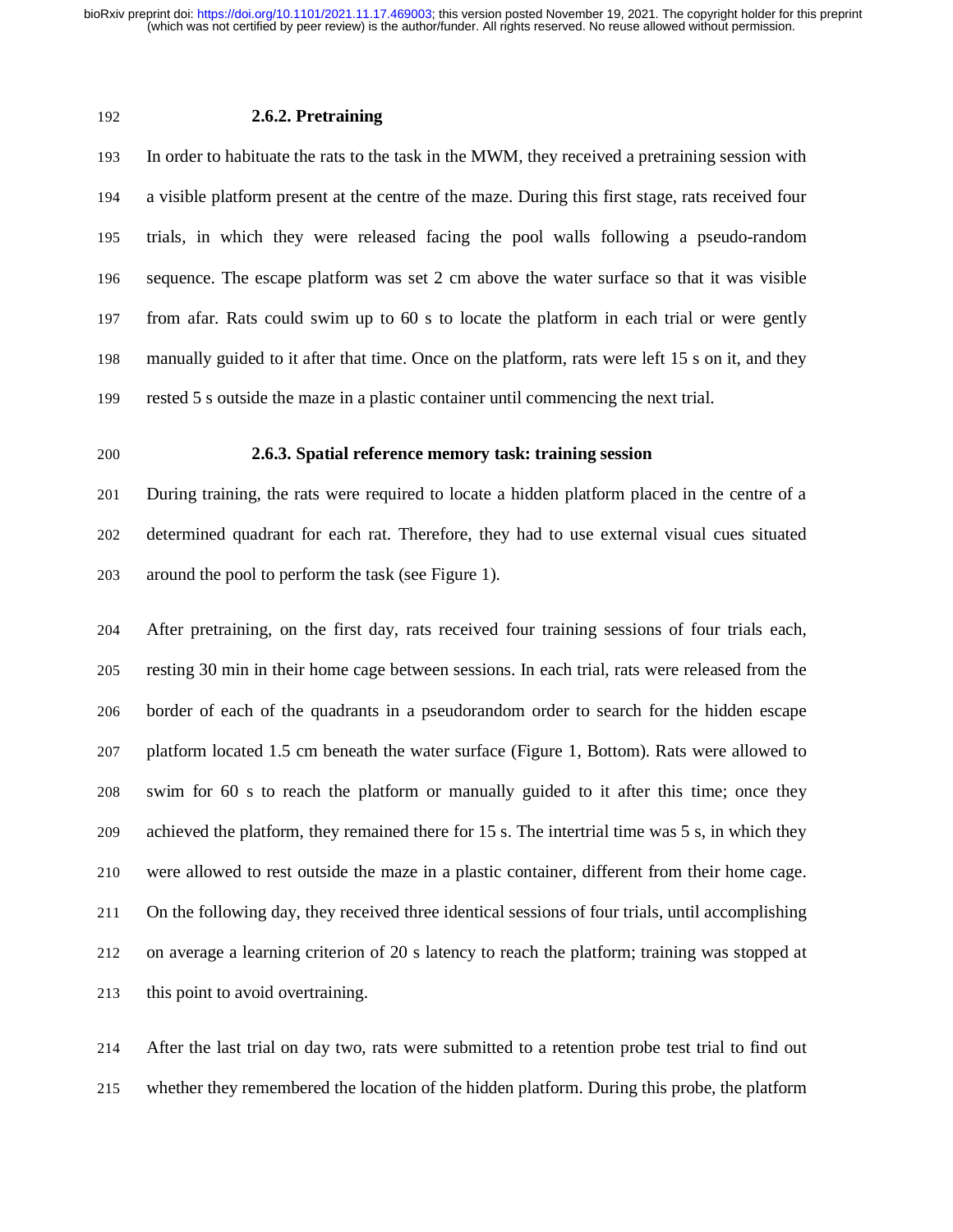216 was removed from the pool, and rats were released from the contralateral side to the 217 previously reinforced quadrant. The test lasted for 60 s, after which the rats were placed again 218 in a plastic bucket outside the maze. To prevent the early extinction of the previously learned 219 task, all rats received an additional trial in which the platform was present in the maze in its 220 original place. The latencies during this trial were included for analysis together with the data 221 from the last session of acquisition (Figure 2a).

### 222 **2.6.4. Retrieval test**

223 The day after finishing the second day of acquisition, a retrieval test was performed. Rodents 224 were intracerebrally infused with the drug (1 nmoL/µL BIIE0246 in 0.9% physiological 225 saline + 1% DMSO) or vehicle saline solution 1% DMSO, 30 min before the spatial memory 226 test in the MWM, consisting of four trials in the same conditions as explained above. 227 Additionally, a new memory retention probe test was performed on day three.

- 228 **2.7. Molecular analysis**
- 

### 229 **2.7.1. Infusion site**

230 All animal brains from the experimental and vehicle groups were analysed for the infusion 231 site through serial brain slices section selection and posterior analysis after cresyl violet Nissl 232 staining according to Paxinos and Watson (2004). One animal was discarded due to injection 233 misplacement. The extension of the drug area of influence at the injection site was estimated 234 in previous pilot studies to be around 1.5 mm in diameter, sufficient to cover the targeted 235 CA1 dorsal field of the hippocampus.

### 236 **2.7.2. Brain cytochrome c oxidase histochemistry**

237 Randomly selected rats from the vehicle and experimental groups, and additional rats 238 selected as CC group (Veh N=6, Exp N=8, CC N=8) were sacrificed 90 min after finishing 239 the behavioural tasks or directly from the cages in the latter case; brains were quickly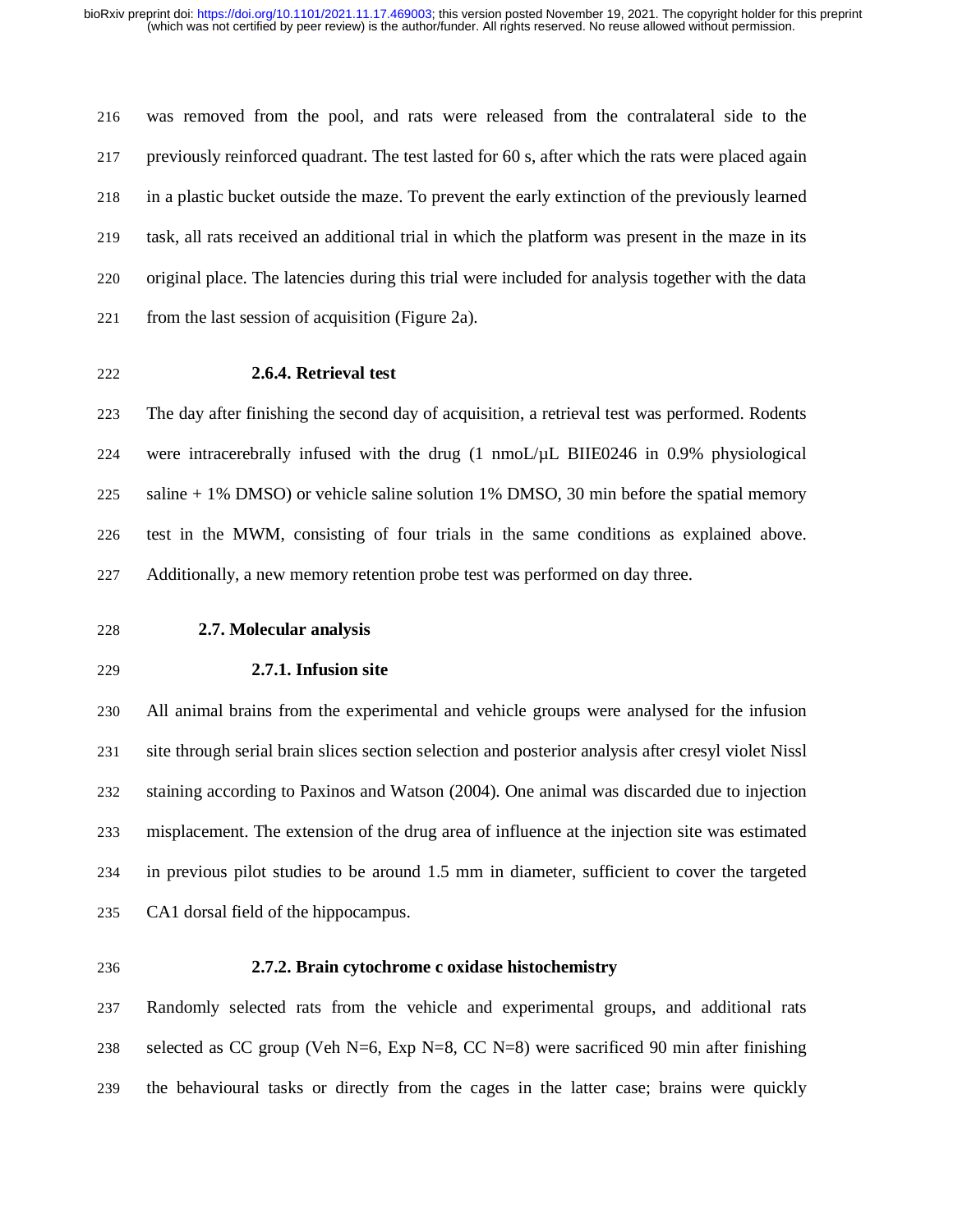240 removed then frozen in isopentane at  $-70^{\circ}$ C (Sigma–Aldrich, Madrid, Spain) and stored at -241  $\,$  40 $\,^{\circ}$ C, to preserve the brain tissue and enzyme activity. Brains were subsequently cut at 30 242 µm-thick coronal sections using a cryostat microtome (Microm International GmbH, model 243 HM 505-E, Heidelberg, Germany). These sections were mounted on gelatinized slides and 244 stored at -40°C until further processing.

245 A modified version of the quantitative CCO histochemical method developed by Gonzalez-246 Lima and Jones (1994) was used. Staining variability across different baths was controlled by 247 sets of tissue standards. These standards were obtained from Wistar rat brain homogenates of 248 known CCO activity that were determined spectrophotometrically at different thicknesses 249 (10, 30, 50 and 70  $\mu$ m). Following the previously described protocol by Conejo et al. (2013), 250 the standards were included with each batch of slides. In short, each set of slides were fixed 251 for 5 min with a 0.5 (v/v) glutaraldehyde solution, rinsed three times in phosphate buffer (PB) 252 and preincubated 5 min in a solution containing 0.05 M Tris buffer pH 7.6 with 275 mg/L 253 cobalt chloride 10% (w/v), sucrose and 0.5 (v/v) dimethylsulfoxide. After the sections had 254 been rinsed in PB (pH 7.6; 0.1 M), they were incubated at  $37^{\circ}$ C for 1 h in darkness, in a 255 solution containing 50 mg 3,3′-diaminobenzidine, 15 mg cytochrome c (Sigma, St. Louis, 256 MO, USA) and 4 g sucrose per 100 mL PB (pH 7.4; 0.1 M). The reaction was stopped by 257 fixing the tissue in buffered formalin (10% w/v sucrose and 4% formalin) for 30 min at room 258 temperature (RT). After being fixed the slides were dehydrated, cleared with xylene and 259 coverslipped with Entellan (Merck, Darmstadt, Germany).

260 CCO histochemical staining intensity was measured by densitometric analysis using a 261 computer-assisted image analysis workstation and image analysis software (MCID, 262 InterFocus Imaging Ltd., Linton, England). Twelve measurements of relative optical density 263 were taken per region (4 per slice). To compare and consider possible staining variations 264 across brain sections from different staining baths, measurements were also taken from CCO-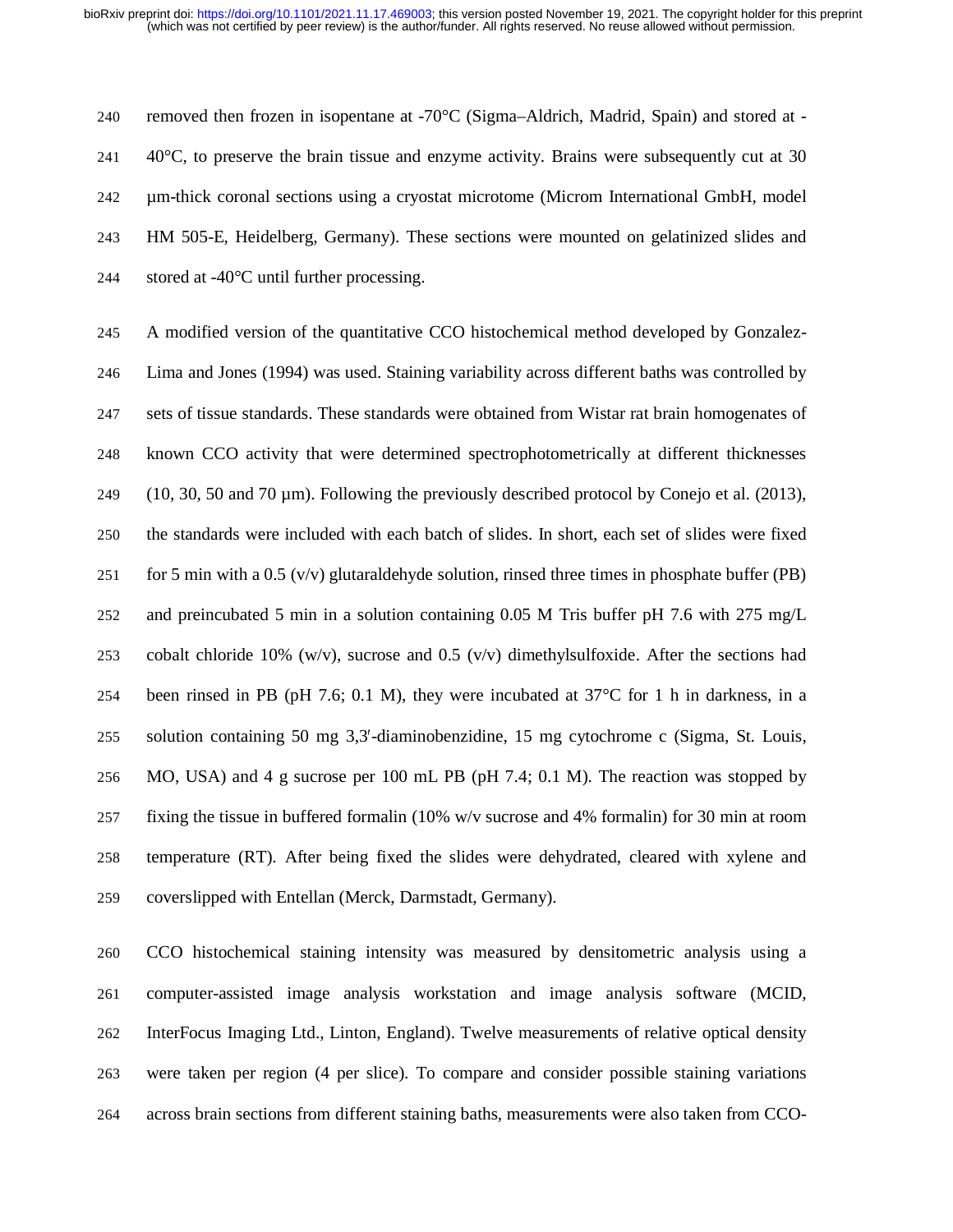265 stained brain homogenate standards. Regression curves between section thickness and known 266 CCO activity, previously assessed by spectrophotometric assay in each set of standards, were 267 calculated. Lastly, the average relative optical density measured in each brain region was 268 converted into CCO activity units (1 unit: 1 µmol of cytochrome c oxidized/min/g tissue wet 269 weight at 23°C), using the previously calculated regression curve in each homogenate 270 standard. Averages were calculated per region and animal. Regions to analyse included the 271 prelimbic (PL), and infralimbic regions (IL) of the medial prefrontal cortex and primary 272 motor cortex (M1), all of them measured at  $\frac{1}{2}$ . 3.70 mm from Bregma and the parietal cortex 273 (PAR)  $^+/$  -3.80 mm. In addition, the following subcortical regions were also taken: dorsal 274 subfields of hippocampus including CA1, CA3 and dentate gyrus (dCA1, dCA3, dDG) at  $^{\dagger}/$  -275  $-3.30$  mm and ventral hippocampus subfields (vCA1, vCA3, vDG), taken at  $\frac{+}{2}$  -4.52 mm from 276 Bregma. Medial (MeA), basal (BaA), lateral (LaA) and central (CeA) amygdaloid nuclei 277 measured at  $\frac{+}{2}$  -3.14 mm from Bregma; medial (MM), lateral (LM) and supramammillary 278 (SuM) nuclei of the mammillary bodies measured at  $\frac{+}{2}$  -4.52 mm, as well as the 279 premammillary nucleus (PM) taken at  $\frac{1}{2}$  -4.16 mm. The selected brains regions were defined 280 according to Paxinos and Watson's (2004) atlas.

### 281 **2.8. Statistical analysis**

### 282 **2.8.1. Behavioural tests**

283 A one-way ANOVA test was applied to evaluate the latencies across training sessions during 284 the acquisition days, with "session" as a factor. Two-way repeated-measures ANOVA tests 285 were applied to evaluate the group differences in the escape latencies after the treatment. 286 Afterwards, Holm-Sidak tests were used to further analyse significant interactions between 287 group and training sessions. Holm-Sidak's post-hoc tests were also used to evaluate 288 differences across training sessions in each experimental group. To analyse the swimming 289 time spent in each virtual quadrant of the maze during the retention probe after the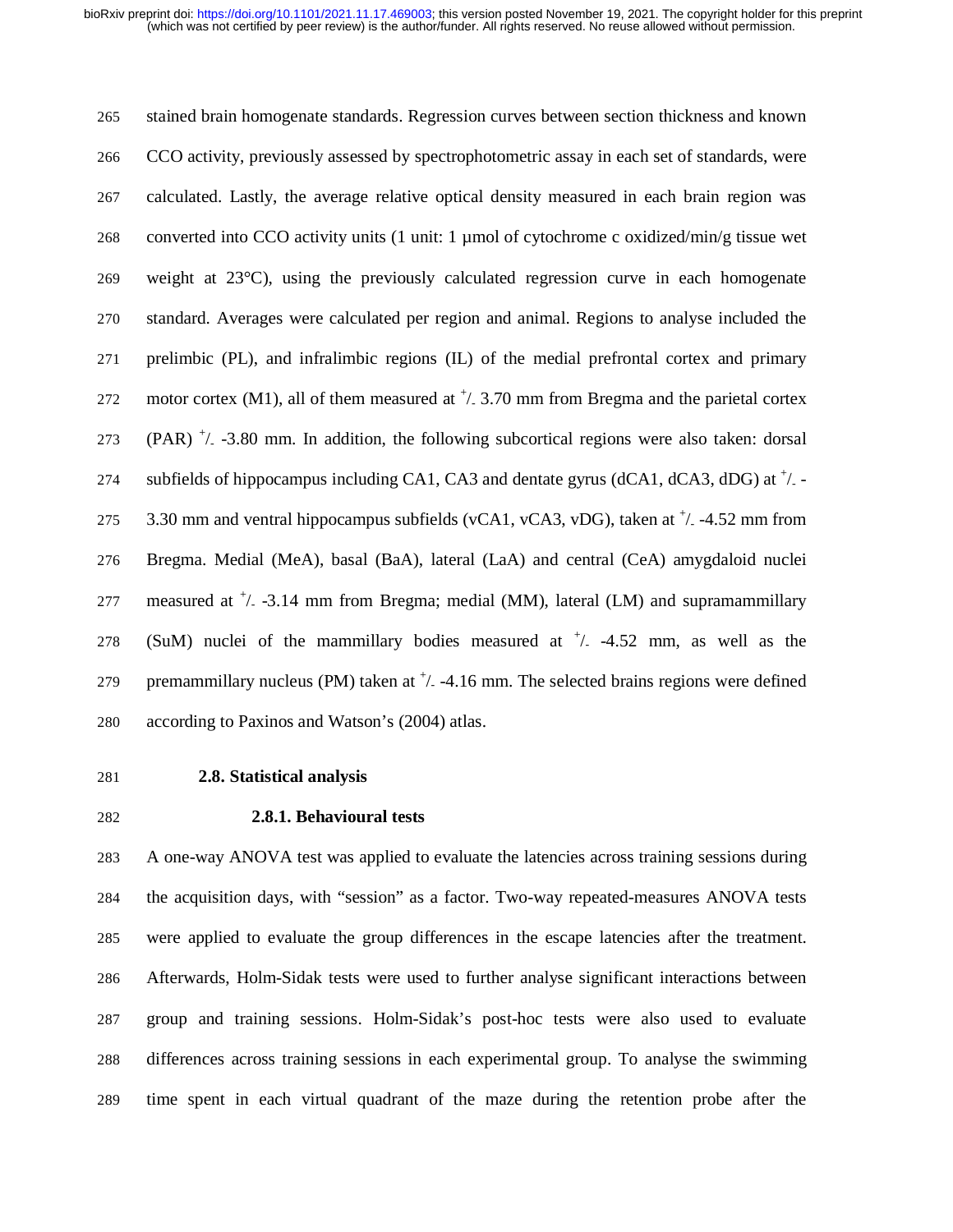290 acquisition, a one-way repeated-measures ANOVA was carried out. After the infusion, a two-291 way RM ANOVA test was used to study these differences in quadrant preference in both 292 experimental groups during the retention probe. Holm-Sidak's post-hoc tests were used in 293 case of significant ANOVA results.

294 **2.8.2. Cytochrome c oxidase histochemistry measurement**

295 Experimental, vehicle saline and CC groups differences in CCO activity measured in each 296 brain region were analysed by a mixed model one-way ANOVA. Tukey's post hoc tests were 297 used to assess differences between pairs of experimental groups when ANOVA indicated 298 significant group differences. Significance levels were set to *p*<0.05. Statistical analysis was 299 performed using Sigma-Plot 11 (Systat Software, Chicago, USA).

300 **3. RESULTS**

### 301 **3.1. Behavioural tests**

302 No rats were discarded due to their neurological reflexes' responses after the surgical 303 procedure.

#### 304 **3.1.1. Rats acquired the hidden platform spatial memory task**

305 Results showed that rats (N=28) acquired the spatial memory task before treatment, as shown 306 by the significant decrease in the latencies needed to reach the platform through the 307 acquisition sessions one to seven  $(F_{(6,182)}=10.35, p<0.001)$ . Specifically, the post-hoc test 308 showed differences between the first and the last acquisition session (Holm-Sidak, *p*<0.001) 309 (Figure 2a). By the end of the second day, rats reached, on average, the learning criterion of 310 20 s to arrive at the platform, so the acquisition phase was considered finished. Rats that 311 failed to reduce the amount of time needed to reach the platform from the first to the last 312 sessions or presented an inverted learning curve were discarded, and their data were not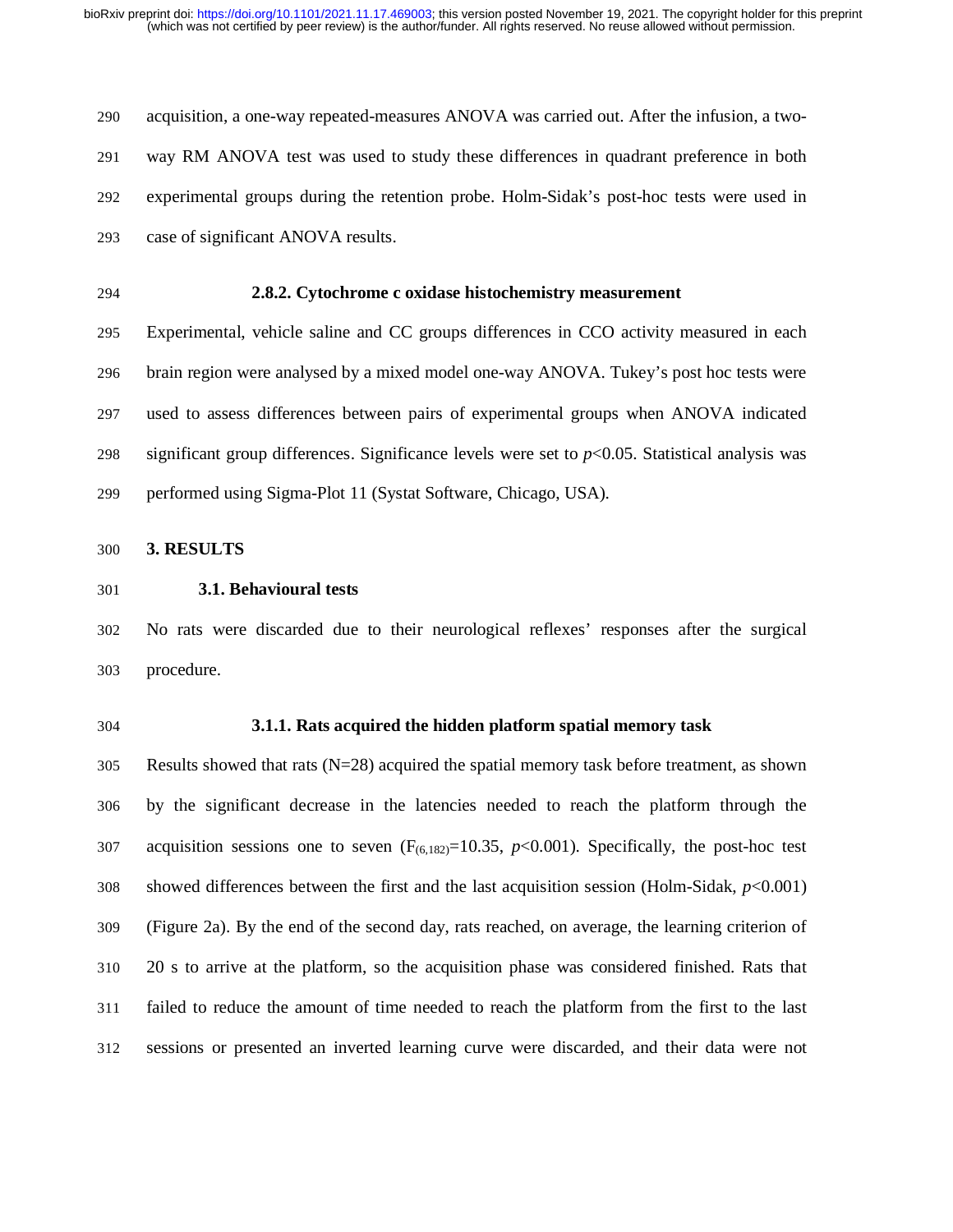$313$  included in the study  $(N=2)$ . The acquisition phase was stopped at this point to avoid 314 overtraining, lack of motivation and an early extinction of the previously learned response.

315 After finishing the acquisition phase, rats underwent a retention probe test, in which a 316 preference for the previously reinforced quadrant was observed  $(F_{3,108}=41.41, p<0.001)$ , 317 (Holm-Sidak between reinforced quadrant and rest of the quadrants, *p*<0.001) (Figure 3a).

### 318 **3.1.2. Administration of the Y2R antagonist improved spatial orientation**

### 319 **ability in the MWM test**

320 Rats that had learned the task were randomly assigned to the vehicle or experimental groups. 321 One day after the last acquisition session, they were administered with the saline vehicle or 322 the antagonist solution, respectively, and after 30 min, they were submitted to an early 323 retrieval test consistent in four trials in the MWM. When comparing the latencies to reach the 324 platform through the four post-treatment trials, we found significant differences between 325 vehicle and experimental groups (Two ways RM ANOVA  $F_{(1,76)}=13.58$ ,  $p=0.001$ ). These 326 differences depended on the analysed trial (Two ways RM ANOVA  $F_{(23,76)}=3.37$ ,  $p=0.023$ ). 327 Specifically, the vehicle group was slower to reach the platform as compared to the 328 experimental group during the first trial after the drug administration (Holm-Sidak,  $p=0.001$ ). 329 Eventually, all groups showed improvement, by gradually decreasing latencies to reach the 330 platform over the 4 trials of the test (Trial 8.1 vs Trial 8.4, *p*<0,001). Both groups needed 331 under 20 s on average to reach the platform in the last trial post-treatment (Figure 2a).

 $332$  The Y<sub>2</sub>R antagonist effect on memory retrieval was also observed in the preference for the 333 reinforced quadrant during the retention probe carried out on the test day. Results show an 334 interaction between group and quadrant factors (F(3,78)=4.28; *p=*0.008). Vehicle and 335 experimental groups spent a significantly different amount of time in the different quadrants 336 of the maze on the test day  $(F_{(1,108)} = 5.62; p=0.025)$ . The analysis also showed differences in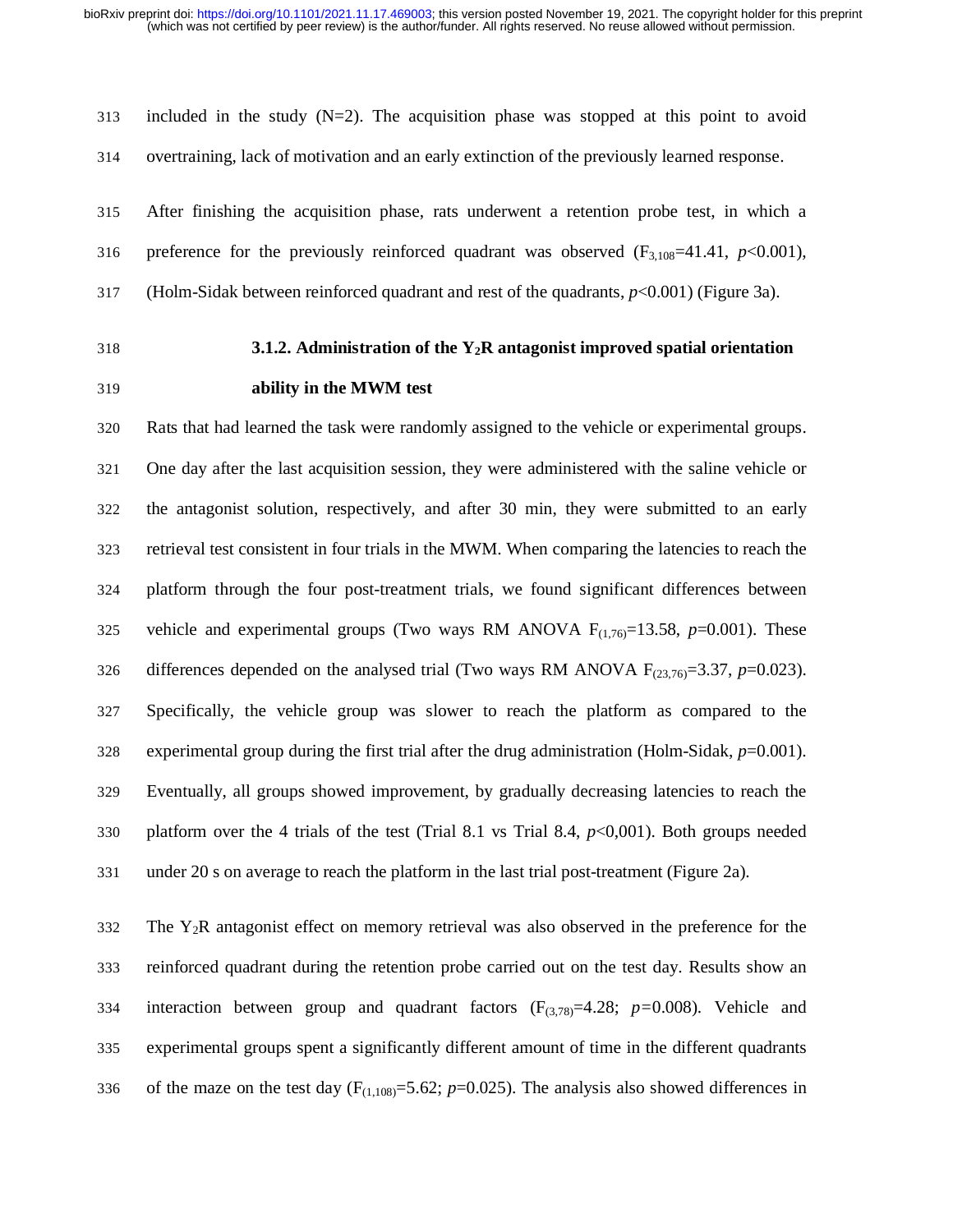337 the factor quadrant  $(F_{(3,98)}=13.93; p<0.001)$ . Specifically, the experimental group preferred 338 the previously reinforced quadrant on the test day over all other quadrants (Holm-Sidak,  $339$  *p*<0.001). Within the vehicle group, the quadrant preference was not so striking, although 340 they spent a higher amount of time in the reinforced quadrant as compared to the lateral 341 quadrant A (*p*=0.009) and the contralateral D (*p=*0.033), but not to the other lateral quadrant 342 B (*p*=0.38). When the amount of time swimming in the reinforced quadrant was compared 343 between both groups, this result was confirmed, as the experimental rats spent more time 344 searching in the previously reinforced quadrant than the vehicle rats ( $t=3.11$ ,  $p=0.02$ ) (Figure 345 3b).

### 346 **3.2. Metabolic activity increased in the dorsal DG and decreased in the ventral**

$$
347\\
$$

# 347 **Ca1, IL cortex and mammillary bodies following spatial training under NPY**

### 348 **Y2R blockade**

349 Significant group differences in CCO activity were found in the prelimbic cortex  $(F_{(2,21)}=$ 350 8.57; *p*=0.002), infralimbic cortex (F(2,21)=8.68; *p*=0.002), parietal cortex (F(2,19)= 8.68; 351 *p*=0.002), CA1 region (F(2,20)= 4.67; *p*=0.023) and dentate gyrus (F(2,20)= 4.93; *p*=0.02) of the 352 dorsal hippocampus. Additionally, statistical differences were found in the CA1 region of the 353 ventral hippocampus ( $F_{(2,21)} = 5.78$ ; *p*=0.01), the central ( $F_{(2,19)} = 26.88$ ; *p*<0.001) and lateral  $354$  (F<sub>(2,19)</sub> = 3.81;  $p$ <0.05) nuclei of the amygdaloidal complex and the medial mammillary 355 nucleus  $(F_{(2,17)}= 12,45; p<0.001)$ . Figure 4a, Figure 4b and Table 1 show the mean CCO 356 activity values measured in the regions of interest of the different experimental groups, 357 including a control cage (CC) group, used as a baseline for comparison.

358 In particular, Tukey's HSD tests showed significant increases in CCO between groups 359 trained in the water maze (Exp-Veh) as compared to the CC group; specifically, the activity 360 of the prelimbic cortex was higher in Veh (*p*=0.021) and Exp (*p*=0.003) groups as compared 361 to the CC group. In contrast, CCO activity was lower in the Veh and Exp groups in the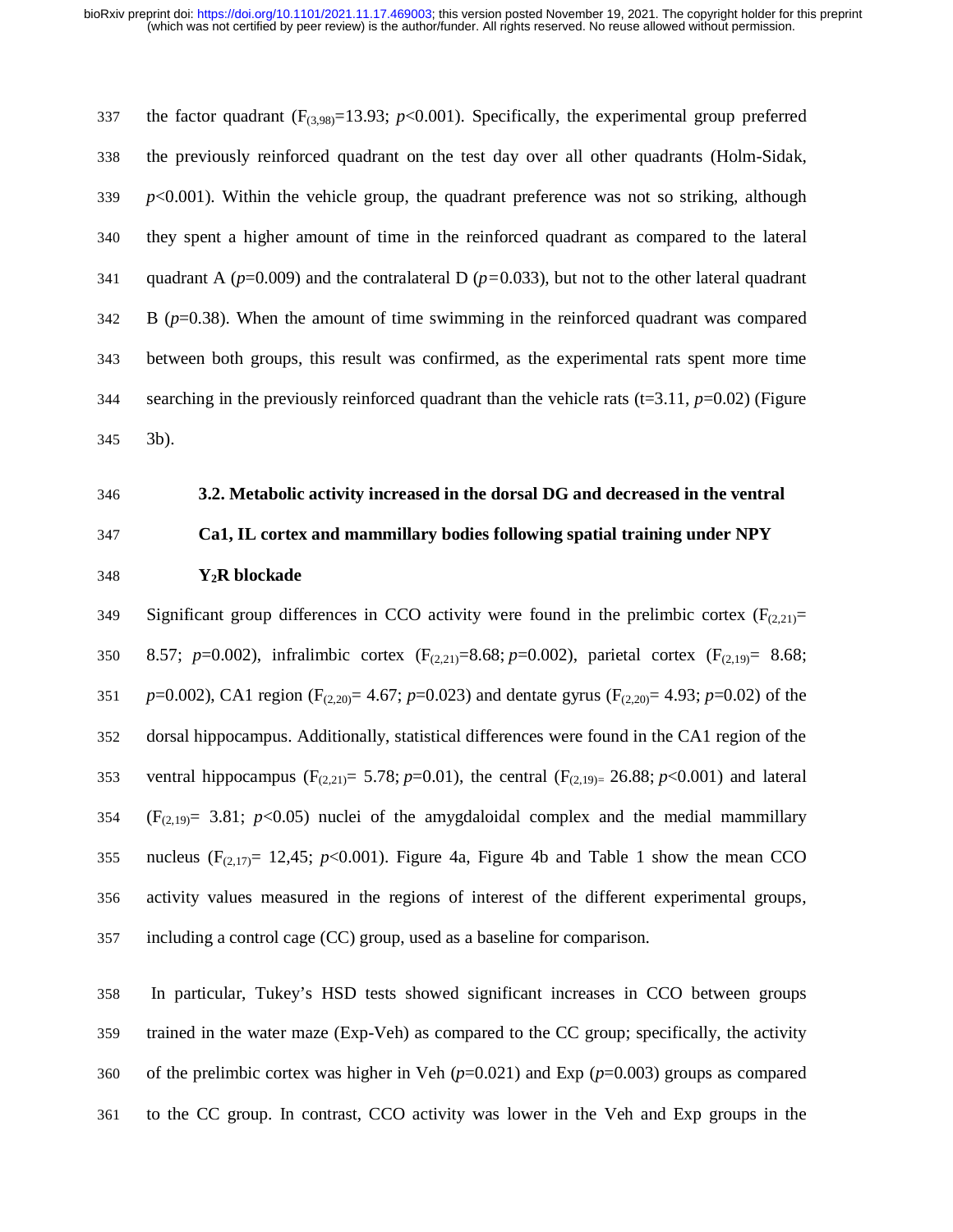362 central nucleus of the amygdaloid complex (*p*<0.001) as compared to the CC group. A 363 similar effect was found in the lateral nucleus of the amygdaloid complex (*p*<0.001) in 364 between the Exp and the CC group. Finally, the CA1 region of the dorsal hippocampus 365 presented higher CCO activity in the CC group as compared to the Veh group  $(p=0.02)$ .

366 On the other hand, the effect of the drug was observable in the differences found between 367 Exp and Veh groups; specifically, significantly lower CCO activity was detected in the Exp 368 group infralimbic region of the mPFC and the parietal cortex (*p*=0.002) (figures 4a and 4c). 369 Additionally, significantly higher CCO activity (*p*=0.05) was found in the dentate gyrus of 370 the dorsal hippocampus in the Exp group (figures 4a and 4d), whereas the ventral CA1 CCO 371 activity was lower in the Exp than in the rest of the groups (figures 4b and 4f). Lastly, the 372 mammillary nucleus of the Exp group showed significantly lower CCO activity  $(p<0.001)$  as 373 compared to the rest of the groups (figures 4b and 4e).

### 374 **4. DISCUSSION**

375 The results of this study show that hippocampal NPY  $Y_2R$  antagonism enhances spatial 376 memory retrieval and alters retrieval-induced brain metabolic activity. Following retrieval  $377$  under Y<sub>2</sub>R blockade, increased metabolic activity was detected in the DG of the dorsal 378 hippocampus, and decreased activity was detected in the ventral CA1 hippocampal subfield, 379 the medial mammillary bodies and the infralimbic region of the mPFC. Our findings support 380 the notion that the NPY system is involved in spatial memory through the activation of Y2  $381$  receptors. Moreover, it suggests that Y<sub>2</sub>R-dependent changes in metabolic activity are a 382 mechanism involved in spatial memory processing.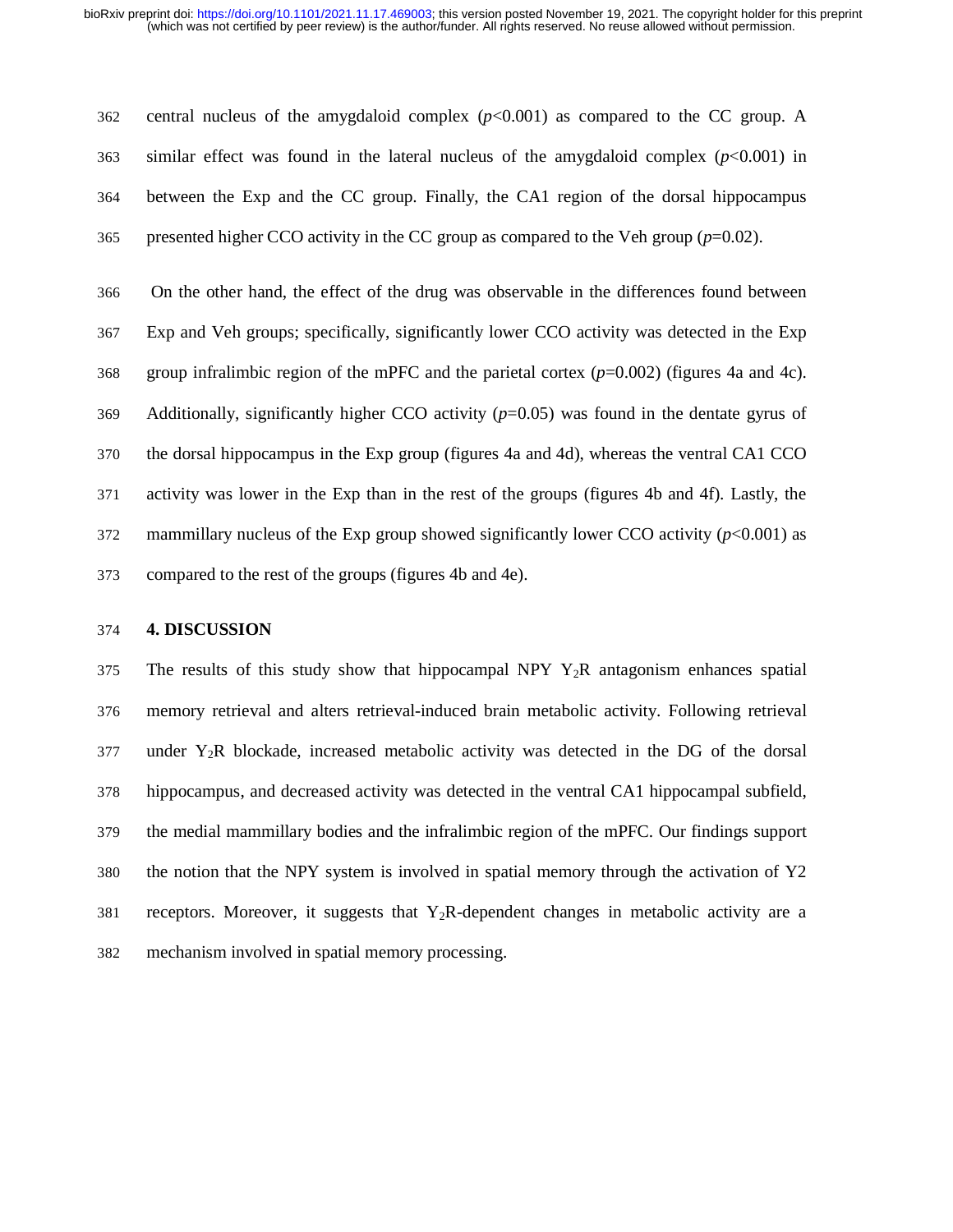#### 383 **4.1. Intrahippocampal administration of an NPY Y2R antagonist rapidly**

### 384 **improves the early recall of spatial reference memory**

385 To evaluate the mnemonic effects of the NPY system in cognition, we used a hidden platform 386 task in the MWM paradigm (Morris, 1984), the most used paradigm to study, in rodents, 387 spatial memory, that is heavily dependent on intact hippocampal function (Méndez-Couz et 388 al., 2015a; Méndez-Couz et al., 2015b; Zorzo et al., 2021a).

389 All groups of rats displayed similar decreasing latencies to reach the platform along training 390 days and a preference for the previously reinforced virtual quadrant on the retention probe, 391 showing that rats successfully acquired the initial spatial memory.

392 However, rats receiving intrahippocampal infusions of the  $Y_2R$  antagonist performed better 393 than those in the vehicle group, presenting lower latencies to reach the escape platform and 394 more time spent in the reinforced quadrant during the retention probe. The results are 395 consistent with differential sub-acute and acute effects of hippocampal NPY in the cognitive 396 processes involved in the spatial reference memory task (Méndez-Couz et al., 2021). 397 Likewise, other studies applying acute infusions of  $Y_2R$  antagonists in the lateral ventricles 398 (Kornhuber & Zoicas, 2017), dorsal hippocampus, amygdala or dorsolateral septum 399 (Kornhuber & Zoicas, 2020) reported both Y1 and Y2 receptor-mediated NPY 400 neurotransmission as necessary for retention and retrieval of hippocampus-dependent tasks, 401 such as object recognition and retrieval of social memory. Together with our results, this 402 would suggest the region-specific and memory type-specific role of NPY acting on Y1 or Y2 403 receptors on distinct phases of memory.

404 The NPY system is well known to be related to anxiety and mood regulation (Gøtzsche & 405 Woldbye, 2016; Nwokafor et al., 2020; Thorsell et al., 2000; Vázquez-León, Ramirez-San 406 Juan, Marichal-Cancino, Campos-Rodriguez, Chavez-Reyes, and Miranda-Paez et al., 2020).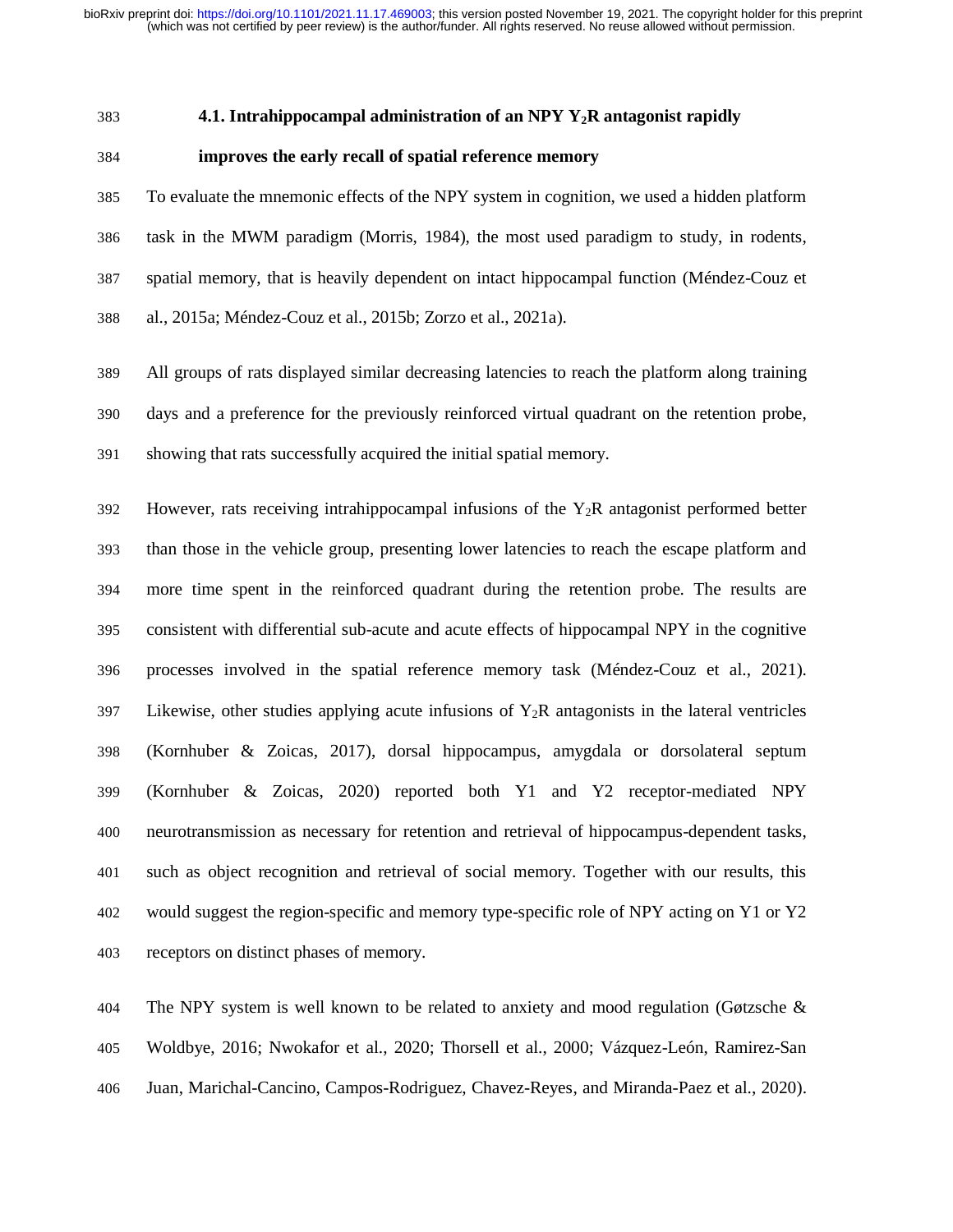407 On the other hand, the role of  $Y_2Rs$  in spatial versus emotional learning is still controversial 408 (Hörmer et al., 2018; Tasan et al., 2016). In this regard, stress and locomotor activity could 409 have affected the performance in the MWM test. In previous studies with this model 410 (Méndez-Couz et al., 2021), we found, however, no anxiogenic or anxiolytic behavioural 411 effects, ruling out the exclusively stress-related treatment influence on the subsequent MWM 412 task. Additionally, previous studies in knockout  $Y_2R$  (-/-) mice failed to show alterations in 413 locomotor activity (Redrobe et al., 2004; Tschenett et al., 2003) or anxiety-related behaviour 414 (Zambello et al., 2011). More recently, Hörmer et al. (2018) reported that the hippocampal  $415$  Y<sub>2</sub>Rs modulate memory depending on its emotional valence, enhancing spatial memory while 416 delaying fear conditioning memories. Taken together, these results suggest that the NPY  $Y_2R$ 417 blockade induced mnemonic-associated functional changes that are not exclusively 418 attributable to anxiolytic or anxiogenic effects of the drug. Therefore, the observed regional 419 metabolic changes (see below) are likely to be related to the specific effects of the treatment 420 on retrieval of spatial memory.

### 421 **4.2. Hippocampal NPY Y2R blockade before spatial memory retrieval changes**

# 422 **metabolic activity in the dorso-ventral hippocampus, infralimbic cortex and**

423 **mammillary bodies**

424 The dynamic changes in brain metabolism in the dorsal and ventral hippocampus, 425 mammillary bodies and prefrontal cortex after Y2R antagonist treatment were striking and 426 may serve to explain the observed effects on behavioural performance.

427 We found a generalized reduction of CCO activity in the experimental group after retrieval. 428 Decreased brain energy metabolic capacity has been recently related to a more efficient 429 oxidative metabolism associated with underlying processes of synaptic plasticity, suggesting 430 that a reduction in CCO activity is required for the stabilization of a preceding consolidated 431 spatial cognitive mapping (Zorzo et al., 2021b). This might explain the better performance in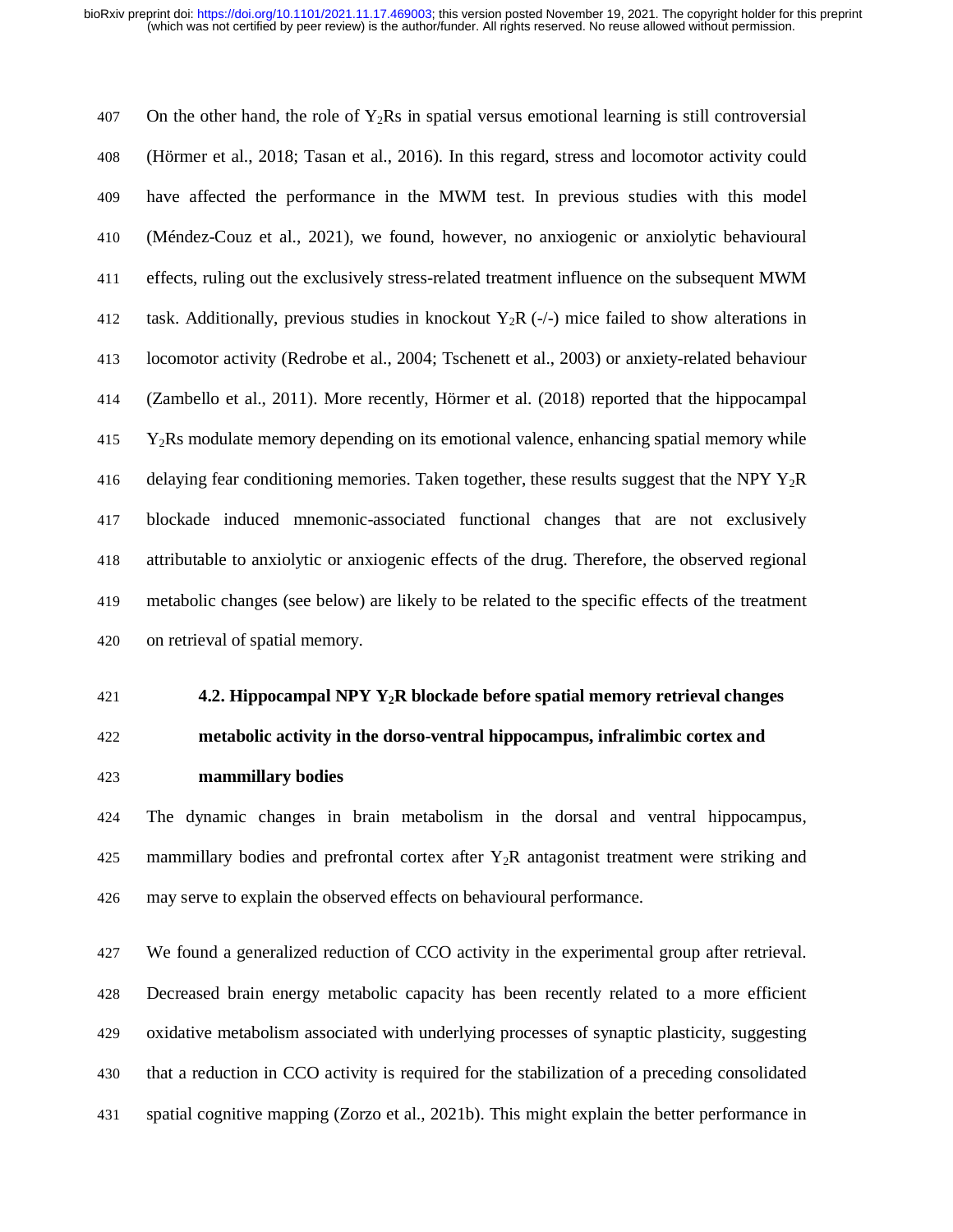432 the experimental group. However, the particular molecular mechanisms associated with the 433 effects of  $Y_2R$  blockade on regional brain oxidative metabolism are complex, involving the 434 modulation of neuronal energy demands by the direct and indirect actions of NPY on 435 different signalling systems, an issue that is difficult to disentangle. One possible mechanism 436 is the action of NPY on other neurotransmitter systems (like catecholamines) and its 437 regulation of glucose metabolism in both neurons and glial cells (Huang et al., 2021).

438 NPY Y2R has been implicated with several neuronal excitability (Silva et al., 2005) and 439 cognitive processes (Botterill et al., 2015; Hörmer et al., 2018; Verma et al., 2019); this 440 suggests a functional role on spatial orientation. Specifically, when the NPY is applied before 441 the memory training, it seems to impair the acquisition and retention of spatial memory, 442 apparently via presynaptic  $Y_2R$ -mediated inhibition of synaptic glutamatergic transmission 443 and LTP induction, [see review by Gøtzsche and Woldbye (2016)].  $Y_2R$  receptors are present 444 among others, in the DG granular cells (Schwarzer et al., 1998), and strong evidence shows 445 that this receptor undergoes experience-dependent metaplastic regulation (Méndez-Couz et 446 al., 2021), shifting from high affinity to low-affinity states of this receptor (Parker et al., 447 2007). The consequence of the inhibition of  $Y_2R$  receptors at glutamate terminals in the 448 hippocampus would therefore be the rise in the glutamate release, but it remains unclear how 449 this could support the improved hippocampus-dependent spatial learning. Under 450 physiological conditions, the suppression of glutamate release by NPY acting on  $Y_2R$ 451 receptors goes against information encoding through long-term potentiation. In turn, this 452 blockade would favour the long-term depression (LTD), an intrinsic component of the 453 acquisition of complex representations (Kemp & Manahan-Vaughan, 2004, 2007, 2008), 454 which has been related to improvement in the water maze performance (Dong et al., 2013). 455 The  $Y_2R$ -mediated LTD would be associated with higher synaptic plasticity and the observed 456 retrieval improvement in the water maze task after the  $Y_2R$  blockade. In agreement, spatial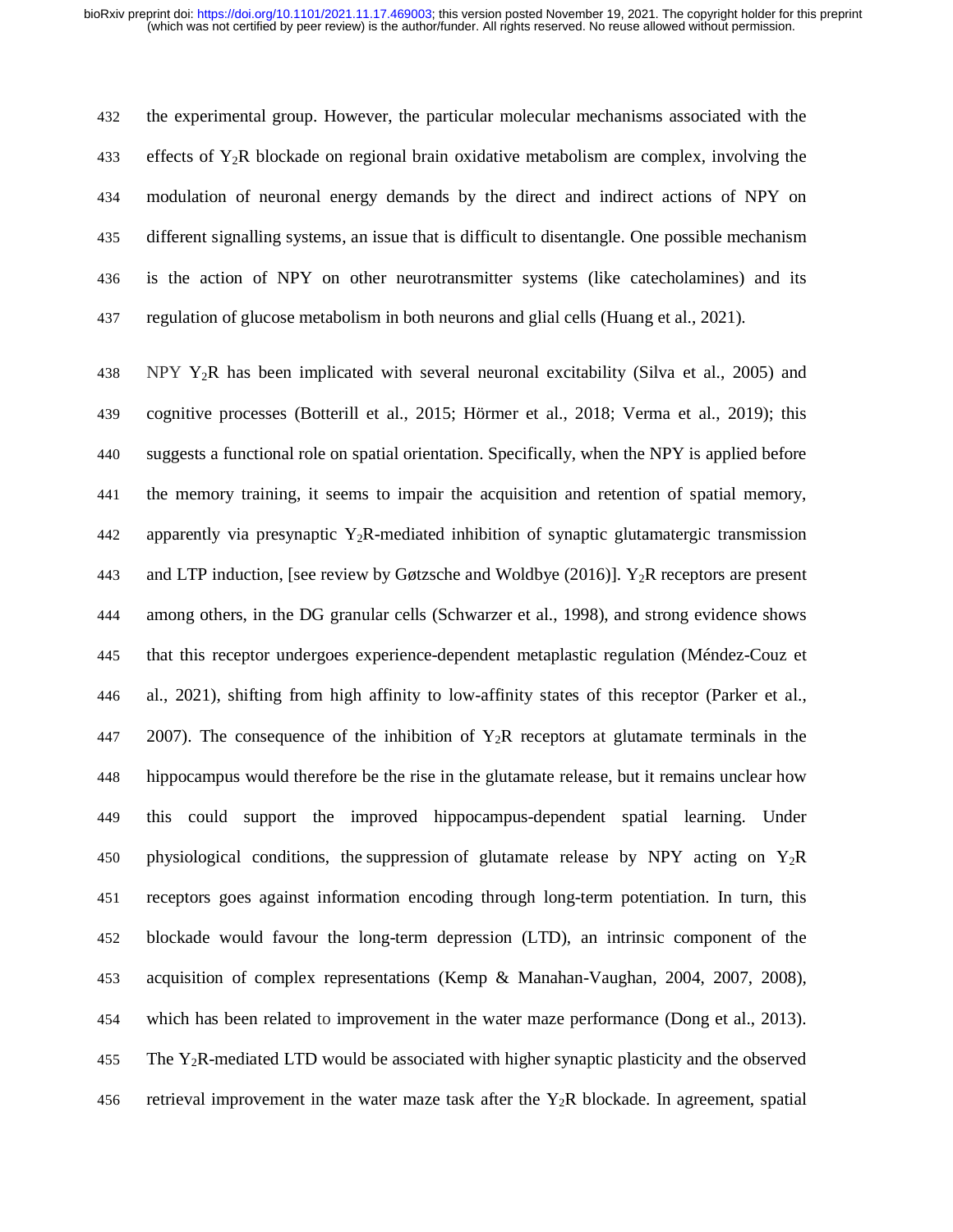457 memory in the Barnes test was enhanced after  $Y_2R$  suppression; moreover, after hippocampal 458 reactivation in a  $Y_2R$  knockout rat model, the improved spatial memory was reduced (Hörmer 459 et al., 2018).

460 Remembering a past event involves the reactivation and partial modification of the patterns 461 of neural activity present at encoding (Richards & Frankland, 2017). In this regard, we had 462 previously reported a modified mPFC-dorsal hippocampus functional coupling involvement 463 during the acquisition and retrieval of a spatial memory task (Conejo et al., 2010; Conejo et 464 al., 2013; Méndez-Couz et al., 2015a).

465 We found that blockade of  $Y_2R$  receptors prior to a spatial memory retrieval test increases the 466 dDG metabolic activity. The dDG receives projections from the medial entorhinal cortex 467 (Wyss, 1981) and forms part of the circuits encoding for the "what" and "where" aspects of 468 context-dependent learning (Hoang et al., 2018). Recently, it has been proposed that the DG 469 is functionally involved in the discrimination between temporal and spatial experiences, due 470 to the strong segregation of information encoding in its upper and lower blades (Hoang et al., 471 2018; Strauch & Manahan-Vaughan, 2020). In a contextual-dependent spatial task performed 472 in the T-maze (Méndez-Couz et al., 2019), increased IEG expression in the dDG lower blade 473 was reported, consistent with its recruitment by the recall of context-dependent or "where" 474 information encoding. Converging evidence suggests that dentate gyrus cell interconnectivity 475 is also essential for memory recall and its precision over time (Haubrich & Nader, 2018). 476 Taken together, the observed metabolic state change in the DG of experimental rats is 477 consistent with the DG critical involvement needed for an effective and precise recall of an 478 already known place (Emerich & Walsh, 1989; Méndez-Couz et al., 2015a; Zorzo et al., 479 2021a).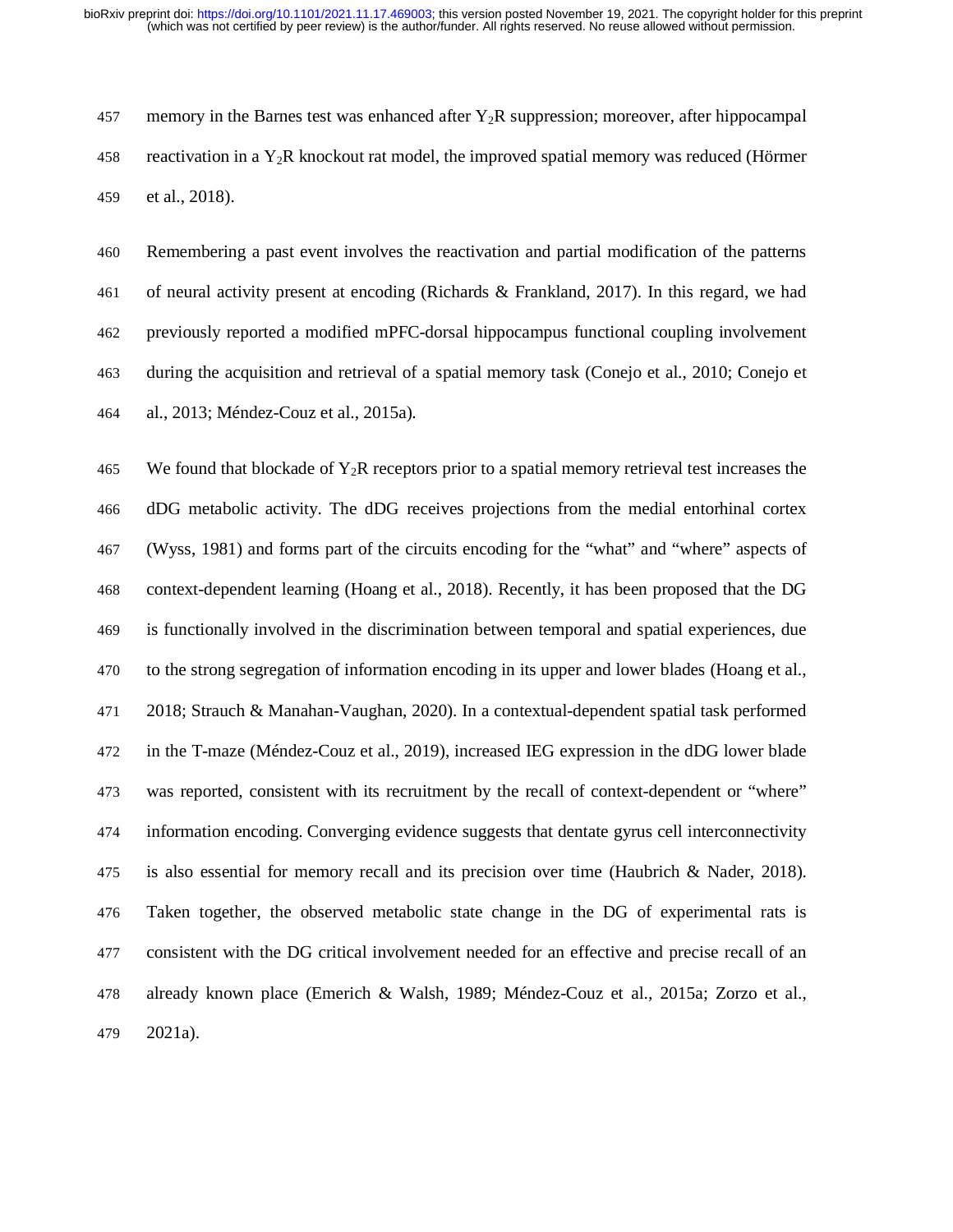480 A significant decrease of the ventral CA1 metabolic activity was found after dorsal 481 hippocampal  $Y_2R$  antagonism. Whereas the dorsal portion of the hippocampus is mainly 482 related to cognitive processing, the ventral pole has been traditionally associated with 483 emotional and bodily states (Fanselow & Dong, 2010). Therefore, one could be tempted to 484 interpret the differences in CCO activation found in this area as those typically related to the 485 drug-infusion effect on anxiety or stress responses. However, consistently with the lack of 486 anxiogenic or anxiolytic effects in this model (Méndez-Couz et al., 2021), no differences in 487 mean CCO activity were found in brain regions typically associated with stress and anxiety, 488 like the amygdala (Villarreal et al., 2002). Although the role of the ventral CA1 in spatial 489 memory is not entirely clear, these metabolic results would agree with previous metabolic, 490 electrophysiological and IEG studies pointing towards the involvement of the ventral 491 hippocampus in rewarded spatial memory (Beer et al., 2014; Méndez-Couz et al., 2016; Sosa 492 et al., 2020).

493 Besides, our results showed a metabolic activity decrease in the mammillary bodies after 494 hippocampal  $Y_2R$  blockade. This diencephalic structure is crucial for transmitting 495 information to higher forebrain centres via the mammillothalamocortical pathway, being 496 involved in the neural circuitry for the recollection of memories (Guillery, 1955; Vann, 2005, 497 2010). Consistently, lower activity in the MM was also found after spatial memory extinction 498 of a task previously acquired in the MWM (Méndez-Couz et al., 2014; Méndez-Couz et al., 499 2016), which is not surprising, taking into account that the mammillary bodies have been 500 conventionally considered a hippocampal relay. Indeed, spatial memory deficits were 501 observed after lesions in the mammillary bodies or their major efferent, the 502 mammillothalamic tract (Vann, 2010).

503 Lastly, a lower CCO activity was observed in the infralimbic region of the mPFC. We have 504 previously found decreased levels of  $Y_2R$  and increased  $Y_1R$  expression in the mPFC,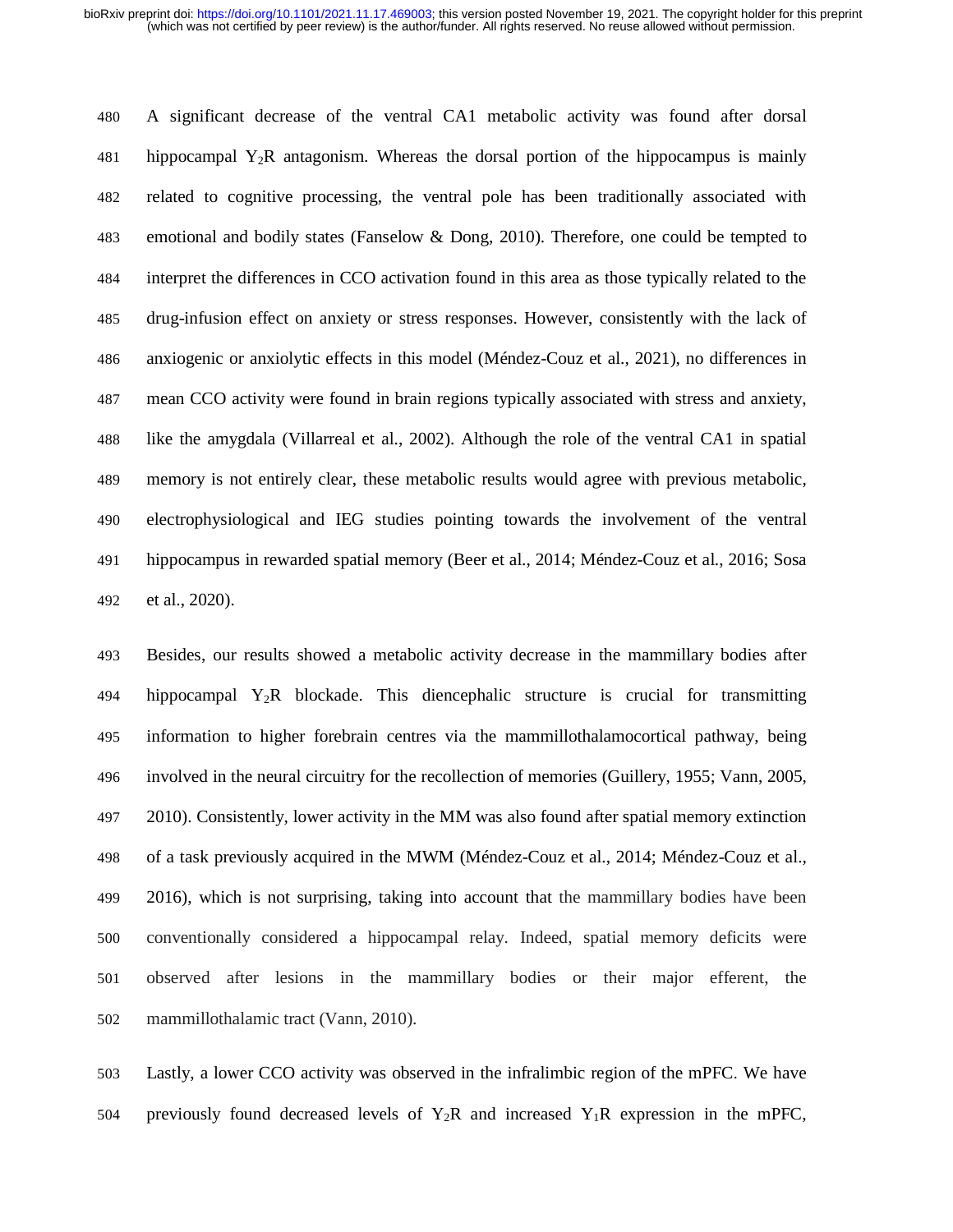505 following hippocampal  $Y_2R$  antagonism and after the MWM task (Méndez-Couz et al., 506 2021). These results were not surprising, given that the continued and intrinsic increase in 507 hippocampal excitability changes the excitation-inhibition equilibrium in the mPFC by 508 modifying GABA receptor expression (Grüter et al., 2015). Additionally, the  $Y_2R$ 509 antagonism causes disinhibition of glutamatergic and noradrenergic terminals in the 510 hippocampus that might change the excitatory output from the hippocampus to the mPFC. 511 This, in turn, may have triggered the changes in the metabolic activity of the IL cortex that 512 we detected in the experimental group.

513 At a metabolic level, changes in the mPFC have been found at the late stages of acquisition 514 (Conejo et al., 2010), retrieval (Zorzo et al., 2021a; 2021b) and the extinction of spatial 515 memory tasks in the water maze (Méndez-Couz et al., 2014, 2015b). During early recall, the 516 metabolic activation in the dDG of the hippocampus is negatively correlated with the 517 metabolic levels measured in the IL cortex (Méndez-Couz et al., 2015a), which would fit 518 with our results in the experimental group, showing a better performance associated with a 519 higher DG and a lower IL metabolic energy levels. However, given the mediation of the 520 mPFC in the attentional and motivational components of the spatial orientation in the MWM 521 (Conejo et al., 2007; Conejo et al., 2010), one cannot rule out the possibility of motivational 522 aspects influencing a better retrieval. In line with this interpretation, the IL cortex is reported 523 to modulate appetitive Pavlovian extinction (Mendoza et al., 2015) and extinction learning of 524 a spatial memory task (Méndez-Couz et al., 2014), in which the persistence of the previously 525 reinforced learned response needed to be decreased. This aspect of mPFC function, together 526 with the above-mentioned rapid NPY metaplastic changes in the hippocampal-mPFC circuit, 527 may account for the improved spatial memory recall observed in experimental rats after the 528 Y<sub>2</sub>R antagonist administration.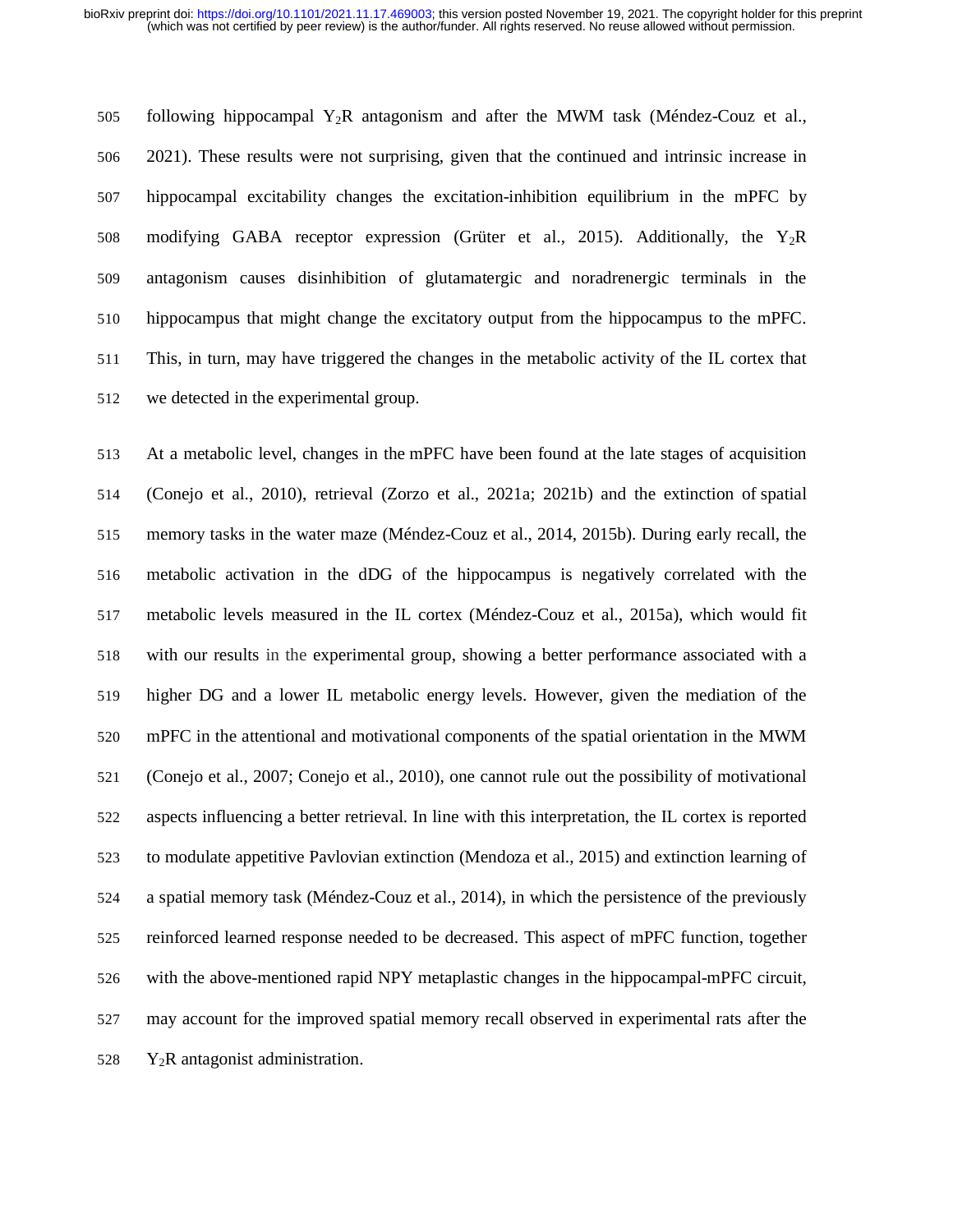| 529 | Our results help to further illuminate the role of the NPY system in spatial learning. We         |
|-----|---------------------------------------------------------------------------------------------------|
| 530 | demonstrate that under hippocampal $Y_2R$ antagonism, spatial memory recall is enhanced and       |
| 531 | that such enhancement is correlated with changes in regional brain energy metabolism along        |
| 532 | the dorso-ventral axis of the hippocampus, the medial mammillary bodies and the infralimbic       |
| 533 | region of the mPFC. Taken together, these results suggest that $Y_2R$ exert control over patterns |
| 534 | of brain activation that are relevant for spatial memory expression.                              |

### 535 **Author Contributions**

536 The study was designed by NC and MM-C. Experiments were conducted by MM-C, HGP

537 and NC, and analysed by all authors. MM-C and NC interpreted the results and wrote the

538 article.

### 539 **Acknowledgements**

540 We gratefully thank Prof. Ana Paula Silva for providing the  $Y_2R$  receptor antagonist.

### 541 **Funding Sources**

- 542 This work was supported by the following grants: MINECO, Spain [grant numbers PSI2017-
- 543 83038-P, PSI 2017-83893-R and PSI2017<sup>[1]</sup>90806<sup>[1]</sup>REDT].

### 544 **Statement of Ethics**

545 All experimental procedures carried out with animals were approved by the local Animal 546 Ethics Committee of the University of Oviedo and following the European Communities 547 Council Directive 2010/63/UE and the Spanish legislation on care and use of animals for 548 experimentation (Royal Decree 53/2013). All efforts were made to minimize the number of 549 animals used and their suffering.

550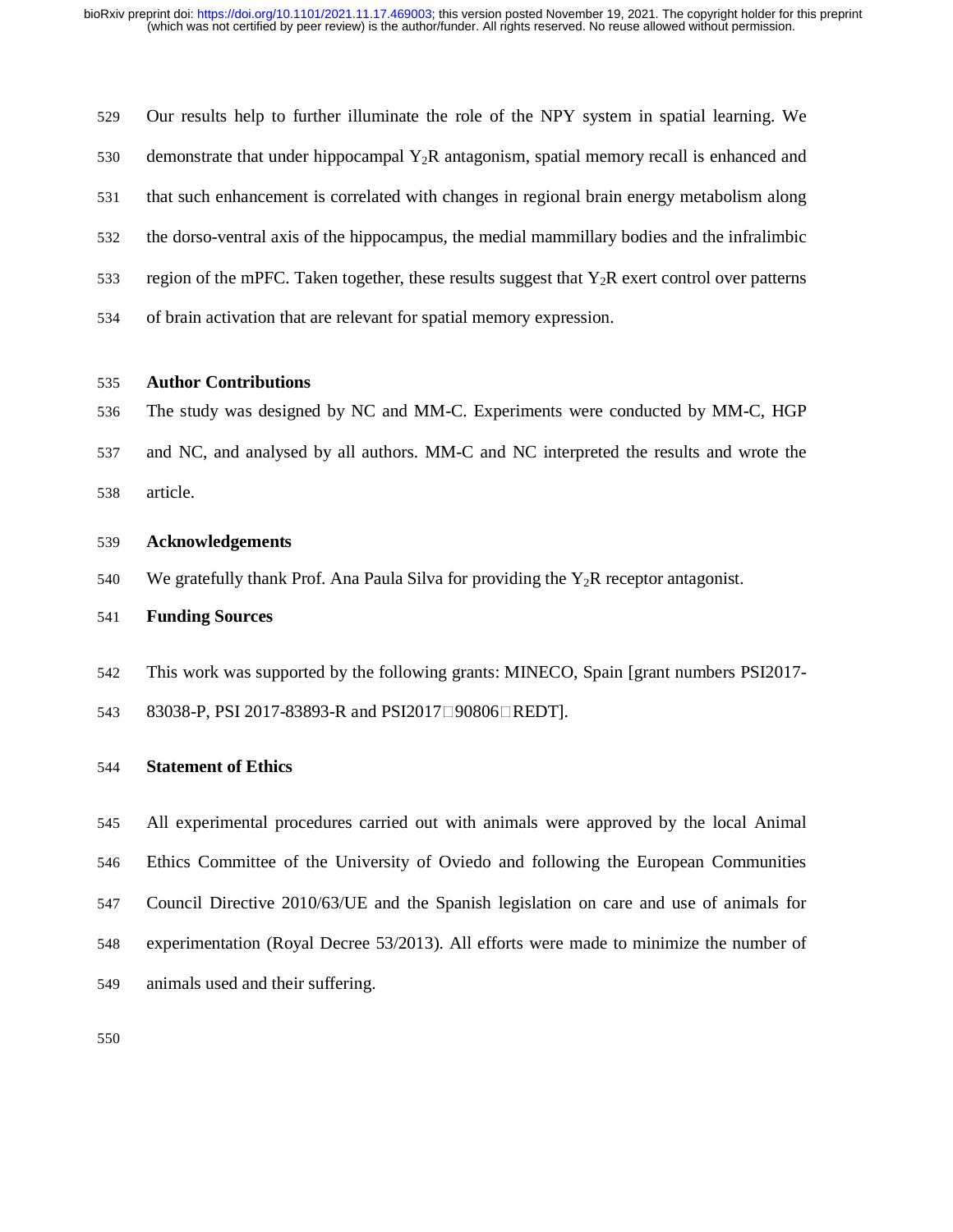### 551 **1. FIGURE LEGENDS**

552 **Figure 1**: **Experiment timeline and behavioural procedure**. **Top)** Temporal line of the 553 procedure. **Middle)** After recovery from surgery, rats were trained in a reference spatial 554 memory task in the water maze for two days. On the first day, they went through four 555 sessions of four trials. Meanwhile, on the second day, three sessions of four trials each were 556 carried out. After the last trial of the acquisition, a transfer test, to determine the virtual 557 quadrant preference of the rats, was performed. An additional trial was carried out in which 558 the platform was placed in its original position, to avoid early extinction of the acquired task. 559 One day after the acquisition was complete, rats received intrahippocampal infusion with the 560 Y<sub>2</sub>R selective antagonist (1 nmoL/ $\mu$ L BIIE0246 in 0.9% physiological saline +1% DMSO) or 561 vehicle saline solution, 30 min before the retrieval test in the water maze. Treated rats 562 underwent four trials with the platform in the maze and an additional transfer test without the 563 platform. **Bottom)** Position of the platform in the different stages of the water maze task. In 564 the pretraining phase, the platform was visible, 2 cm above the water surface. During 565 acquisition, the platform was hidden in the maze; rats orientated themselves through distal 566 cues situated in panels situated around the maze. For the retention probe after the acquisition, 567 the platform was removed from the maze. The time to reach the platform (escape latencies) 568 and the time that rats spent in the virtual reinforced quadrant area during the transfer memory 569 probe test were taken as variables related to spatial learning and memory performance.

### 570 **Figure 2: After treatment, rats required less time to reach the platform. a) Acquisition**

571 **learning curve.** Rats learned the hidden platform spatial task. Differences along the training 572 sessions 1 to 7 were found, showing a typical learning curve with decreasing mean latencies 573 needed to reach the platform (*p*<0.001). The acquisition was stopped at Session 7 after 574 achieving, on average, the learning criterion of 20 s to reach the platform, represented by a 575 dashed line. **b) Latencies post-treatment.** One day after the task was successfully acquired,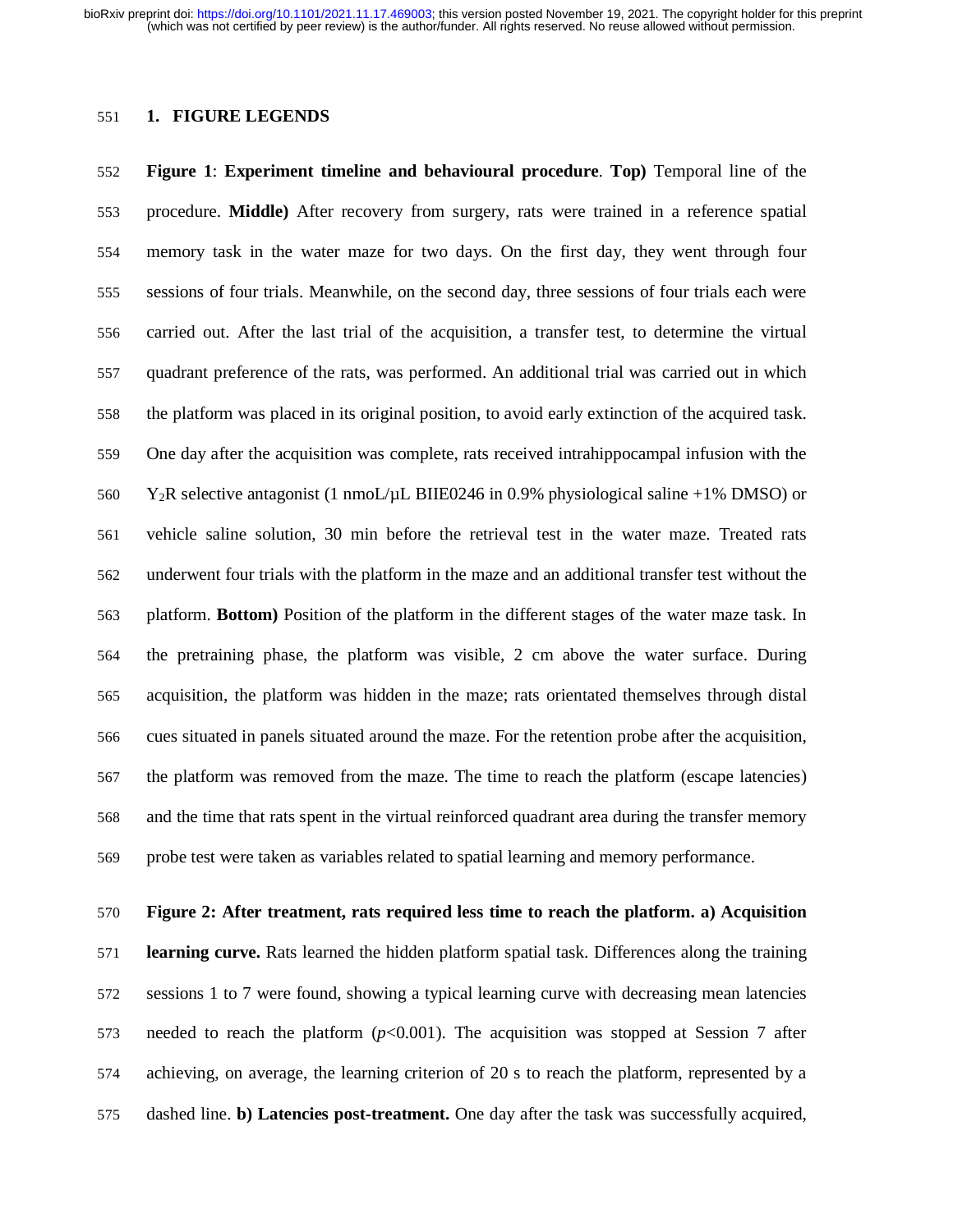576 the spatial memory test took place,  $Y_2R$  antagonist (for the experimental group) or vehicle 577 saline solution (for the saline control group) was infused 30 min prior to a spatial memory 578 test was performed. Experimental and vehicle groups presented significant differences in the 579 latency needed to reach the platform  $^+(p=0.001)$ ; specifically, the treated group needed less 580 time to reach the platform as compared to the vehicle saline control in the first trial, although 581 both groups reached low latencies at the end of the retrieval test. The average amount of time 582 spent is represented in bars, dots represent individual data points.

583 **Figure 3: Treated rats spent more time in the reinforced quadrant after treatment than**  584 **vehicle saline controls.** Mean time spent in the virtual quadrants in which the maze was 585 divided **a)** At the end of the acquisition phase, rats spent more time in the previously 586 reinforced quadrant as compared to the rest of the quadrants. **b)** After the saline/drug infusion 587 on the test day, the vehicle saline group spent more time in the reinforced quadrant as 588 compared to A and D; meanwhile, the experimental group spent more time in the reinforced 589 quadrant than in all the rest*.* When groups were compared, the NPY Y2R antagonist treated 590 rats spent more time in the reinforced quadrant as compared to the vehicle control  $*(p<0.05)$ 591  $+$ +( $p$ <0.001) +( $p$ <0.01)

592 **Figure 4: Brain metabolism was increased in the dorsal dentate gyrus and decreased in**  593 **the ventral CA1, the mammillary bodies and the IL region of the mPFC after Y2R**  594 **blockade prior to spatial memory retrieval**. **a,b)** cytochrome c oxidase (CCO) activity 595 results. Bars represent the mean  $\pm$  S.E.M for each group. \*\* ( $p$ <0.05) experimental *vs* control 596 and saline groups;  $\text{*}$   $(p<0.01)$  control cage *vs* experimental group. **c-f**) Representative images 597 of CCO histochemical stain performed in vehicle control and experimental groups showing: 598 **c)** the prefrontal cortex (bregma 4.20 to 3.72 mm), **d)** dorsal hippocampus (bregma -2.64 mm 599 to -3.72 mm), **e)** the mammillary bodies (bregma -4.2 mm to -4.68 mm) and **f)** the ventral 600 hippocampus (bregma -4.8 mm to -5.28 mm) according to Paxinos and Watson (2004); for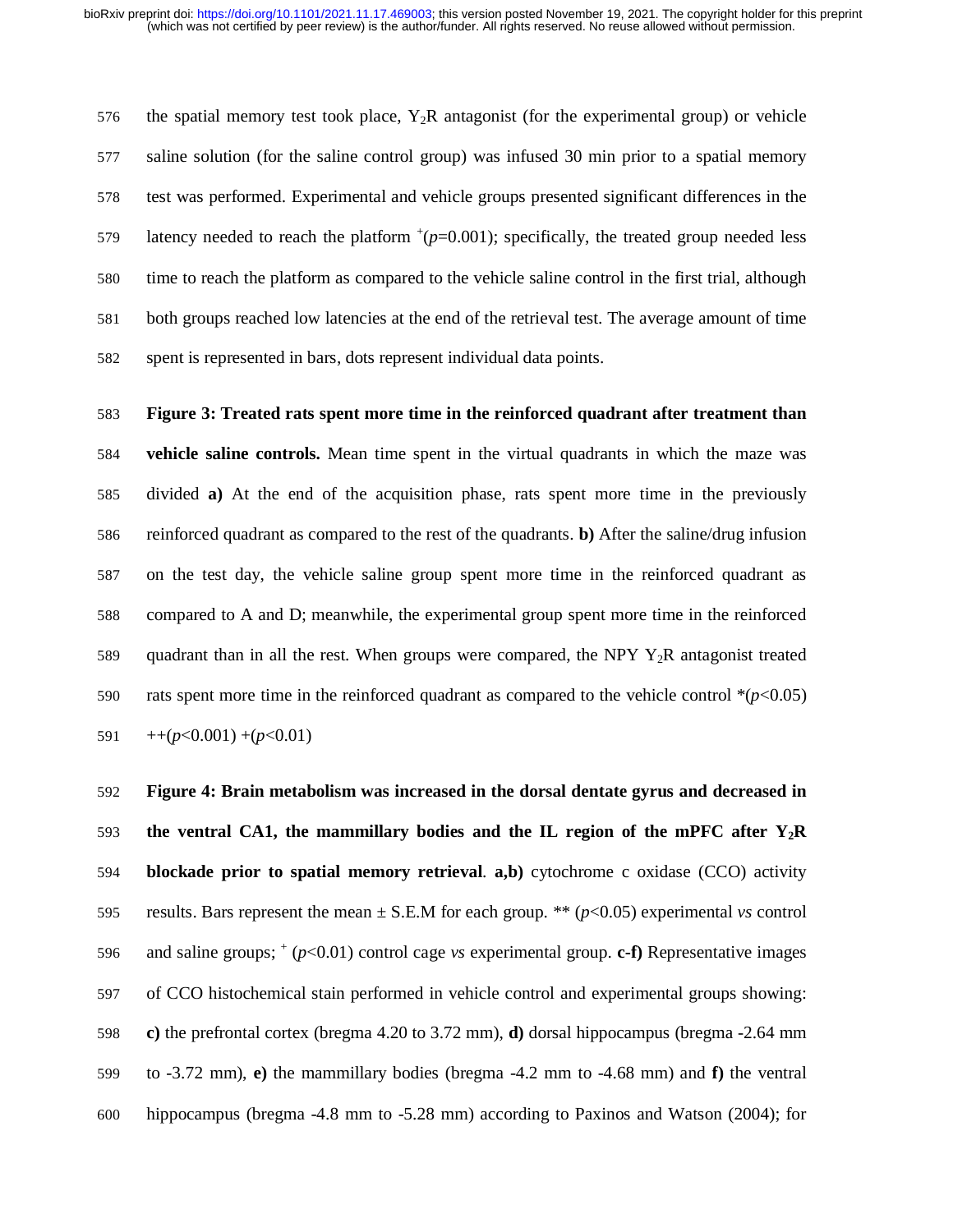| 601 | the exact values found in experimental, vehicle and control cage, please refer to Table 1.    |
|-----|-----------------------------------------------------------------------------------------------|
| 602 | Black or red colours represent higher CCO activity, while green to blue colours symbolize     |
| 603 | lower activity. Scale bar: 1mm. The relative optical density of each region was measured by   |
| 604 | taking three non-overlapping readings in each section, in three consecutive sections by using |
| 605 | a square-shaped sampling window adjusted for each region size (MCID, InterFocus Imaging       |
| 606 | Ltd., Linton, England). 150 x 150 mm (96 x 96 DPI). Abbreviations: CC (control cage           |
| 607 | group), Exp (Experimental group), Veh (Vehicle group), dorsal dentate gyrus (dDG), ventral    |
| 608 | (vDG), dorsal and ventral Cornu Ammonis 3 (dCA3, vCA3 respectively), dorsal and ventral       |
| 609 | Cornu Ammonis 1 (dCA1, vCA1 respectively), medial nucleus of the mammillary bodies            |
| 610 | (MM) and lateral nucleus (LM).                                                                |
| 611 |                                                                                               |
| 612 |                                                                                               |
| 613 |                                                                                               |
| 614 |                                                                                               |
| 615 |                                                                                               |
| 616 |                                                                                               |
| 617 |                                                                                               |
| 618 |                                                                                               |
| 619 |                                                                                               |
| 620 |                                                                                               |
| 621 |                                                                                               |
| 622 |                                                                                               |
| 623 |                                                                                               |
| 624 |                                                                                               |
| 625 |                                                                                               |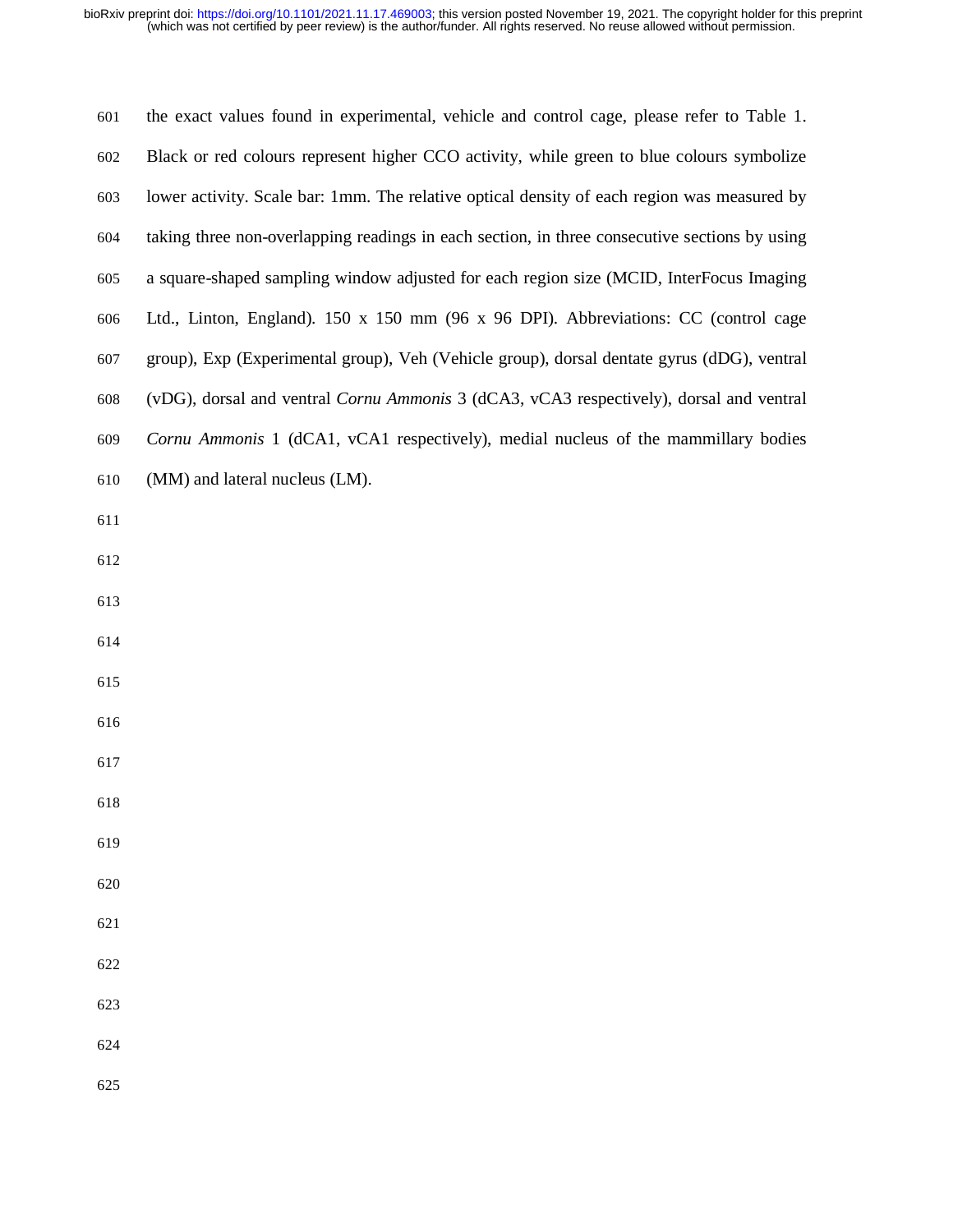### 626 **REFERENCES**

627 Agin, V., Chicher, R., & Chichery, M. P. (2001). Effects of learning on cytochrome oxidase 628 activity in cuttlefish brain. *NeuroReport, 12*(1), 113–116.

629 https://doi.org/10.1097/00001756-200101220-00030, PubMed: 11201069.

630 Almeida, A., Moncada, S., & Bolaños, J. P. (2004). Nitric oxide switches on glycolysis 631 through the AMP protein kinase and 6-phosphofructo-2-kinase pathway. *Nature Cell* 

632 *Biology, 6*(1), 45–51- https://doi.org/10.1038/ncb1080

- 633 Balasubramanian, N., Sagarkar, S., Jadhav, M., Shahi, N., Sirmaur, R., & Sakharkar, A. J. 634 (2021). Role for histone deacetylation in traumatic brain injury-induced deficits in 635 neuropeptide Y in arcuate nucleus: Possible implications in feeding behavior. 636 *Neuroendocrinology*, 111(12), 1187–1200. https://doi.org/10.1159/000513638
- 637 Beer, Z., Chwiesko, C., & Sauvage, M. M. (2014). Processing of spatial and non-spatial 638 information reveals functional homogeneity along the dorso-ventral axis of CA3, but 639 not CA1. *Neurobiology of Learning and Memory, 111*, 56–64. 640 https://doi.org/10.1016/j.nlm.2014.03.001
- 641 Bertocchi, I., Mele, P., Ferrero, G., Oberto, A., Carulli, D., & Eva, C. (2021). NPY-Y1 642 receptor signaling controls spatial learning and perineuronal net expression. 643 *Neuropharmacology, 184*, 108425.
- 644 https://doi.org/10.1016/j.neuropharm.2020.108425.
- 645 Bertoni-Freddari, C., Fattoretti, P., Casoli, T., Di Stefano, G., Solazzi, M., Gracciotti, N., &
- 646 Pompei, P. (2001). Mapping of mitochondrial metabolic competence by cytochrome
- 647 oxidase and succinic dehydrogenase cytochemistry. *Journal of Histochemistry and*
- 648 *Cytochemistry, 49*(9), 1191–1192. https://doi.org/10.1177/002215540104900915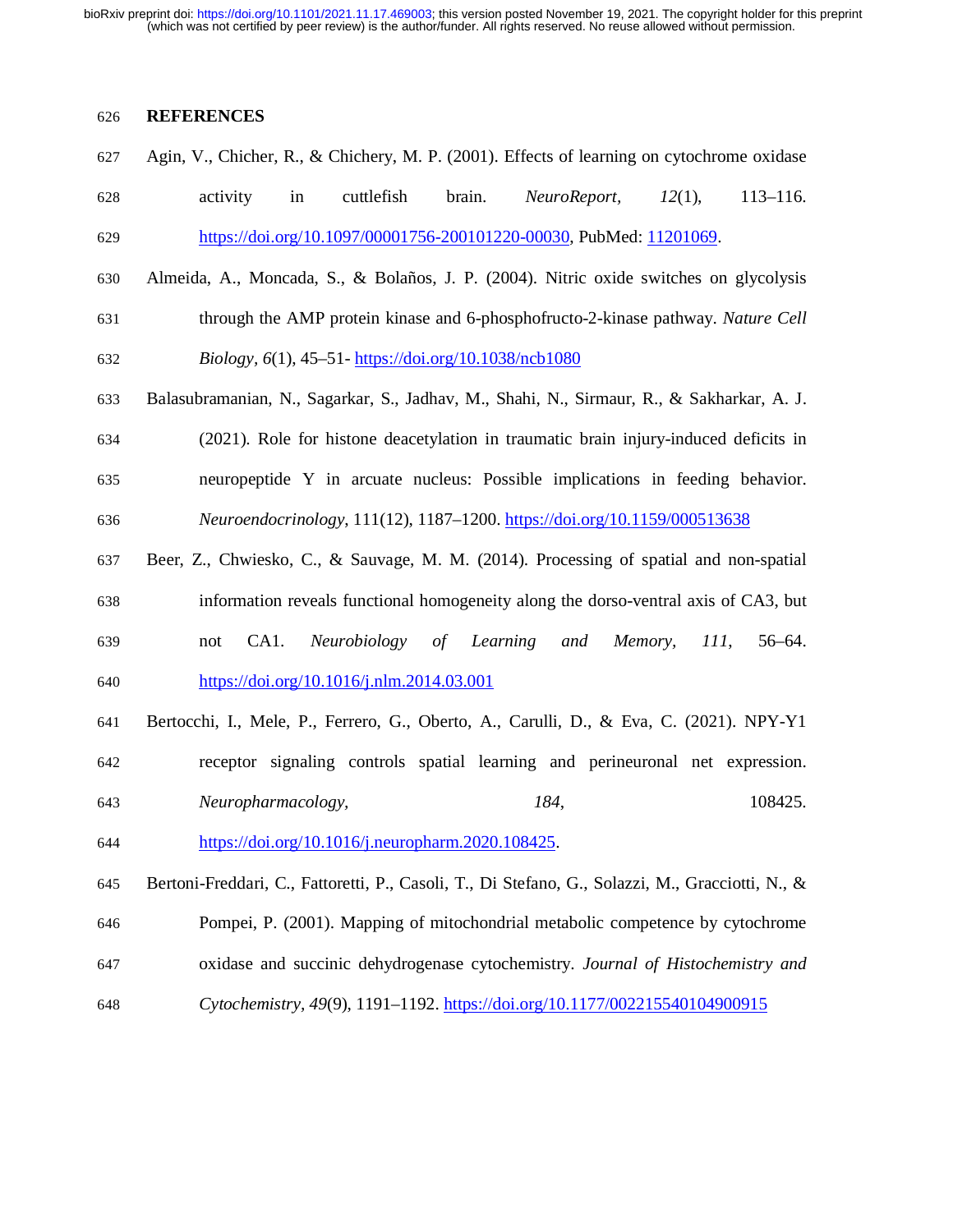| 649 |  |  |  | Billington, C. J., & Levine, A. S. (1992). Hypothalamic neuropeptide Y regulation of feeding |  |
|-----|--|--|--|----------------------------------------------------------------------------------------------|--|
| 650 |  |  |  | and energy metabolism. Current Opinion in Neurobiology, 2(6), 847–851.                       |  |
|     |  |  |  |                                                                                              |  |

651 https://doi.org/10.1016/0959-4388(92)90144-a

- 652 Botterill, J. J., Guskjolen, A. J., Marks, W. N., Caruncho, H. J., & Kalynchuk, L. E. (2015).
- 653 Limbic but not non-limbic kindling impairs conditioned fear and promotes plasticity
- 654 of NPY and its Y2 receptor. *Brain Structure and Function, 220*(6), 3641–3655.
- 655 https://doi.org/10.1007/s00429-014-0880-z
- 656 Brown, G. C. (2007). Mechanisms of inflammatory neurodegeneration: iNOS and NADPH
- 657 oxidase. *Biochemical Society Transactions, 35*(5), 1119–1121. 658 https://doi.org/10.1042/BST0351119
- 659 Bures, J., Buresova, A., & Huston, J. (1976). Innate and motivated behaviour. In J. Bures 660 (Ed.), *Techniques and basic experiments for a study of Brain and behavior* (pp. 37– 661 45). Elsevier.
- 662 Chicherin, I. V., Dashinimaev, E., Baleva, M., Krasheninnikov, I., Levitskii, S., & Kamenski,
- 663 P. (2019). Cytochrome c oxidase on the crossroads of transcriptional regulation and 664 bioenergetics. *Frontiers in Physiology, 10*, 644. 665 https://doi.org/10.3389/fphys.2019.00644
- 666 Comeras, L. B., Herzog, H., & Tasan, R. O. (2019). Neuropeptides at the crossroad of fear 667 and hunger: A special focus on neuropeptide Y. *Annals of the New York Academy of*  668 *Sciences, 1455*(1), 59–80. https://doi.org/10.1111/nyas.14179
- 669 Conejo, N. M., Cimadevilla, J. M., González-Pardo, H., Méndez-Couz, M., & Arias, J. L.
- 670 (2013). Hippocampal inactivation with TTX impairs long-term spatial memory 671 retrieval and modifies brain metabolic activity. *PLOS ONE, 8*(5), e64749. 672 https://doi.org/10.1371/journal.pone.0064749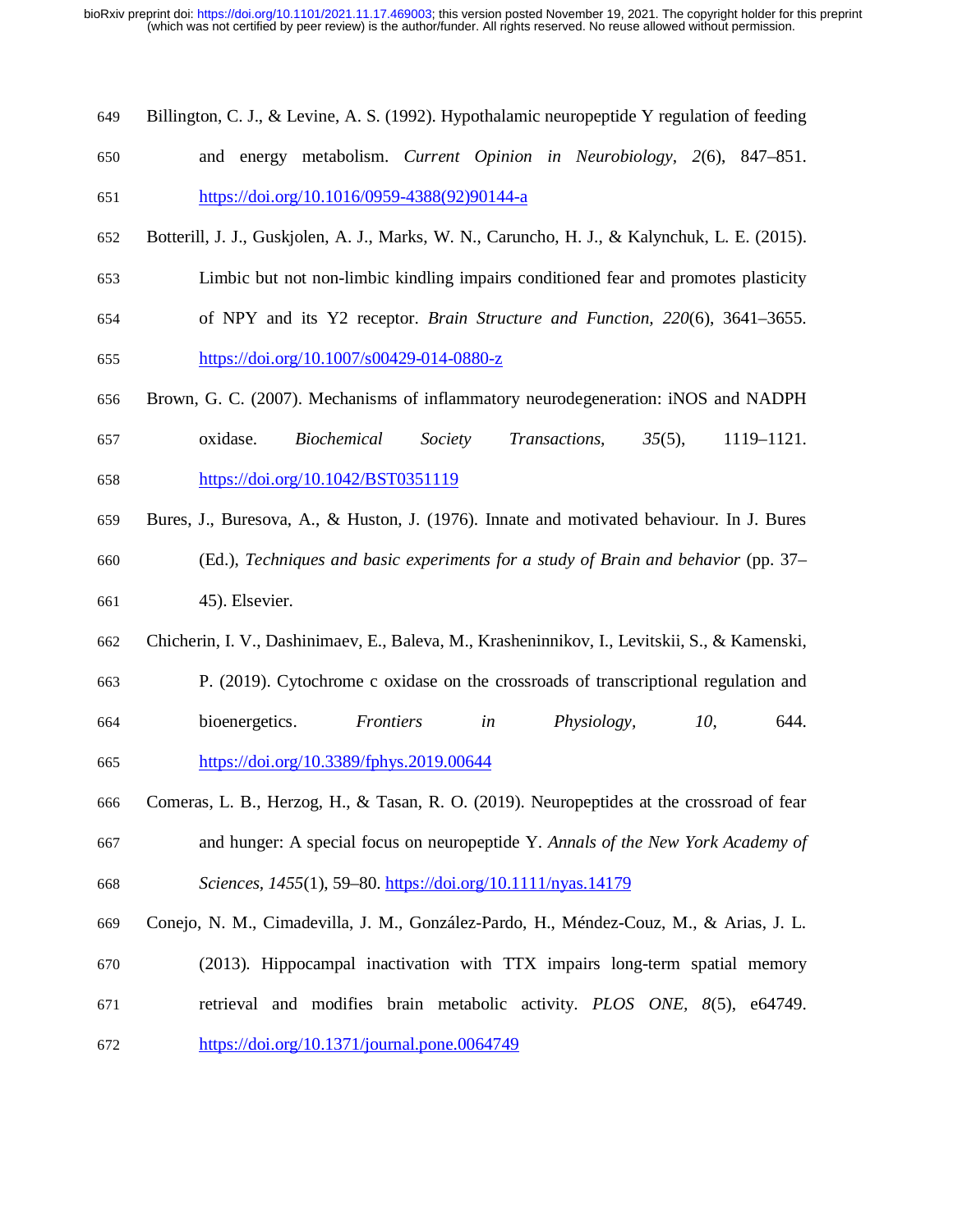- 673 Conejo, N. M., González-Pardo, H., Gonzalez-Lima, F., & Arias, J. L. (2010). Spatial
- 674 learning of the water maze: Progression of brain circuits mapped with cytochrome
- 675 oxidase histochemistry. *Neurobiology of Learning and Memory, 93*(3), 362–371. 676 https://doi.org/10.1016/j.nlm.2009.12.002
- 677 Conejo, N. M., González-Pardo, H., Vallejo, G., & Arias, J. L. (2007). Changes in brain 678 oxidative metabolism induced by water maze training. *Neuroscience, 145*(2), 403–
- 679 412. https://doi.org/10.1016/j.neuroscience.2006.11.057
- 680 Decressac, M., & Barker, R. A. (2012). Neuropeptide Y and its role in CNS disease and 681 repair. *Experimental Neurology, 238*(2), 265–272. 682 https://doi.org/10.1016/j.expneurol.2012.09.004
- 683 Dong, Z., Bai, Y., Wu, X., Li, H., Gong, B., Howland, J. G., Huang, Y., He, W., Li, T., & 684 Wang, Y. T. (2013). Hippocampal long-term depression mediates spatial reversal 685 learning in the Morris water maze. *Neuropharmacology, 64*, 65–73. 686 https://doi.org/10.1016/j.neuropharm.2012.06.027
- 687 dos Santos, V. V., Santos, D. B., Lach, G., Rodrigues, A. L., Farina, M., De Lima, T. C., &
- 688 Prediger, R. D. (2013). Neuropeptide Y (NPY) prevents depressive-like behavior, 689 spatial memory deficits and oxidative stress following amyloid-beta (Aβ (1–40)) 690 administration in mice. *Behavioural Brain Research, 244*, 107–115.
- 691 https://doi.org/10.1016/j.bbr.2013.01.039
- 692 Emerich, D. F., & Walsh, T. J. (1989). Selective working memory impairments following 693 intradentate injection of colchicine: Attenuation of the behavioral but not the 694 neuropathological effects by gangliosides GM1 and AGF2. *Physiology and Behavior,*
- 695 *45*(1), 93–101. https://doi.org/10.1016/0031-9384(89)90170-4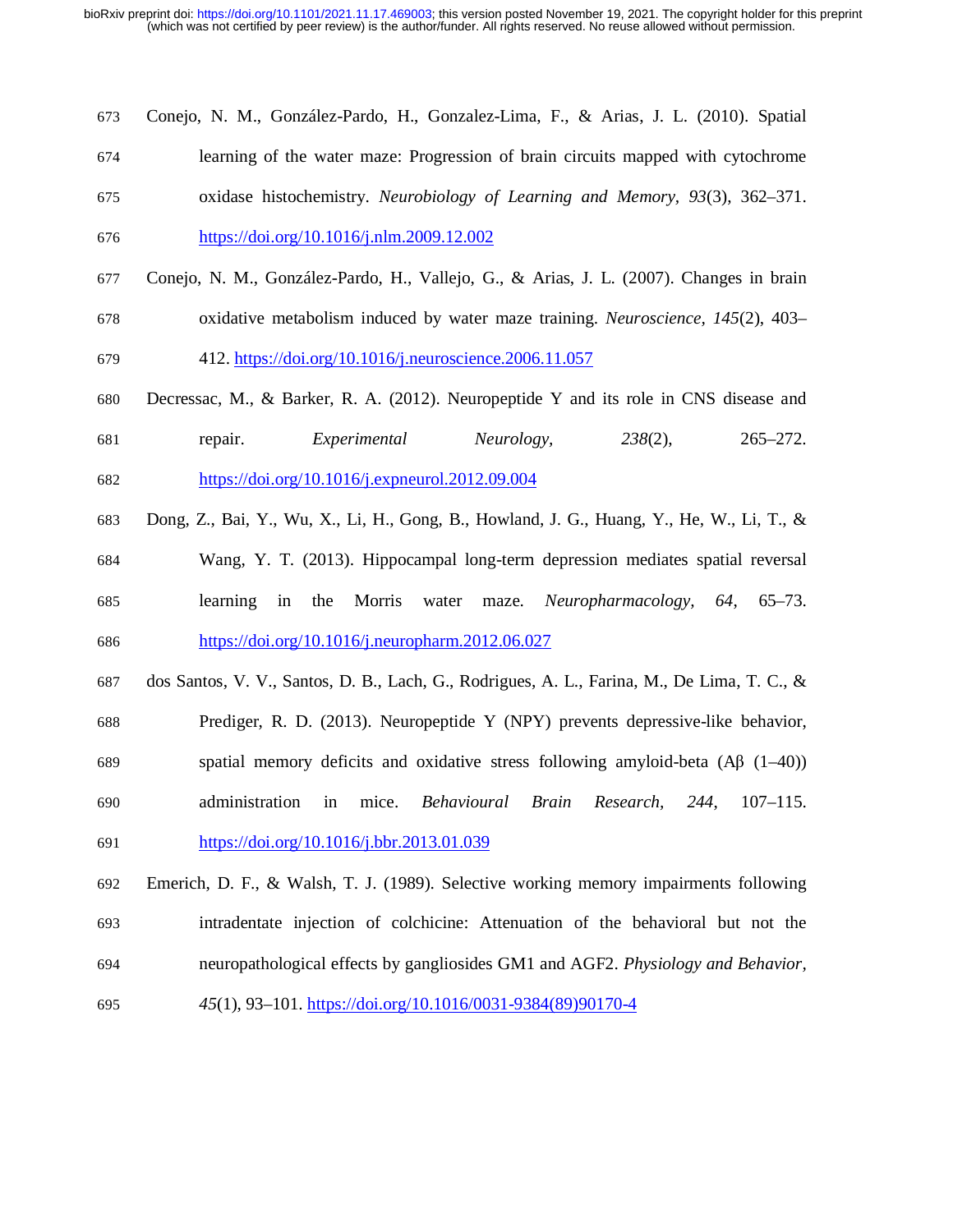## 696 Fanselow, M. S., & Dong, H. W. (2010). Are the dorsal and ventral hippocampus 697 functionally distinct structures? *Neuron, 65*(1), 7–19. 698 https://doi.org/10.1016/j.neuron.2009.11.031, PubMed: 20152109.

- 699 Ferreira, R., Xapelli, S., Santos, T., Silva, A. P., Cristóvão, A., Cortes, L., & Malva, J. O. 700 (2010). Neuropeptide Y Modulation of interleukin-1beta (IL-1beta)-induced nitric
- 701 oxide Production in Microglia. *Journal of Biological Chemistry, 285*(53), 41921–
- 702 41934. https://doi.org/10.1074/jbc.M110.164020
- 703 Flood, J. F., Hernandez, E. N., & Morley, J. E. (1987). Modulation of memory processing by
- 704 neuropeptide Y. *Brain Research, 421*(1–2), 280–290. https://doi.org/10.1016/0006- 705 8993(87)91297-2
- 706 Furtinger, S., Pirker, S., Czech, T., Baumgartner, C., Ransmayr, G., & Sperk, G. (2001).
- 707 Plasticity of Y1 and Y2 receptors and neuropeptide Y fibers in patients with temporal 708 lobe epilepsy. *Journal of Neuroscience, 21*(15), 5804–5812. 709 https://doi.org/10.1523/JNEUROSCI.21-15-05804.2001
- 710 Gasalla, P., Begega, A., Soto, A., Dwyer, D. M., & López, M. (2016). Functional brain 711 networks underlying latent inhibition of conditioned disgust in rats. *Behavioural*  712 *Brain Research, 315*, 36–44. https://doi.org/10.1016/j.bbr.2016.07.051
- 713 Gobbi, M., Gariboldi, M., Piwko, C., Hoyer, D., Sperk, G., & Vezzani, A. (1998). Distinct 714 changes in peptide YY binding to, and mRNA levels of, Y1 and Y2 receptors in the
- 715 rat hippocampus associated with kindling epileptogenesis. *Journal of Neurochemistry,*
- 716 *70*(4), 1615–1622. https://doi.org/10.1046/j.1471-4159.1998.70041615.x
- 717 Gonçalves, J., Martins, J., Baptista, S., Ambrósio, A. F., & Silva, A. P. (2016). Effects of
- 718 drugs of abuse on the central neuropeptide Y system. *Addiction Biology*, 21(4), 755–
- 719 765. https://doi.org/10.1111/adb.12250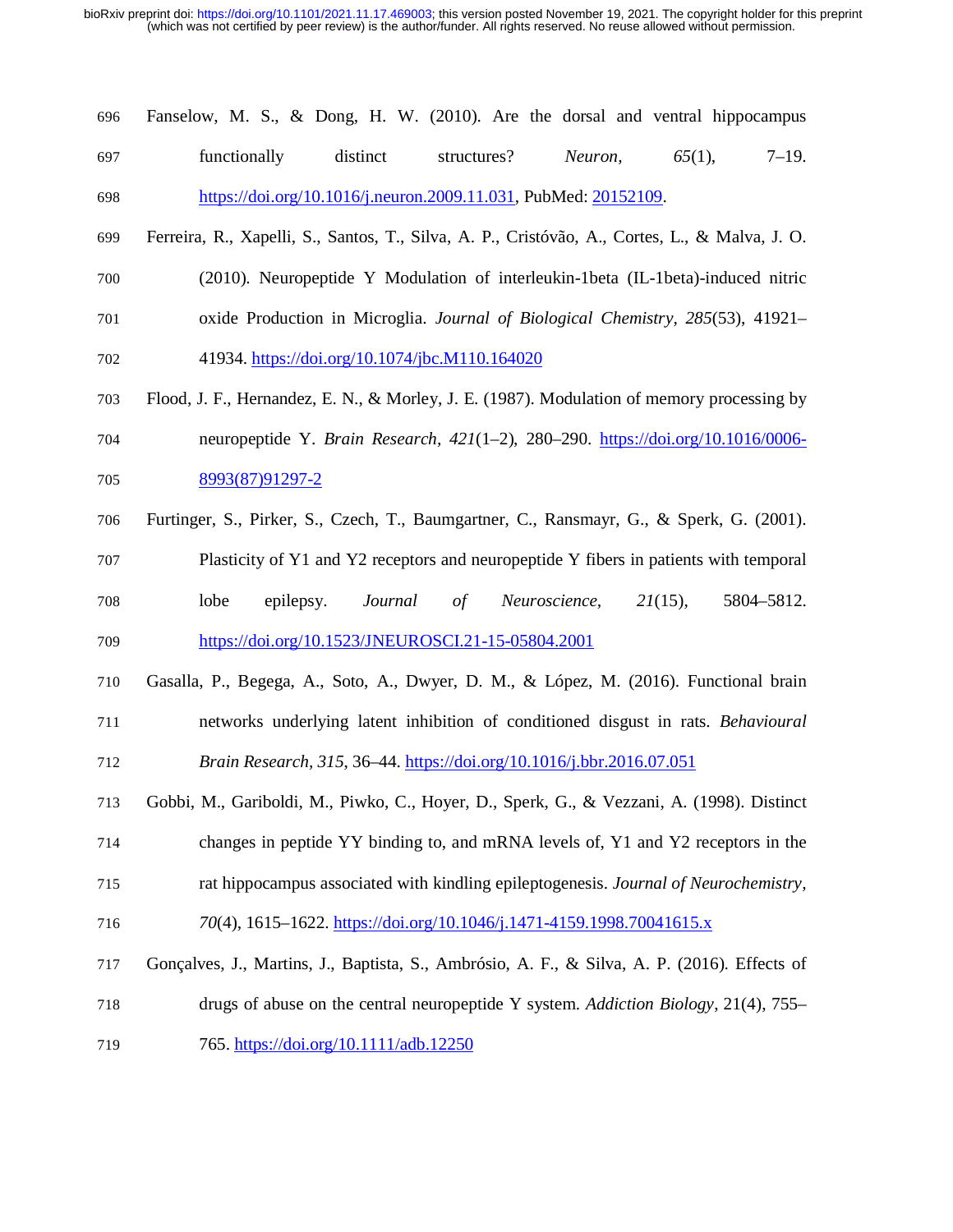| 720 | Gonçalves, J., Ribeiro, C. F., Malva, J. O., & Silva, A. P. (2012). Protective role of   |
|-----|------------------------------------------------------------------------------------------|
| 721 | neuropeptide $Y Y_2$ receptors in cell death and microglial response following           |
| 722 | methamphetamine injury. European Journal of Neuroscience, 36(9), 3173–3183.              |
| 723 | https://doi.org/10.1111/j.1460-9568.2012.08232.x                                         |
| 724 | Gonzalez-Lima, F., & Cada, A. (1994). Cytochrome oxidase activity in the auditory system |
| 725 | of the mouse: A qualitative and quantitative histochemical study. Neuroscience,          |

726 *63*(2), 559–578. https://doi.org/10.1016/0306-4522(94)90550-9

- 727 Gonzalez-Lima, F., & Jones, D. (1994). Quantitative mapping of cytochrome oxidase activity
- 728 in the central auditory system of the gerbil: A study with calibrated activity standards 729 and metal-intensified histochemistry. *Brain Research, 660*(1), 34–49.
- 730 https://doi.org/10.1016/0006-8993(94)90836-2
- 731 Gøtzsche, C. R., & Woldbye, D. P. (2016). The role of NPY in learning and memory. 732 *Neuropeptides, 55*, 79–89. https://doi.org/10.1016/j.npep.2015.09.010.
- 733 Grüter, T., Wiescholleck, V., Dubovyk, V., Aliane, V., & Manahan-Vaughan, D. (2015).
- 734 Altered neuronal excitability underlies impaired hippocampal function in an animal
- 735 model of psychosis. *Frontiers in Behavioral Neuroscience, 9*, 117. 736 https://doi.org/10.3389/fnbeh.2015.00117
- 737 Guillery, R. W. (1955). A quantitative study of the mamillary bodies and their connexions. 738 *Journal of Anatomy, 89(1), 19-32. PubMed:* 14353794.
- 739 Haigh, J. L., New, L. E., & Filippi, B. M. (2020). Mitochondrial dynamics in the brain are 740 associated with feeding, glucose homeostasis, and whole-body metabolism. *Frontiers*
- 741 *in Endocrinology (Lausanne), 11*, 580879. https://doi.org/10.3389/fendo.2020.580879
- 742 Haubrich, J., & Nader, K. (2018). A molecular mechanism governing memory precision.
- 743 *Nature Medicine, 24*(4), 390–391. https://doi.org/10.1038/nm.4532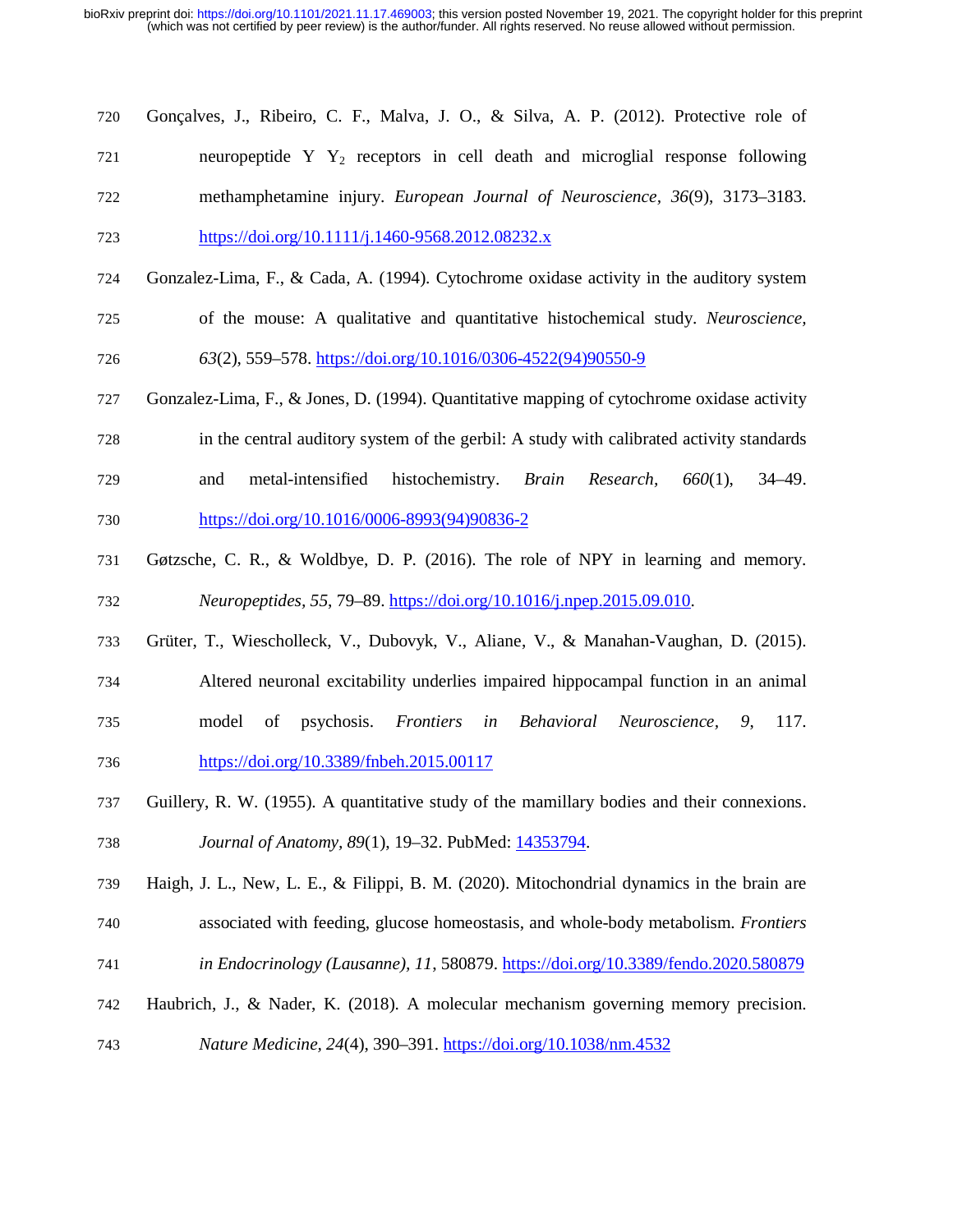- 744 Hescham, S., Temel, Y., Casaca-Carreira, J., Arslantas, K., Yakkioui, Y., Blokland, A., & 745 Jahanshahi, A. (2014). A neuroanatomical analysis of the effects of a memory 746 impairing dose of scopolamine in the rat brain using cytochrome c oxidase as 747 principle marker. *Journal of Chemical Neuroanatomy, 59–60*, 1–7. 748 https://doi.org/10.1016/j.jchemneu.2014.04.001
- 749 Hoang, T. H., Aliane, V., & Manahan-Vaughan, D. (2018). Novel encoding and updating of
- 750 positional, or directional, spatial cues are processed by distinct hippocampal subfields:
- 751 Evidence for parallel information processing and the "what" stream. *Hippocampus,*
- 752 *28*(5), 315–326. https://doi.org/10.1002/hipo.22833
- 753 Hörmer, B. A., Verma, D., Gasser, E., Wieselthaler-Hölzl, A., Herzog, H., & Tasan, R. O. 754 (2018). Hippocampal NPY Y2 receptors modulate memory depending on emotional 755 valence and time. *Neuropharmacology, 143*, 20–28. 756 https://doi.org/10.1016/j.neuropharm.2018.09.018
- 757 Huang, Y., Lin, X., & Lin, S. (2021). Neuropeptide Y and metabolism syndrome: An update 758 on perspectives of clinical therapeutic intervention strategies. *Frontiers in Cell and*
- 759 *Developmental Biology, 9*, 695623. https://doi.org/10.3389/fcell.2021.695623
- 760 Kemp, A., & Manahan-Vaughan, D. (2004). Hippocampal long-term depression and long-
- 761 term potentiation encode different aspects of novelty acquisition. *Proceedings of the*
- 762 *National Academy of Sciences of the United States of America, 101*(21), 8192–8197.
- 763 https://doi.org/10.1073/pnas.0402650101
- 764 Kemp, A., & Manahan-Vaughan, D. (2007). Hippocampal long-term depression: Master or 765 minion in declarative memory processes? *Trends in Neurosciences, 30*(3), 111–118.
- 766 https://doi.org/10.1016/j.tins.2007.01.002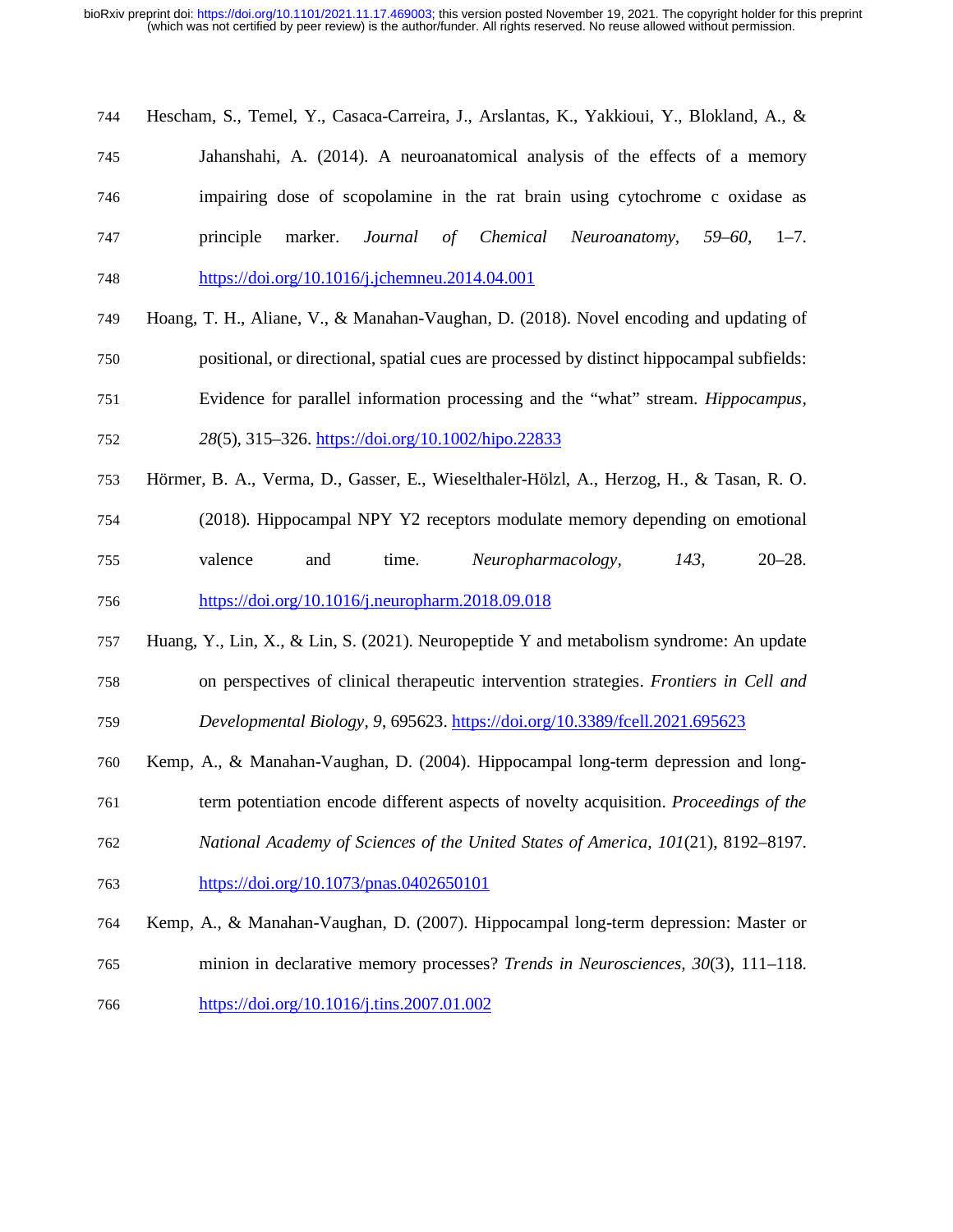767 Kemp, A., & Manahan-Vaughan, D. (2008). The hippocampal CA1 region and dentate gyrus 768 differentiate between environmental and spatial feature encoding through long-term 769 depression. *Cerebral Cortex, 18*(4), 968–977. https://doi.org/10.1093/cercor/bhm136

770 Kornhuber, J., & Zoicas, I. (2017). Neuropeptide Y prolongs non-social memory and

772 memory in male mice [Sci. rep.*, 6821*, 6821]. *Scientific Reports*, 7(1)*,* 6821.

771 differentially affects acquisition, consolidation, and retrieval of non-social and social

773 https://doi.org/10.1038/s41598-017-07273-x

791 110. https://doi.org/10.1016/j.bbr.2013.11.032

- 774 Kornhuber, J., & Zoicas, I. (2020). Neuropeptide Y prolongs non-social memory in a brain 775 region- and receptor-specific way in male mice. *Neuropharmacology, 175*, 108199. 776 https://doi.org/10.1016/j.neuropharm.2020.108199
- 777 Malva, J. O., Xapelli, S., Baptista, S., Valero, J., Agasse, F., Ferreira, R., & Silva, A. P.
- 778 (2012). Multifaces of neuropeptide Y in the brain—Neuroprotection, neurogenesis 779 and neuroinflammation. *Neuropeptides, 46*(6), 299–308. 780 https://doi.org/10.1016/j.npep.2012.09.001
- 781 Méndez-Couz, M., Becker, J. M., & Manahan-Vaughan, D. (2019). Functional 782 compartmentalization of the contribution of hippocampal subfields to context-783 dependent extinction learning. *Frontiers in Behavioral Neuroscience, 13*, 256. 784 https://doi.org/10.3389/fnbeh.2019.00256
- 785 Méndez-Couz, M., Conejo, N. M., González-Pardo, H., & Arias, J. L. (2015a). Functional 786 interactions between dentate gyrus, striatum and anterior thalamic nuclei on spatial 787 memory retrieval. *Brain Research, 1605*, 59–69. 788 https://doi.org/10.1016/j.brainres.2015.02.005
- 789 Méndez-Couz, M., Conejo, N. M., Vallejo, G., & Arias, J. L. (2014). Spatial memory 790 extinction: A c-Fos protein mapping study. *Behavioural Brain Research, 260*, 101–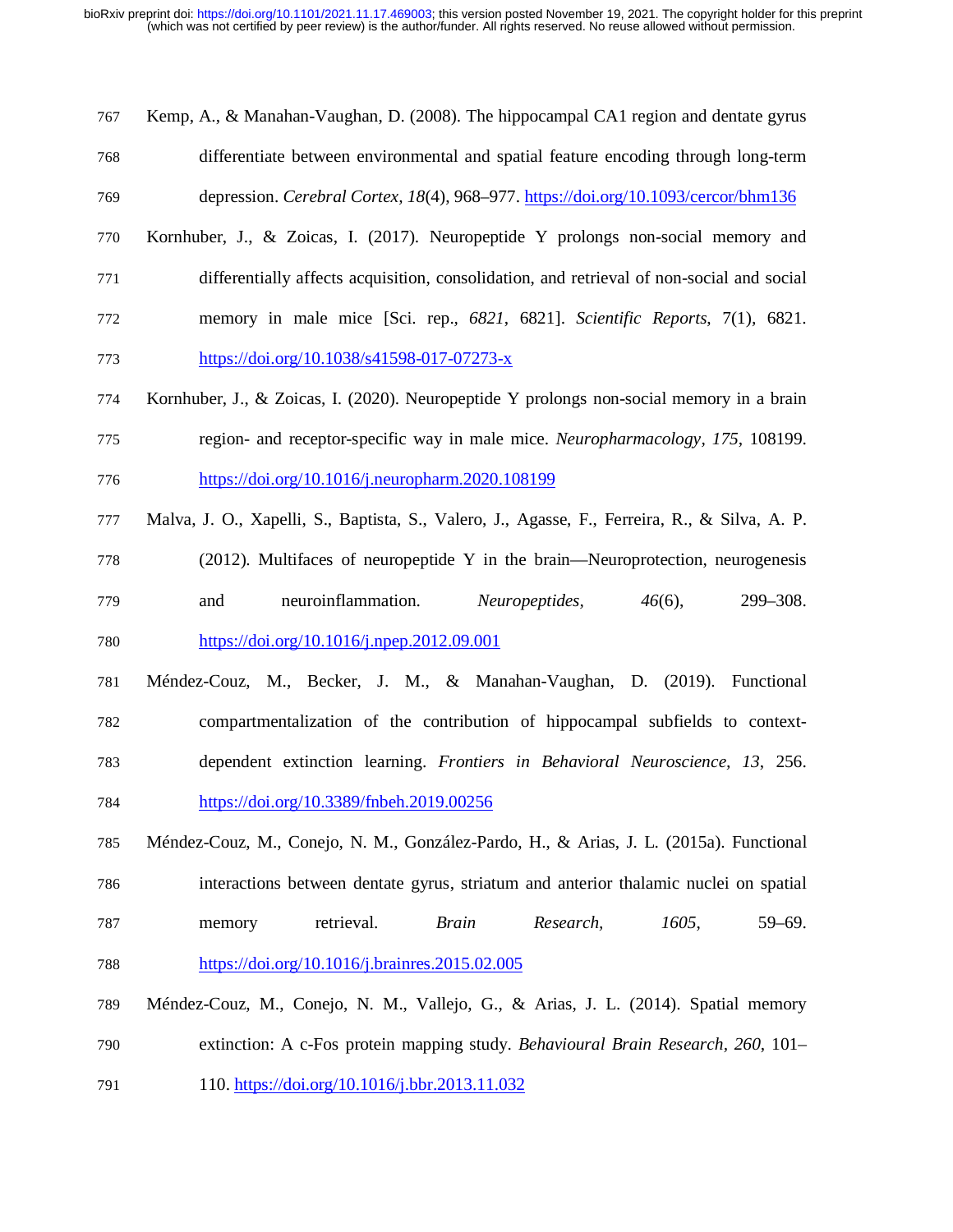792 Méndez-Couz, M., Conejo, N. M., Vallejo, G., & Arias, J. L. (2015b). Brain functional 793 network changes following prelimbic area inactivation in a spatial memory extinction 794 task. *Behavioural Brain Research*, 287, 247–255.

795 https://doi.org/10.1016/j.bbr.2015.03.033

- 796 Méndez-Couz, M., González-Pardo, H., Vallejo, G., Arias, J. L., & Conejo, N. M. (2016). 797 Spatial memory extinction differentially affects dorsal and ventral hippocampal 798 metabolic activity and associated functional brain networks. *Hippocampus, 26*(10), 799 1265–1275. https://doi.org/10.1002/hipo.22602
- 800 Méndez-Couz, M., Manahan-Vaughan, D., Silva, A. P., González-Pardo, H., Arias, J. L., &
- 801 Conejo, N. M. (2021). Metaplastic contribution of neuropeptide Y receptors to spatial 802 memory acquisition. *Behavioural Brain Research, 396*, 112864. 803 https://doi.org/10.1016/j.bbr.2020.112864
- 804 Mendoza, J., Sanio, C., & Chaudhri, N. (2015). Inactivating the infralimbic but not prelimbic 805 medial prefrontal cortex facilitates the extinction of appetitive Pavlovian conditioning 806 in Long-Evans rats. *Neurobiology of Learning and Memory, 118*, 198–208.
- 807 https://doi.org/10.1016/j.nlm.2014.12.006
- 808 Moncada, S., & Bolaños, J. P. (2006). Nitric oxide, cell bioenergetics and neurodegeneration.
- 809 *Journal of Neurochemistry, 97*(6), 1676–1689. https://doi.org/10.1111/j.1471- 810 4159.2006.03988.x
- 811 Morán, J., Garrido, P., Alonso, A., Cabello, E., & González, C. (2013). 17 Beta-estradiol and 812 genistein acute treatments improve some cerebral cortex homeostasis aspects 813 deteriorated by aging in female rats. *Experimental Gerontology, 48*(4), 414–421.
- 814 https://doi.org/10.1016/j.exger.2013.02.010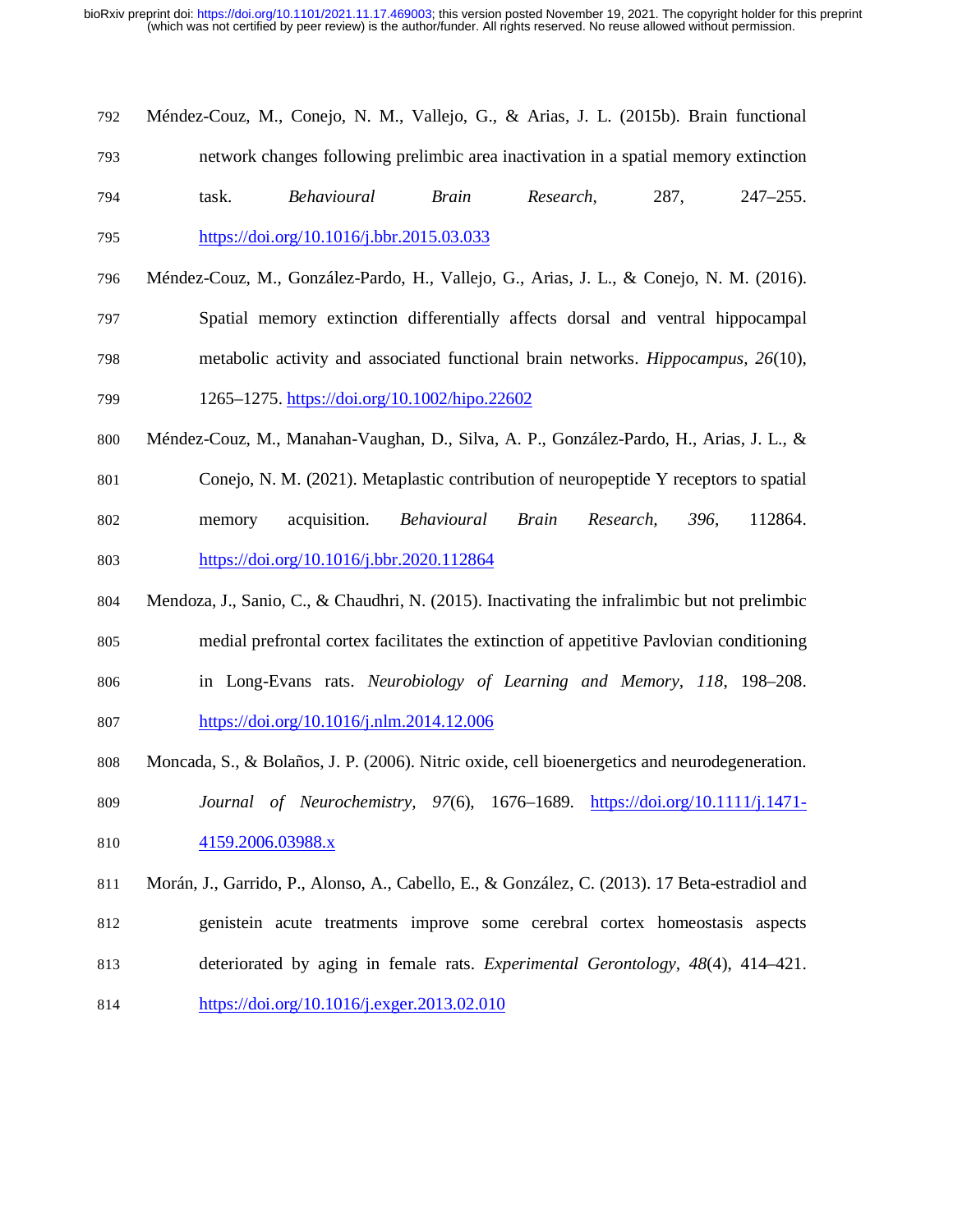- 815 Morris, R. (1984). Developments of a water-maze procedure for studying spatial learning in 816 the rat. *Journal of Neuroscience Methods, 11*(1), 47–60. https://doi.org/10.1016/0165-
- 817 0270(84)90007-4
- 818 Nwokafor, C., Serova, L. I., Nahvi, R. J., McCloskey, J., & Sabban, E. L. (2020). Activation 819 of NPY receptor subtype 1 by [D-His26]NPY is sufficient to prevent development of 820 anxiety and depressive like effects in the single prolonged stress rodent model of

821 PTSD. *Neuropeptides, 80*, 102001. https://doi.org/10.1016/j.npep.2019.102001

- 822 Parker, R. M., & Herzog, H. (1998). Comparison of Y-receptor subtype expression in the rat
- 823 hippocampus. *Regulatory Peptides*, 75–76*,* 109–115. https://doi.org/10.1016/s0167- 824 0115(98)00059-7
- 825 Parker, R. M., & Herzog, H. (1999). Regional distribution of Y-receptor subtype mRNAs in
- 826 rat brain. *European Journal of Neuroscience, 11*(4), 1431–1448. 827 https://doi.org/10.1046/j.1460-9568.1999.00553.x
- 828 Parker, S. L., Parker, M. S., Sah, R., Balasubramaniam, A., & Sallee, F. R. (2007). Self-829 regulation of agonist activity at the Y receptors. *Peptides, 28*(2), 203–213. 830 https://doi.org/10.1016/j.peptides.2006.07.032
- 831 Paxinos, G., & Watson, C. (2004). *The Rat Brain in stereotaxic Coordinates-The New*  832 *Coronal Set* (5th ed). Elsevier Academic Press.
- 833 Redrobe, J. P., Dumont, Y., Herzog, H., & Quirion, R. (2004). Characterization of 834 neuropeptide Y, Y(2) receptor knockout mice in two animal models of learning and 835 memory processing. *Journal of Molecular Neuroscience, 22*(3), 159–166.
- 836 https://doi.org/10.1385/JMN:22:3:159
- 837 Reichmann, F., & Holzer, P. (2016). Neuropeptide Y: A stressful review. *Neuropeptides, 55*,
- 838 99–109. https://doi.org/10.1016/j.npep.2015.09.008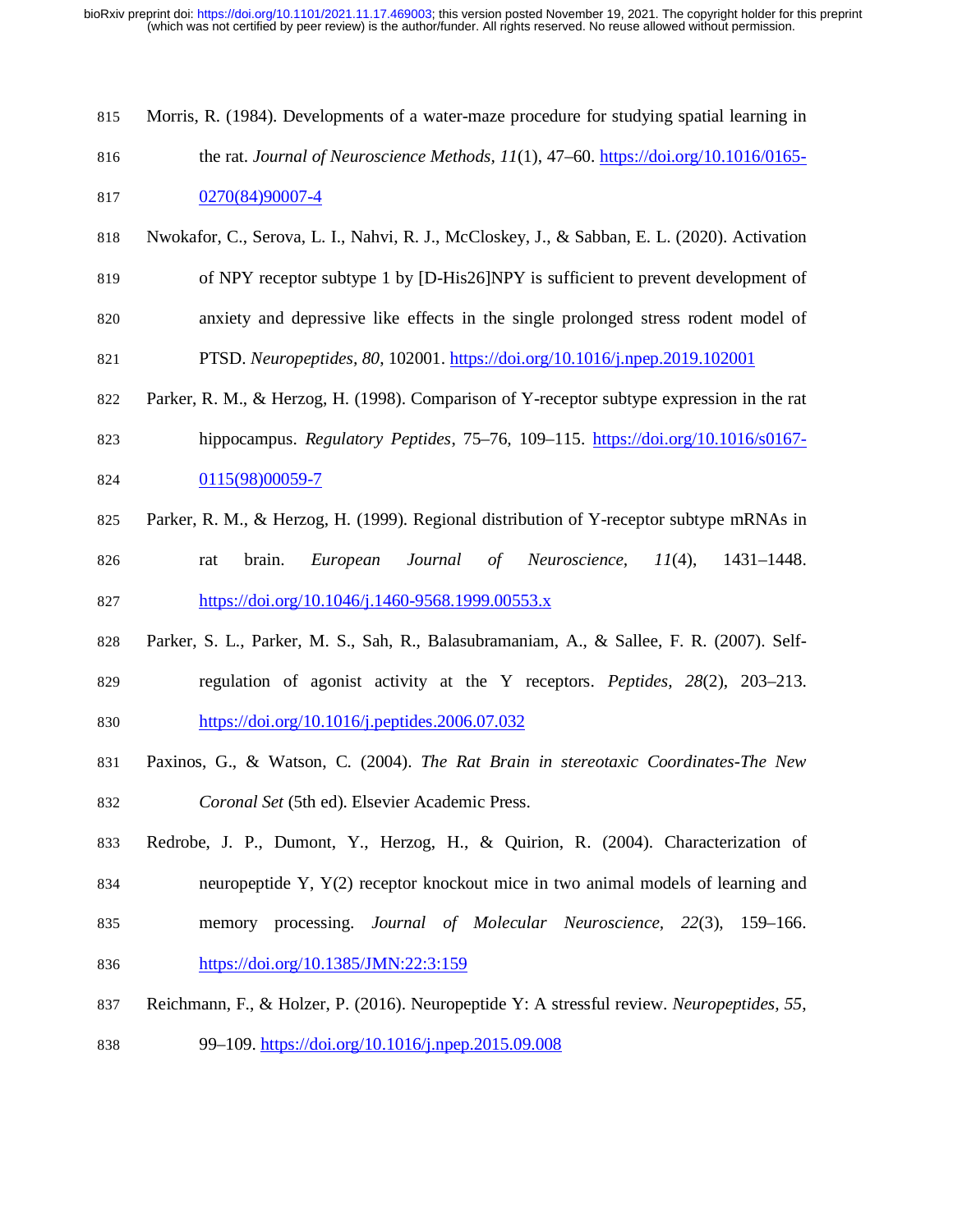839 Richards, B. A., & Frankland, P. W. (2017). The persistence and transience of memory.

```
840 Neuron, 94(6), 1071–1084. https://doi.org/10.1016/j.neuron.2017.04.037
```
- 841 Schwarzer, C., Kofler, N., & Sperk, G. (1998). Up-regulation of neuropeptide Y-Y2 receptors
- 842 in an animal model of temporal lobe epilepsy. *Molecular Pharmacology, 53*(1), 6–13.
- 843 https://doi.org/10.1124/mol.53.1.6
- 844 Silva, A. P., Xapelli, S., Grouzmann, E., & Cavadas, C. (2005). The putative neuroprotective
- 845 role of neuropeptide Y in the central nervous system. *Current Drug Targets. CNS and*  846 *Neurological Disorders, 4*(4), 331–347. https://doi.org/10.2174/1568007054546153.
- 847 Sosa, M., Joo, H. R., & Frank, L. M. (2020). Dorsal and ventral hippocampal sharp-wave 848 ripples activate distinct nucleus accumbens networks. *Neuron, 105*(4), 725–741.e8.
- 849 https://doi.org/10.1016/j.neuron.2019.11.022
- 850 Stanić, D., Brumovsky, P., Fetissov, S., Shuster, S., Herzog, H., & Hökfelt, T. (2006).
- 851 Characterization of neuropeptide Y2 receptor protein expression in the mouse brain. I.
- 852 Distribution in cell bodies and nerve terminals. *Journal of Comparative Neurology,*  853 *499*(3), 357–390. https://doi.org/10.1002/cne.21046.
- 854 Stanić, D., Mulder, J., Watanabe, M., & Hökfelt, T. (2011). Characterization of NPY Y2 855 receptor protein expression in the mouse brain. II. Coexistence with NPY, the Y1 856 receptor, and other neurotransmitter-related molecules. *Journal of Comparative*
- 857 *Neurology, 519*(7), 1219–1257. https://doi.org/10.1002/cne.22608
- 858 Stanley, B. G., & Leibowitz, S. F. (1984). Neuropeptide Y: Stimulation of feeding and 859 drinking by injection into the paraventricular nucleus. *Life Sciences, 35*(26), 2635– 860 2642. https://doi.org/10.1016/0024-3205(84)90032-8
- 861 Strauch, C., & Manahan-Vaughan, D. (2020). Orchestration of hippocampal information 862 encoding by the piriform cortex. *Cerebral Cortex, 30*(1), 135–147. 863 https://doi.org/10.1093/cercor/bhz077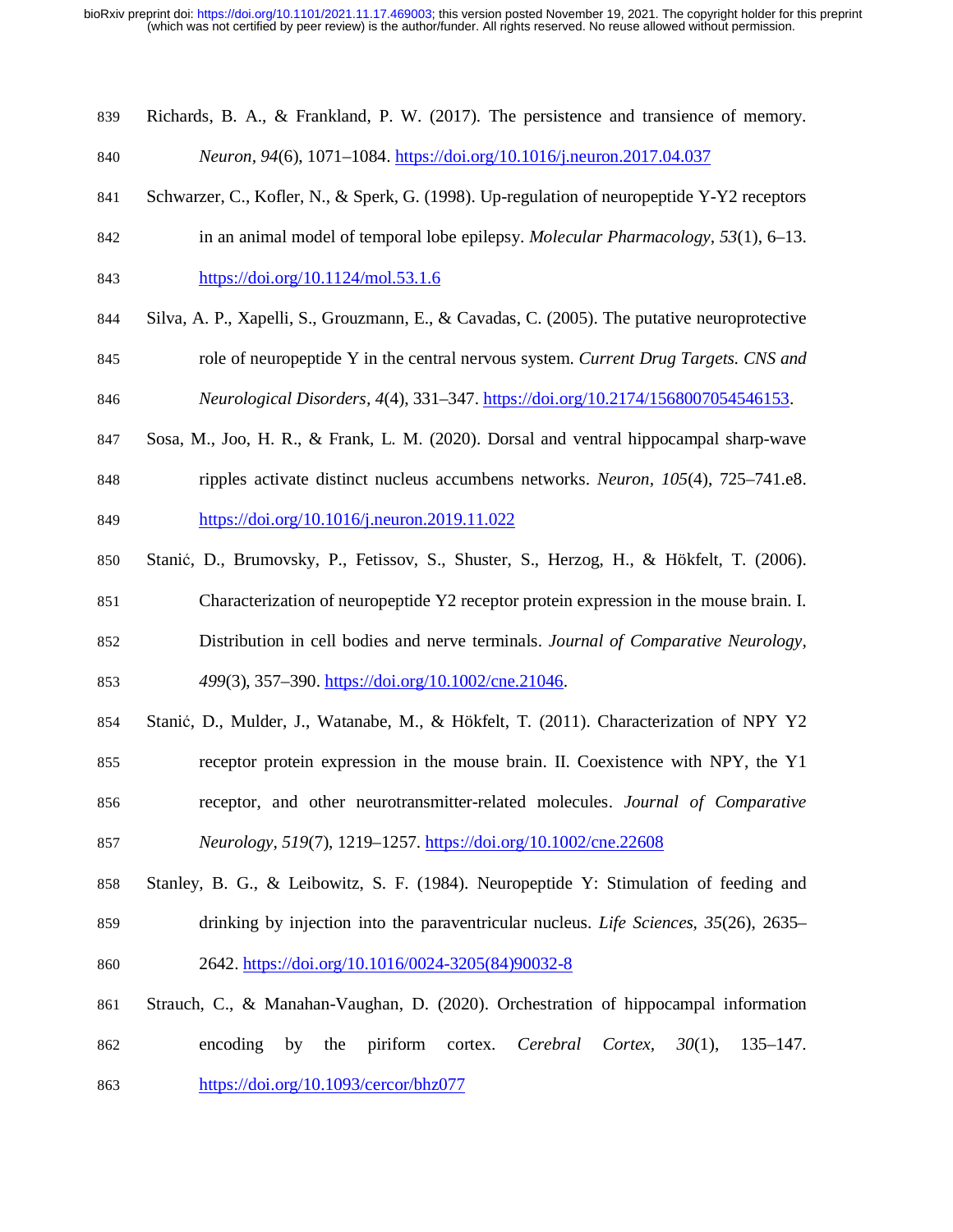- 864 Su, Y., Foppen, E., Fliers, E., & Kalsbeek, A. (2016). Effects of intracerebroventricular 865 administration of neuropeptide Y on metabolic gene expression and energy 866 metabolism in male rats. *Endocrinology, 157*(8), 3070–3085. 867 https://doi.org/10.1210/en.2016-1083
- 868 Tasan, R. O., Verma, D., Wood, J., Lach, G., Hörmer, B., de Lima, T. C., Herzog, H., &
- 869 Sperk, G. (2016). The role of neuropeptide Y in fear conditioning and extinction.
- 870 *Neuropeptides, 55*, 111–126. https://doi.org/10.1016/j.npep.2015.09.007
- 871 Tatemoto, K. (1982). Neuropeptide Y: Complete amino acid sequence of the brain peptide.
- 872 *Proceedings of the National Academy of Sciences of the United States of America,*  873 *79*(18), 5485–5489. https://doi.org/10.1073/pnas.79.18.5485
- 874 Thomas, J. R., & Ahlers, S. T. (1991). Neuropeptide-Y both improves and impairs delayed
- 875 matching-to-sample performance in rats. *Pharmacology, Biochemistry, and Behavior,*  876 *40*(2), 417–422. https://doi.org/10.1016/0091-3057(91)90573-k
- 877 Thorsell, A., Michalkiewicz, M., Dumont, Y., Quirion, R., Caberlotto, L., Rimondini, R., 878 Mathe, A. A., & Heilig, M. (2000). Behavioral insensitivity to restraint stress, absent 879 fear suppression of behavior and impaired spatial learning in transgenic rats with 880 hippocampal neuropeptide Y overexpression. *Proceedings of the National Academy of*
- 881 *Sciences of the United States of America, 97*(23), 12852–12857.
- 882 https://doi.org/10.1073/pnas.220232997
- 883 Tschenett, A., Singewald, N., Carli, M., Balducci, C., Salchner, P., Vezzani, A., Herzog, H., 884 & Sperk, G. (2003). Reduced anxiety and improved stress coping ability in mice
- 885 lacking NPY-Y2 receptors. *European Journal of Neuroscience, 18*(1), 143–148.
- 886 https://doi.org/10.1046/j.1460-9568.2003.02725.x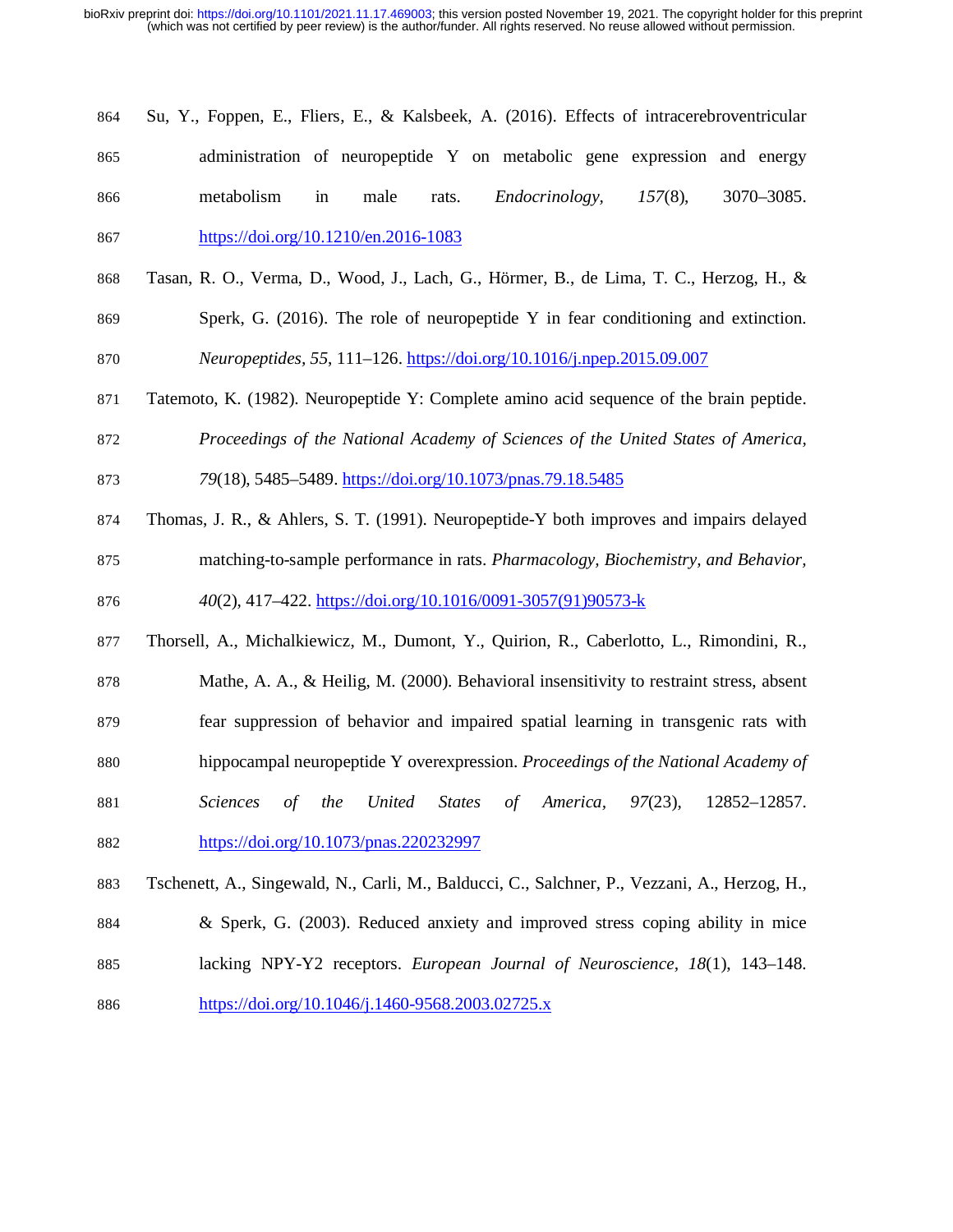- 887 Vann, S. D. (2005). Transient spatial deficit associated with bilateral lesions of the lateral 888 mammillary nuclei. *European Journal of Neuroscience, 21*(3), 820–824. 889 https://doi.org/10.1111/j.1460-9568.2005.03896.x
- 890 Vann, S. D. (2010). Re-evaluating the role of the mammillary bodies in memory. 891 *Neuropsychologia, 48*(8), 2316–2327.
- 892 https://doi.org/10.1016/j.neuropsychologia.2009.10.019
- 893 Vázquez-León, P., Ramírez-San Juan, E., Marichal-Cancino, B. A., Campos-Rodríguez, C., 894 Chávez-Reyes, J., & Miranda-Páez, A. (2020). NPY-Y1 receptors in dorsal 895 periaqueductal gray modulate anxiety, alcohol intake, and relapse in Wistar rats. 896 *Pharmacology, Biochemistry, and Behavior, 199*, 173071. 897 https://doi.org/10.1016/j.pbb.2020.173071.
- 898 Verma, D., Jamil, S., Tasan, R. O., Lange, M. D., & Pape, H. C. (2019). Single stimulation of 899 Y2 receptors in BNSTav facilitates extinction and dampens reinstatement of fear.
- 900 *Psychopharmacology, 236*(1), 281–291. https://doi.org/10.1007/s00213-018-5080-8
- 901 Villarreal, J. S., Gonzalez-Lima, F., Berndt, J., & Barea-Rodriguez, E. J. (2002). Water maze 902 training in aged rats: Effects on brain metabolic capacity and behavior. *Brain*  903 *Research, 939*(1–2), 43–51. https://doi.org/10.1016/s0006-8993(02)02545-3
- 904 Wong-Riley, M. T. (1989). Cytochrome oxidase: An endogenous metabolic marker for 905 neuronal activity. *Trends in Neurosciences, 12*(3), 94–101. 906 https://doi.org/10.1016/0166-2236(89)90165-3
- 907 Wong-Riley, M. T. (2012). Bigenomic regulation of cytochrome c oxidase in neurons and the 908 tight coupling between neuronal activity and energy metabolism. *Advances in*
- 909 *Experimental Medicine and Biology, 748*, 283–304. https://doi.org/10.1007/978-1-
- 910 4614-3573-0 12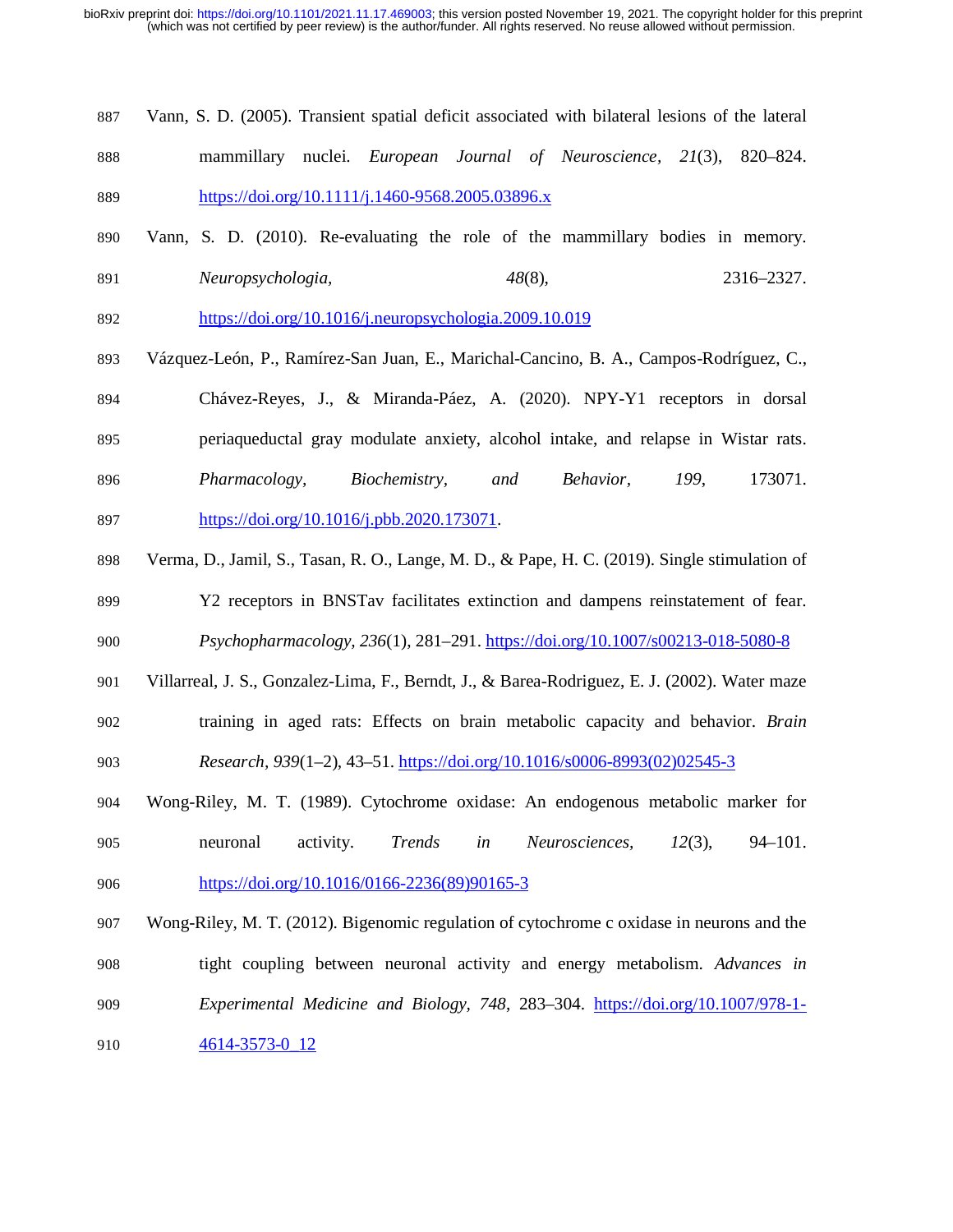- 911 Wyss, J. M. (1981). An autoradiographic study of the efferent connections of the entorhinal
- 912 cortex in the rat. *Journal of Comparative Neurology, 199*(4), 495–512. 913 https://doi.org/10.1002/cne.901990405
- 914 Xapelli, S., Agasse, F., Ferreira, R., Silva, A. P., & Malva, J. O. (2006). Neuropeptide Y as 915 an endogenous antiepileptic, neuroprotective and pro-neurogenic peptide. *Recent*
- 
- 916 *Patents on CNS Drug Discovery, 1*(3), 315–324.

917 https://doi.org/10.2174/157488906778773689

- 918 Zambello, E., Zanetti, L., Hédou, G. F., Angelici, O., Arban, R., Tasan, R. O., Sperk, G., & 919 Caberlotto, L. (2011). Neuropeptide Y-Y2 receptor knockout mice: Influence of
- 920 genetic background on anxiety-related behaviors. *Neuroscience, 176*, 420–430. 921 https://doi.org/10.1016/j.neuroscience.2010.10.075
- 922 Zorzo, C., Arias, J. L., & Méndez, M. (2021a). Hippocampus and cortex are involved in the 923 retrieval of a spatial memory under full and partial cue availability. *Behavioural Brain*  924 *Research, 405*, 113204. https://doi.org/10.1016/j.bbr.2021.113204.
- 925 Zorzo, C., Arias, J. L., & Méndez, M. (2021b). Recovering spatial information through 926 reactivation: Brain oxidative metabolism involvement in males and females.
- 927 *Neuroscience, 459*, 1–15. https://doi.org/10.1016/j.neuroscience.2021.02.002
- 928

929 930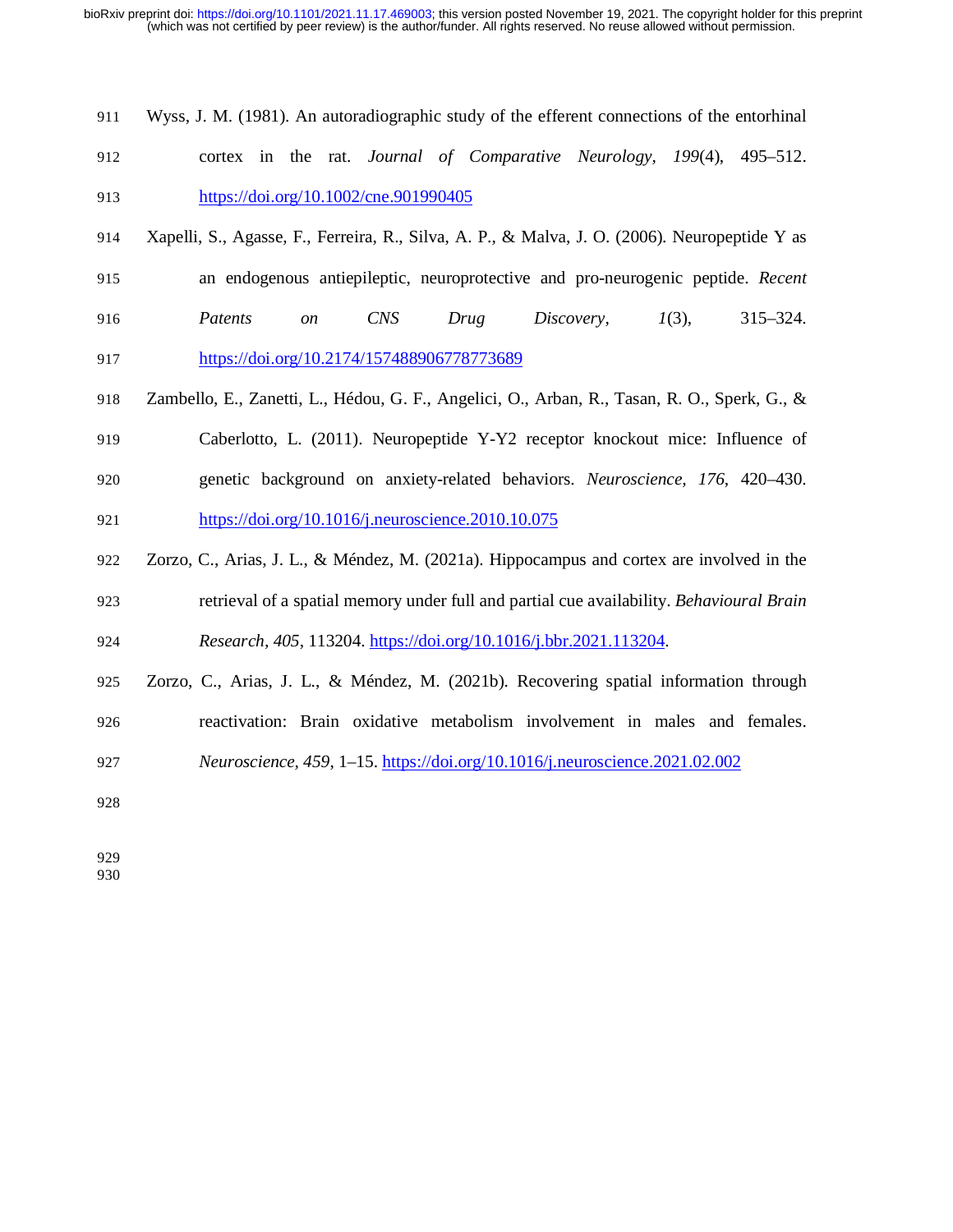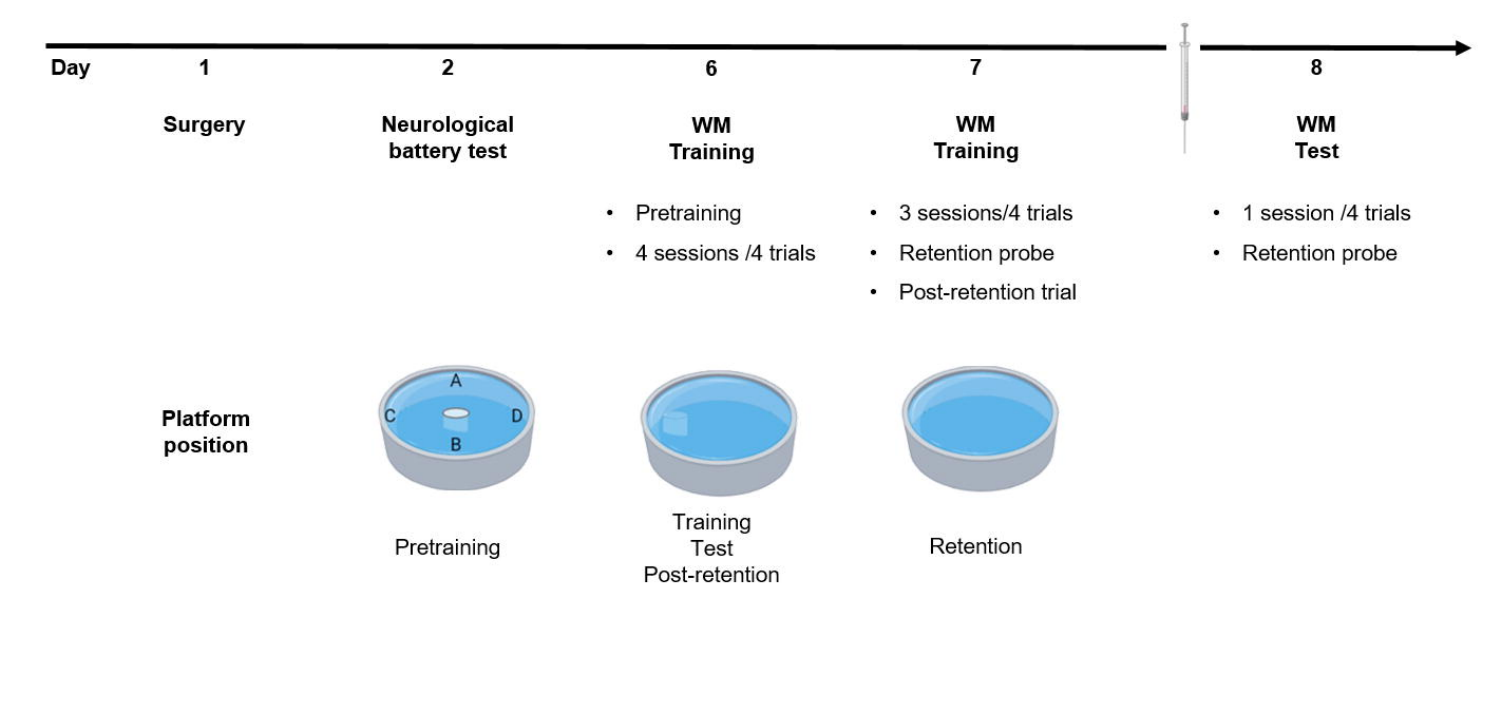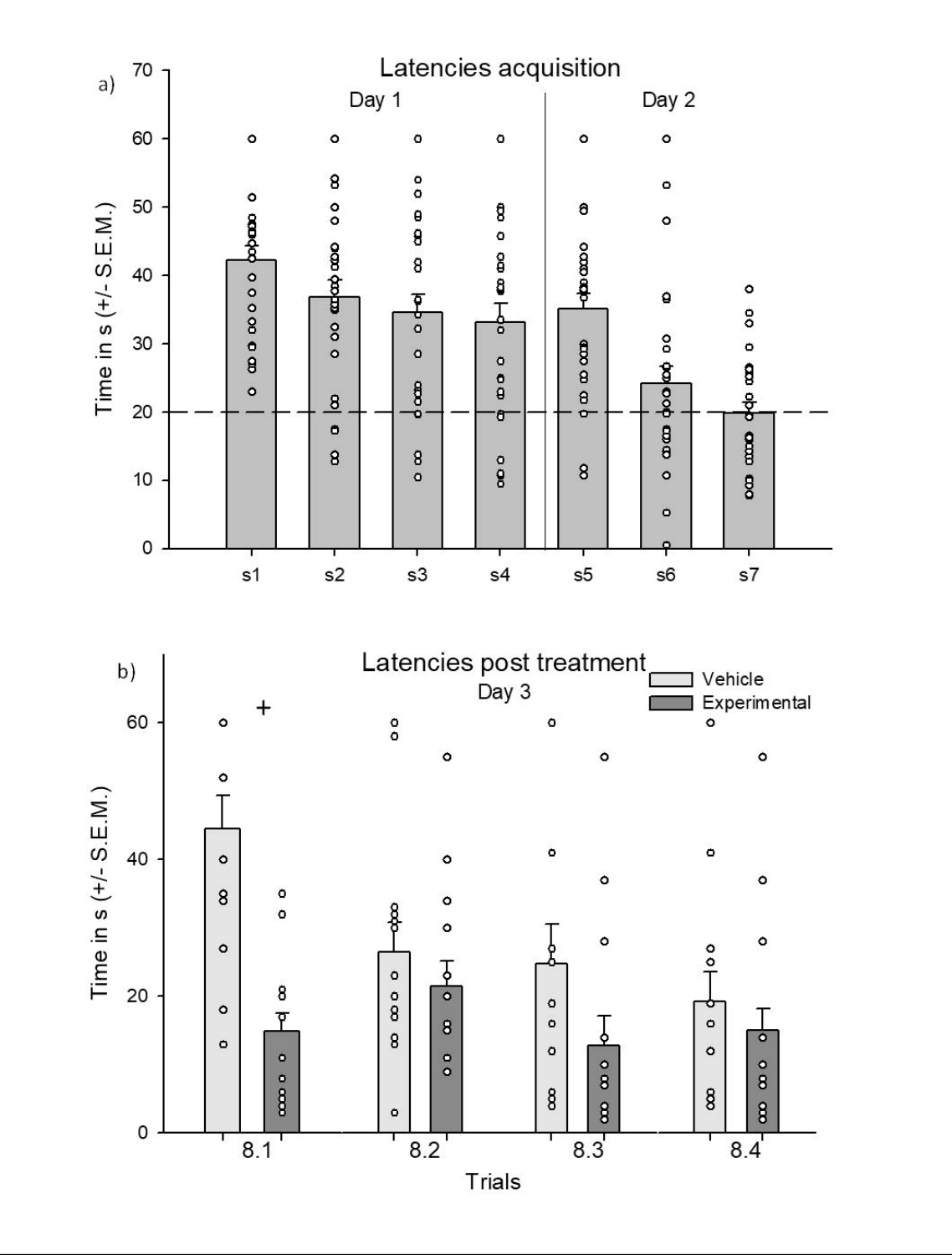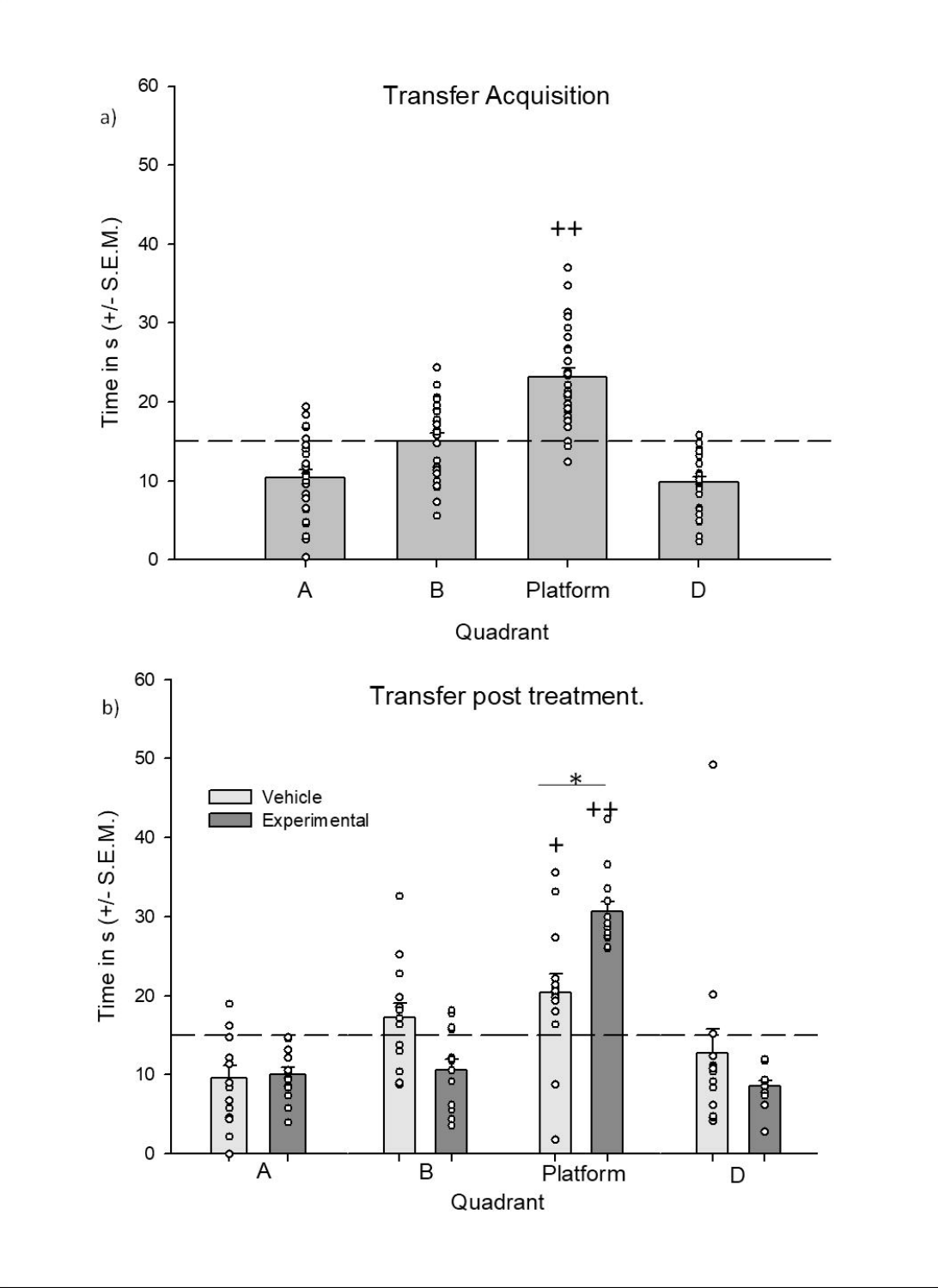



### CCO regional activity